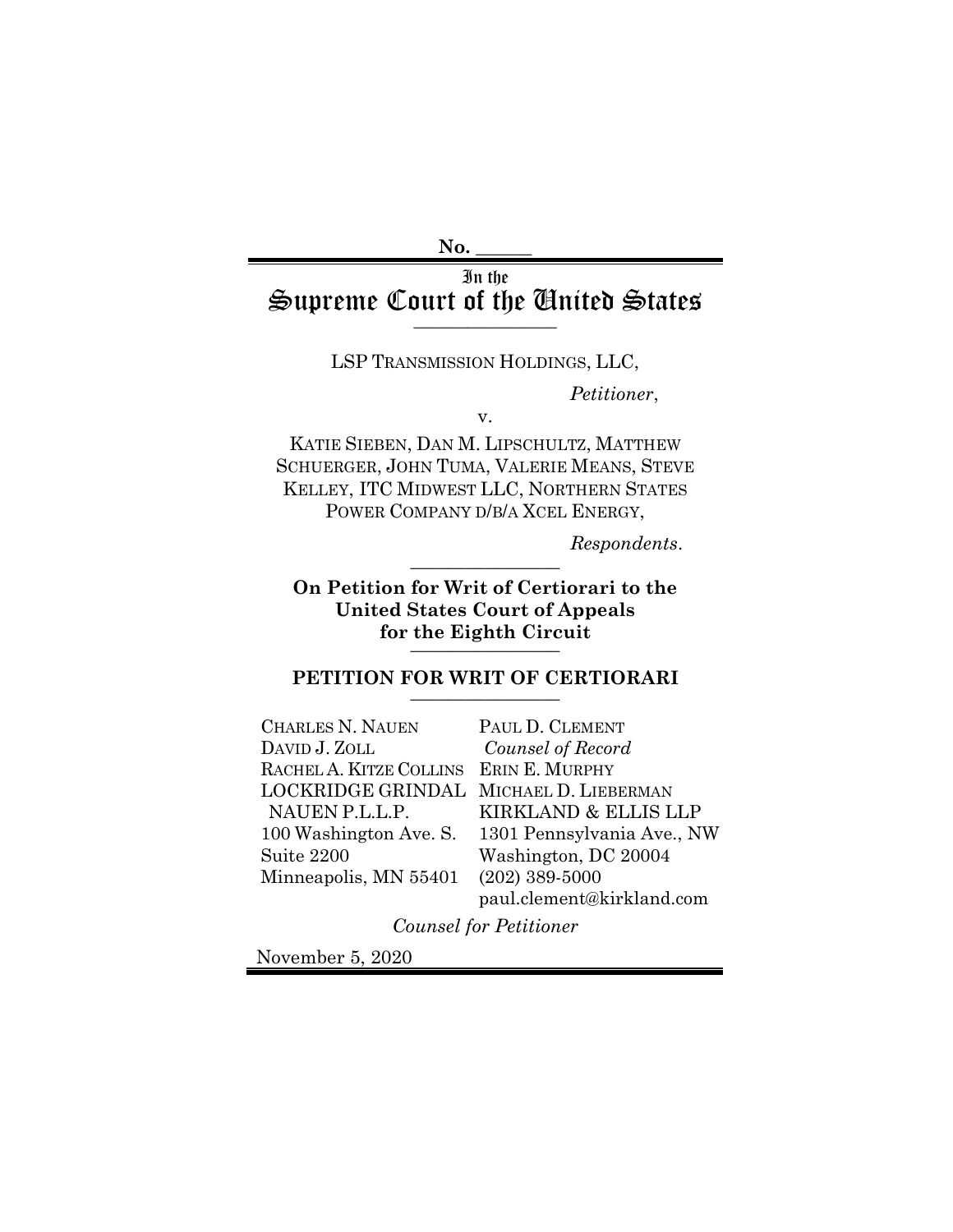#### **QUESTION PRESENTED**

At the behest of electric transmission companies with an existing physical presence in the state, the Minnesota legislature granted those in-state incumbents a right of first refusal to construct any new transmission lines in Minnesota that connect to the interstate grid. That law not only expressly discriminates in favor of companies with an in-state presence, but does so with respect to a distinctly interstate market. Indeed, the costs of Minnesota's protectionism are not even borne exclusively by Minnesota residents, but are spread to customers in 14 other states. The resulting facial discrimination in an interstate market violates even the narrowest conception of the Commerce Clause. The court below nevertheless upheld the law as nondiscriminatory because the law benefitted in-state incumbents without regard to whether they were headquartered or chartered elsewhere and involved police-power regulation of electricity markets. That decision conflicts with this Court's precedent, decisions of other circuits, and any sensible construction of the Commerce Clause.

The question presented is:

Whether a state law that grants an express preference to entities with an existing in-state presence to build facilities serving a distinctly interstate market discriminates against interstate commerce, notwithstanding that a few of the preferred in-state incumbents are headquartered elsewhere.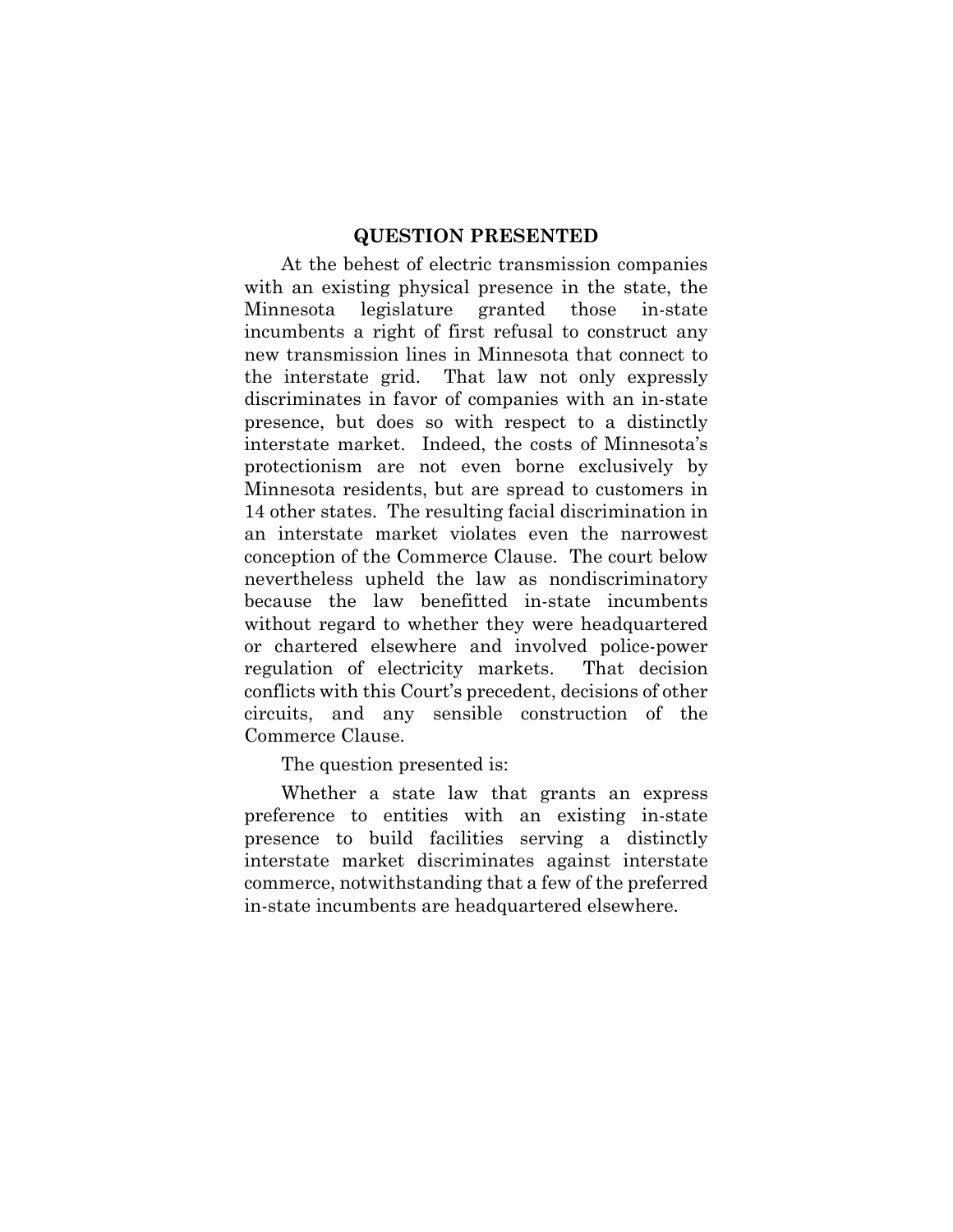### **PARTIES TO THE PROCEEDING**

Petitioner LSP Transmission Holdings, LLC was the plaintiff-appellant below.

Respondents Katie Sieben, Dan M. Lipschultz, Matthew Schuerger, John Tuma, Valerie Means, and Steve Kelley were defendants-appellees below.

Respondents ITC Midwest LLC and Northern States Power Company d/b/a Xcel Energy were intervenors-appellees below.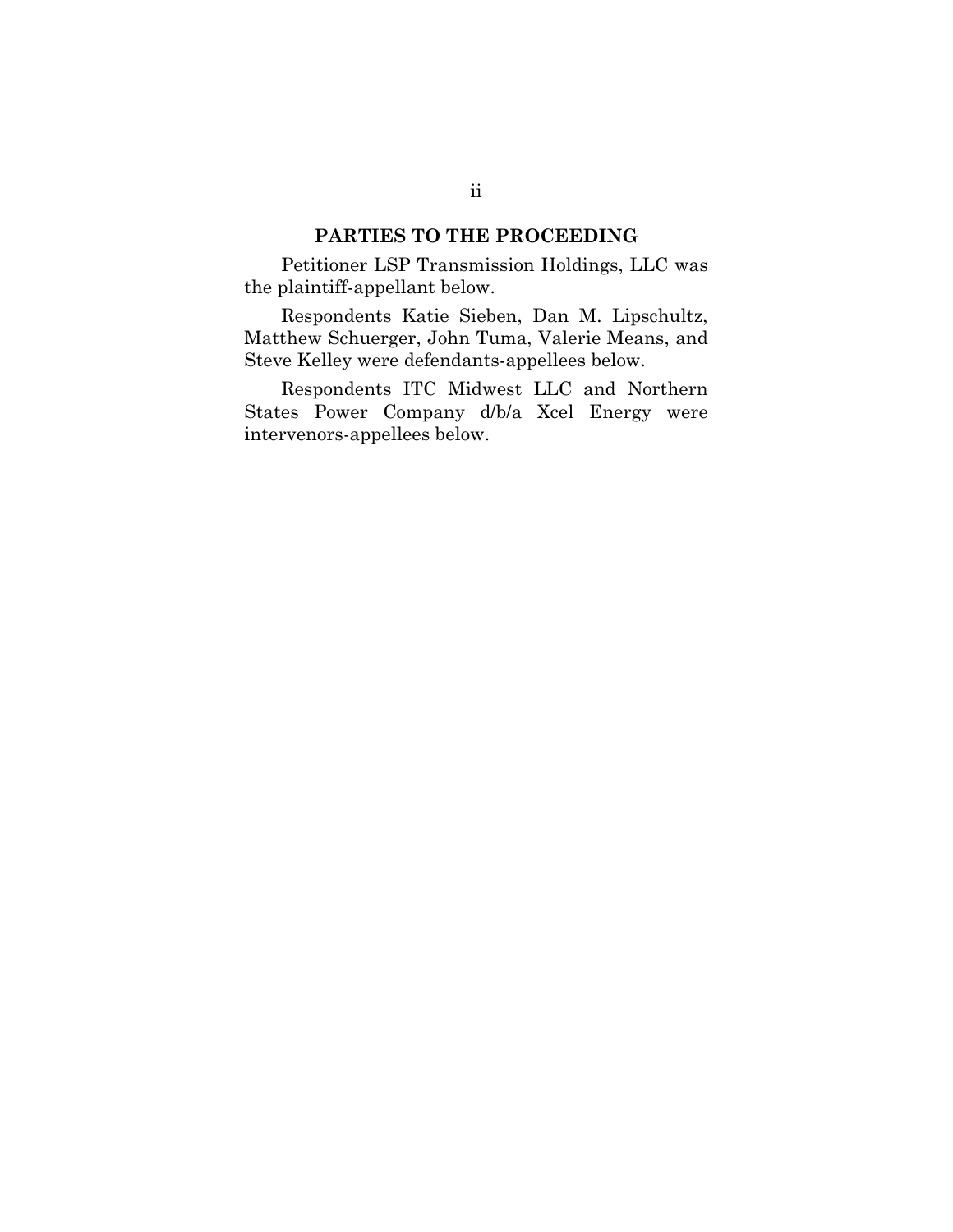## **CORPORATE DISCLOSURE STATEMENT**

Petitioner LSP Transmission Holdings, LLC is an indirect subsidiary of LS Power Associates, L.P., which is managed by LS Power Development, its general partner. No publicly held company holds a 10% or greater ownership interest in LSP Transmission Holdings, LLC.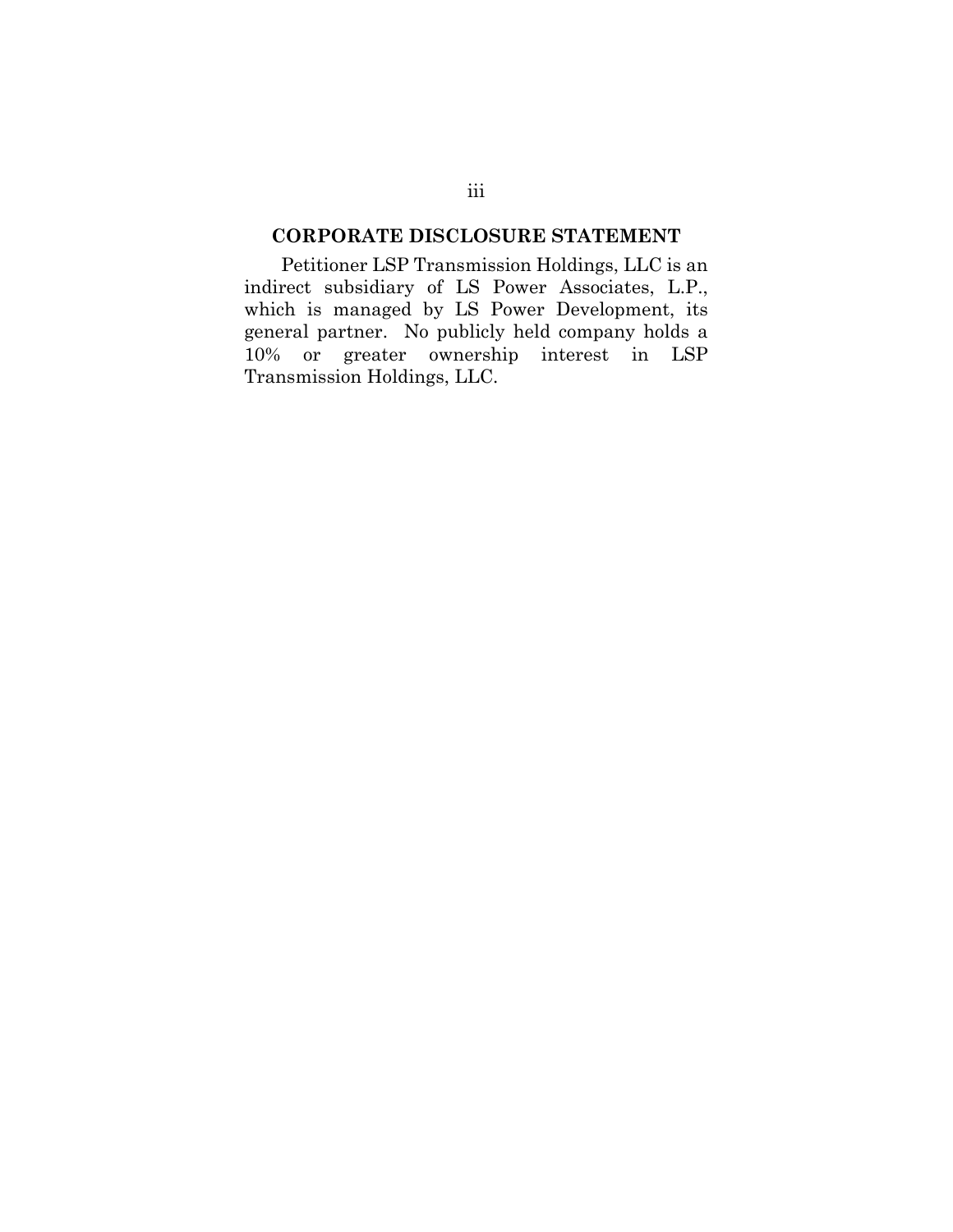## **STATEMENT OF RELATED PROCEEDINGS**

This case arises from and is related to the following proceedings in the U.S. District Court for the District of Minnesota and the U.S. Court of Appeals for the Eighth Circuit:

- *LSP Transmission Holdings, LLC v. Lange*, No. 17-4490 (D. Minn. 2018);
- *LSP Transmission Holdings, LLC v. Sieben*, No. 18-2559 (8th Cir. 2020).

There are no other proceedings in state or federal trial or appellate courts directly related to this case within the meaning of this Court's Rule 14.1(b)(iii).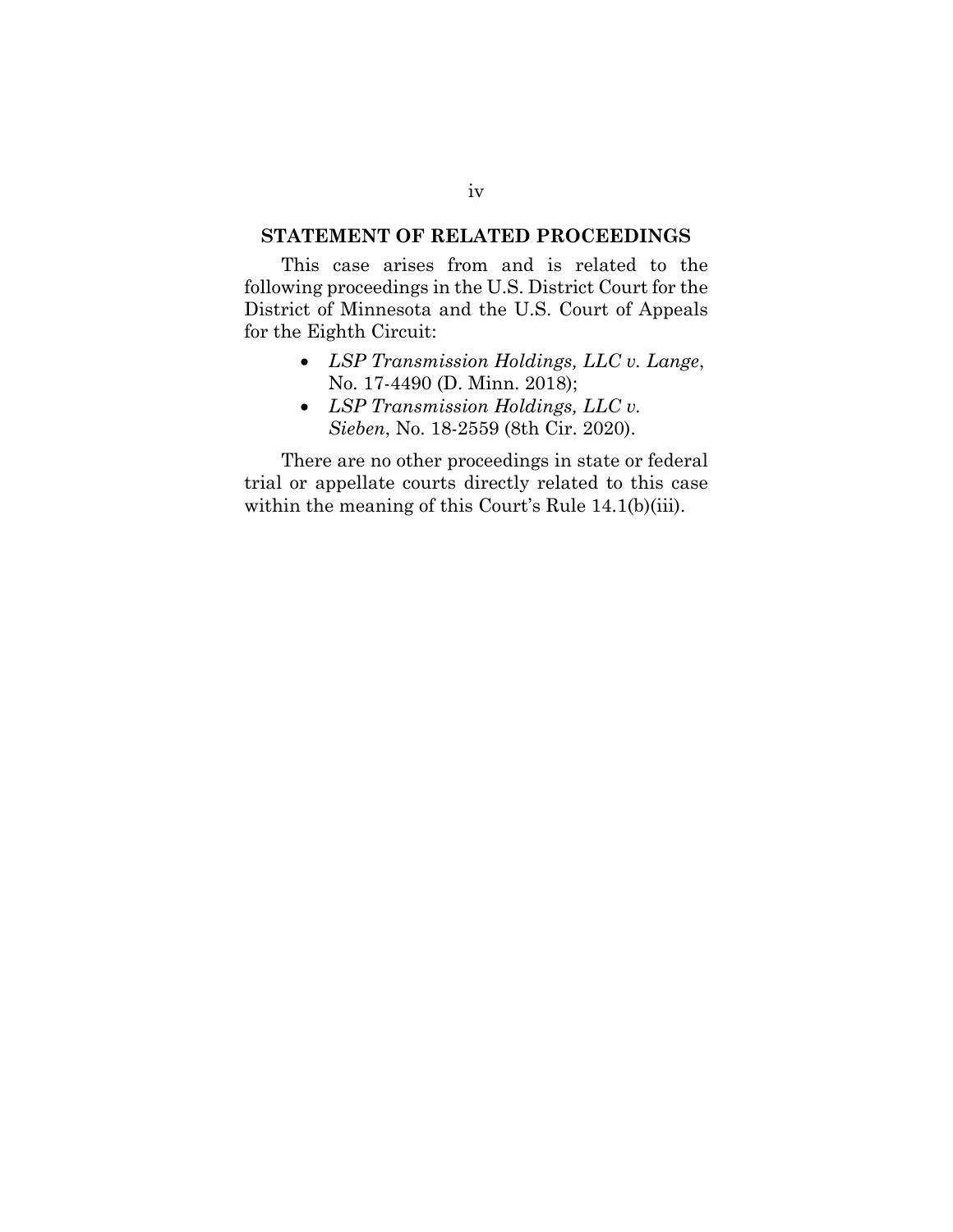## **TABLE OF CONTENTS**

| PARTIES TO THE PROCEEDING                                                                                                                                                                          |
|----------------------------------------------------------------------------------------------------------------------------------------------------------------------------------------------------|
| CORPORATE DISCLOSURE STATEMENTiii                                                                                                                                                                  |
| STATEMENT OF RELATED PROCEEDINGS iv                                                                                                                                                                |
|                                                                                                                                                                                                    |
|                                                                                                                                                                                                    |
| PETITION FOR WRIT OF CERTIORARI  1                                                                                                                                                                 |
|                                                                                                                                                                                                    |
|                                                                                                                                                                                                    |
| CONSTITUTIONAL AND STATUTORY                                                                                                                                                                       |
|                                                                                                                                                                                                    |
|                                                                                                                                                                                                    |
| $A_{\cdot}$                                                                                                                                                                                        |
| $\mathbf{B}$                                                                                                                                                                                       |
| REASONS FOR GRANTING THE PETITION 17                                                                                                                                                               |
| The Decision Below Is Wildly Out Of Step<br>I.<br>With Decisions From This Court And Others 19                                                                                                     |
| The Eighth Circuit's View That<br>А.<br>Discrimination in Favor of Incumbents<br>"In This State" Is Not Discriminatory if<br>Some Incumbents Are Headquartered<br>Elsewhere Contradicts Decades of |
| <b>B.</b><br>The Eighth Circuit's Novel Exception to<br>Commerce Clause Scrutiny for Laws<br>Regulating Electric Transmission Finds<br>No Support in Law or Logic 28                               |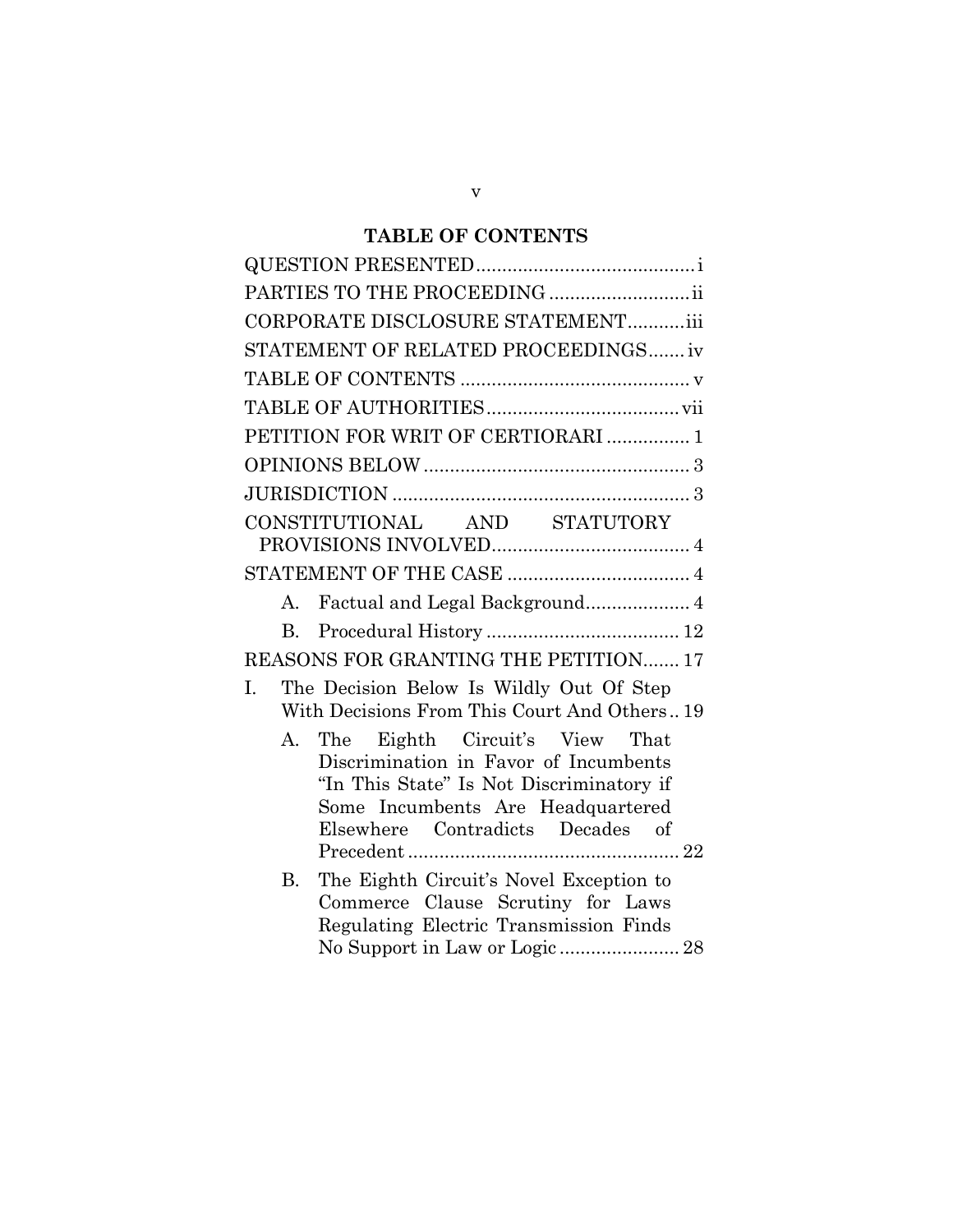| II. This Highly Consequential Constitutional<br>Question Merits This Court's Review 34                                                                             |
|--------------------------------------------------------------------------------------------------------------------------------------------------------------------|
|                                                                                                                                                                    |
| <b>APPENDIX</b>                                                                                                                                                    |
| Appendix A                                                                                                                                                         |
| Opinion, United States Court of Appeals for<br>the Eighth Circuit, LSP Transmission<br>Holdings, LLC v. Sieben, No. 18-2559 (Mar.                                  |
| Appendix B                                                                                                                                                         |
| Order, United States Court of Appeals for<br>the Eighth Circuit, LSP Transmission<br><i>Holdings, LLC v. Sieben, No.</i> 18-2559 (June                             |
| Appendix C                                                                                                                                                         |
| Memorandum Opinion and Order, United<br>States District Court for the District of<br>Minnesota, LSP Transmission Holdings, LLC<br>v. Lange (June 21, 2018)  App-24 |
| Appendix D                                                                                                                                                         |
| Relevant Statutory Provisions App-50                                                                                                                               |
|                                                                                                                                                                    |
| Minn. Stat. § 216B.02, subd. 10  App-52                                                                                                                            |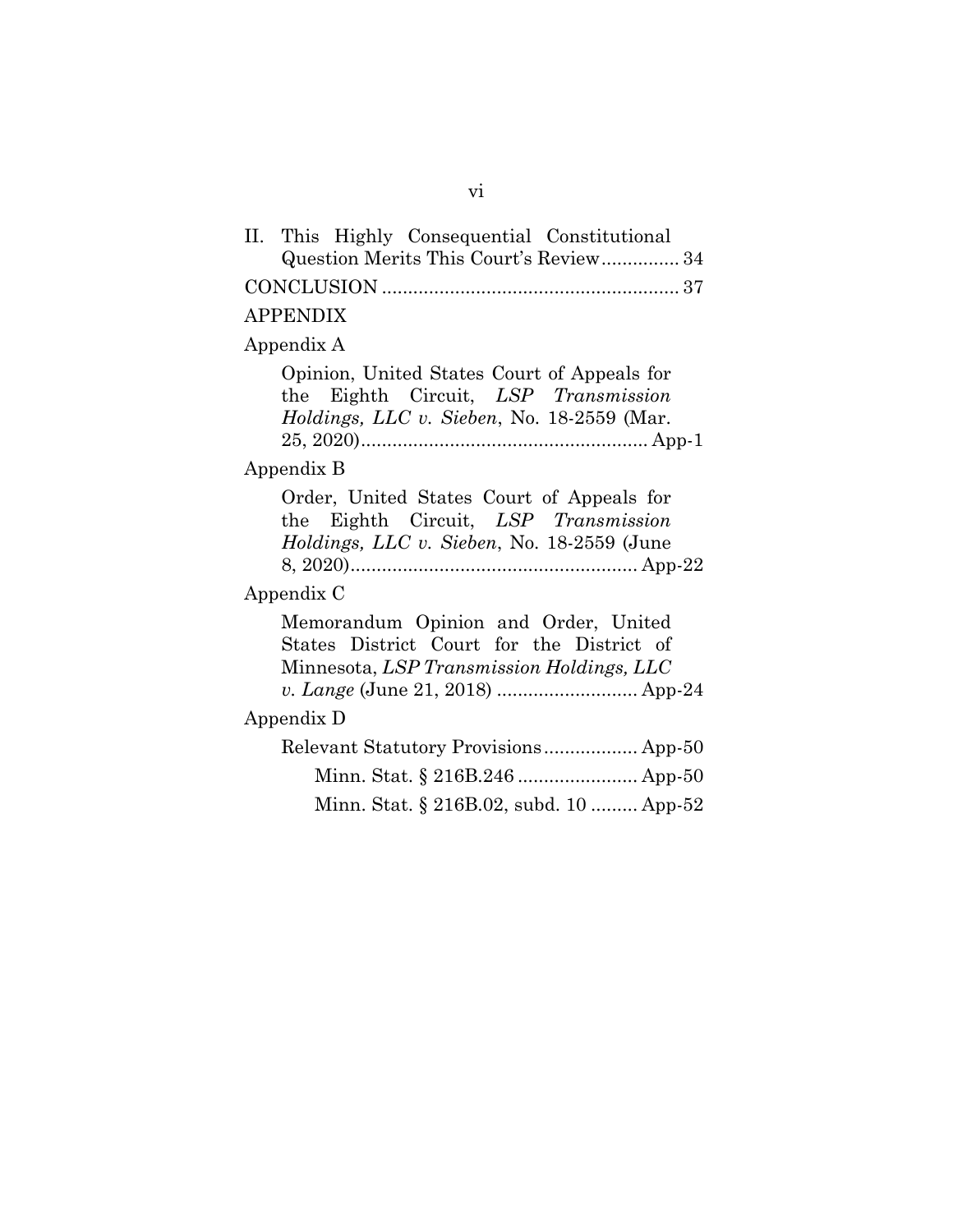## **TABLE OF AUTHORITIES**

## **Cases**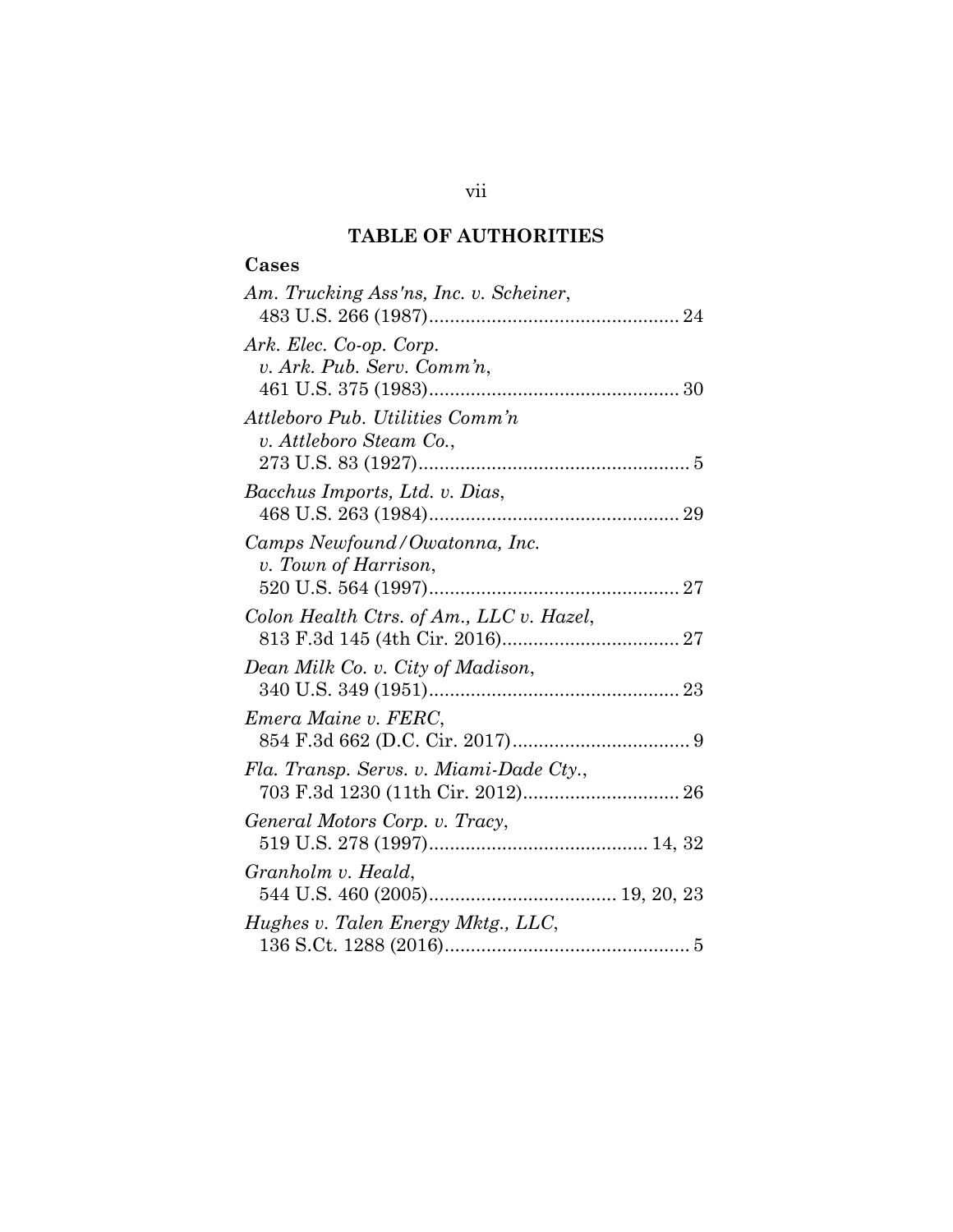| Lewis v. BT Inv. Mgrs., Inc.,                                               |
|-----------------------------------------------------------------------------|
| MISO Transmission Owners v. FERC,                                           |
| New England Power Co. v. New Hampshire,                                     |
| New York v. FERC,                                                           |
| NextEra Energy Capital Holdings v.<br>D'Andrea, No. 20-50160 (5th Cir.)  35 |
| Okla. Gas & Elec. Co. v. FERC,                                              |
| Or. Waste Sys., Inc.<br>v. Dep't of Envtl. Quality of State of Or.,         |
| S. Pac. Co. v. State of Ariz. ex rel. Sullivan,                             |
| S.C. Pub. Serv. Auth. v. F.E.R.C.,                                          |
| Tenn. Wine & Spirits Retailers Ass'n<br>v. Thomas,                          |
| Trailer Marine Transp. Corp.<br>v. Rivera Vazquez,                          |
| United Haulers Ass'n, Inc. v. Oneida-<br>Herkimer Solid Waste Mgmt. Auth.,  |
| Walgreen Co. v. Rullan,                                                     |
|                                                                             |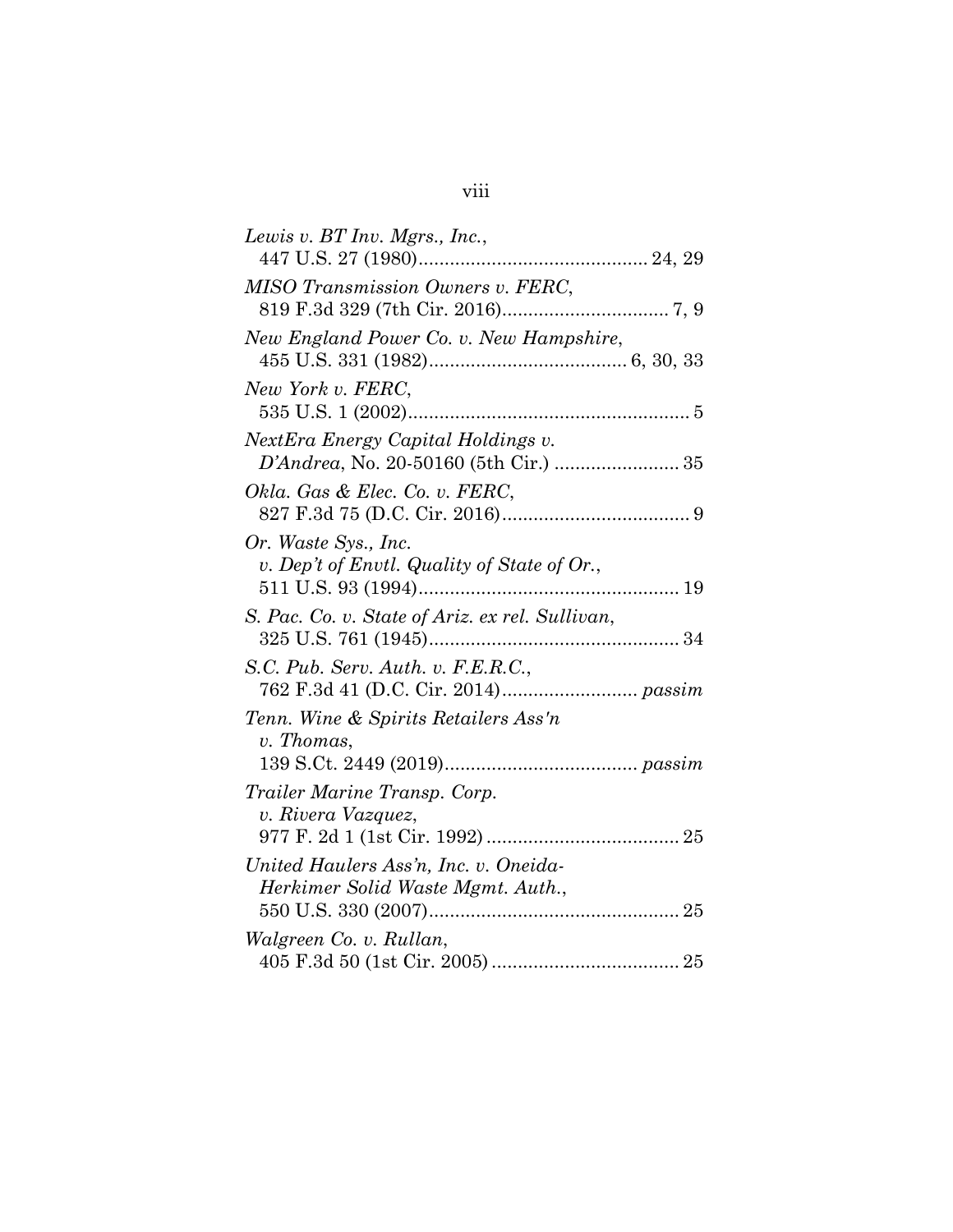| West Lynn Creamery, Inc. v. Healy,        |
|-------------------------------------------|
| Wyoming v. Oklahoma,                      |
|                                           |
| <b>Statutes</b>                           |
|                                           |
|                                           |
|                                           |
|                                           |
|                                           |
|                                           |
|                                           |
| Minn. Stat. §216B.246, Subd. 1(c)  11, 20 |
| Minn. Stat. §216B.246, Subd. 2 11, 20     |
|                                           |
|                                           |
|                                           |
|                                           |
|                                           |
| <b>Other Authorities</b>                  |
|                                           |
|                                           |
|                                           |
|                                           |
| Iowa H.F. 2653, Div. XXXIII (2020) 35     |
| North American Electrical Reliability     |
| Corporation, 2019 Long-Term Reliability   |
|                                           |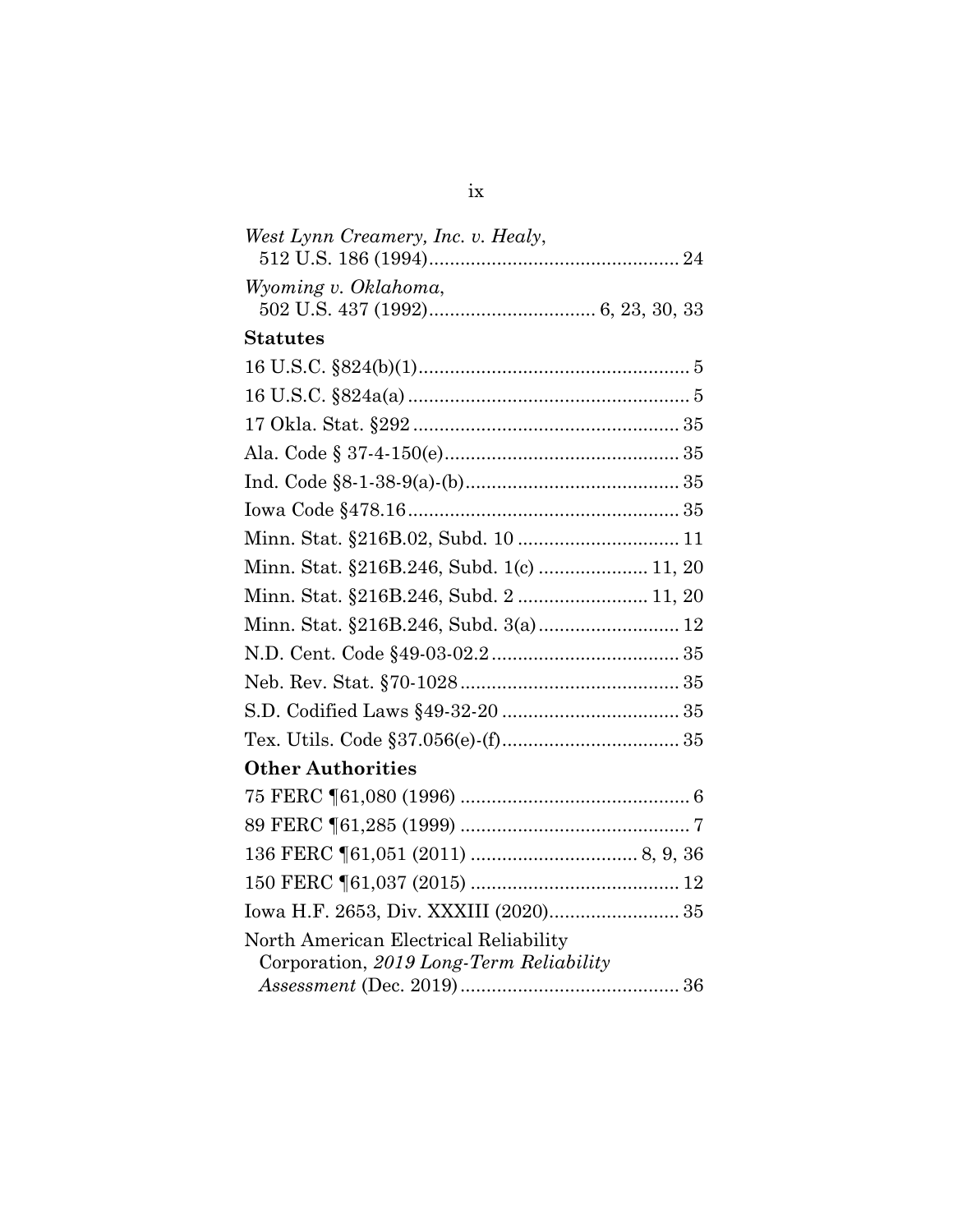### **PETITION FOR WRIT OF CERTIORARI**

The decision below holds that a state law that expressly reserves lucrative opportunities in interstate markets for entities with an existing physical presence "in this state" does not discriminate against interstate commerce. That text-defying conclusion is patently incorrect under decades of this Court's Commerce Clause precedent, and it conflicts with decisions of other circuits and any sensible construction of the Commerce Clause. The law here is as expressly discriminatory as the law this Court just invalidated in *Tennessee Wine & Spirits Retailers Association v. Thomas*, 139 S.Ct. 2449 (2019), and the state does not even have a Twenty-first Amendment defense or any other basis to try to justify its express protectionism here.

There is nothing subtle about the favoritism to instate entities in the Minnesota law at issue in this case. The law grants a right of first refusal over certain new transmission projects to "incumbents," which the law defines as entities that already own transmission facilities "in this state." Nor is there anything subtle about the distinctly interstate nature of the market Minnesota has reserved for incumbents. By its terms, the first-refusal right applies only to transmission projects approved by "a federally registered planning authority" to expand the interstate transmission grid. Making matters worse, under the federally approved tariffs of the federally regulated authorities that operate the interstate grid, the costs of the new transmission projects that Minnesota has reserved to its in-state incumbents are paid for by residents of multiple states. Under settled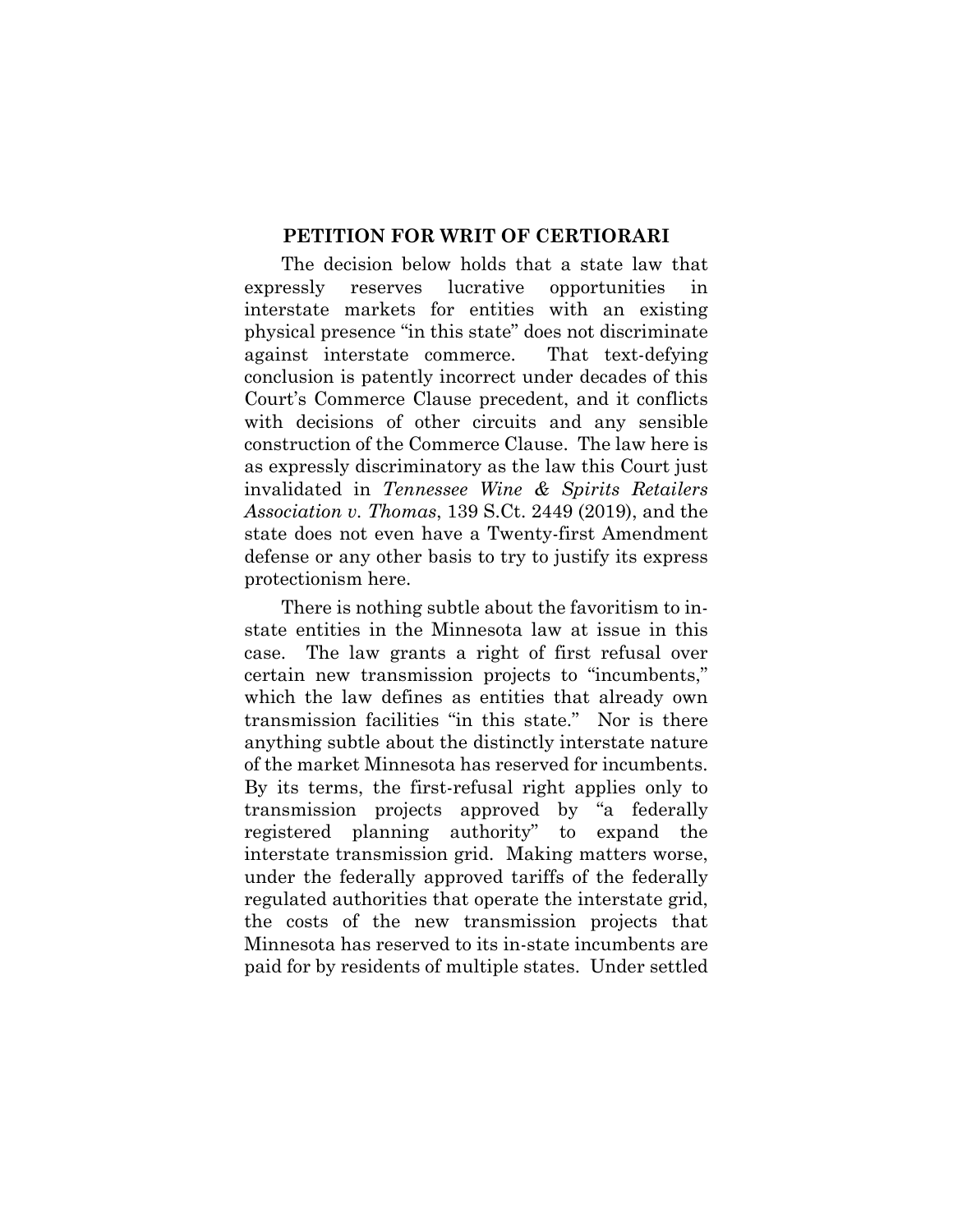Commerce Clause principles that this Court just reaffirmed, Minnesota's facially discriminatory law triggers a rule of virtually *per se* invalidity.

But not in the Eighth Circuit. The decision below not only upheld Minnesota's law, but deemed it nondiscriminatory. It did so only by embracing positions that this Court and other circuits have squarely rejected. The court first concluded that the law is not discriminatory because some of the favored incumbents are headquartered elsewhere. But time and again, this Court has condemned protectionist preferences for companies with an in-state presence regardless of where they were headquartered, and at least two circuits have rejected efforts to justify favoritism for in-state incumbents on the ground that some were headquartered somewhere else. The Eighth Circuit then suggested that Minnesota's police power over the siting and permitting of transmission facilities gives it *carte blanche* to favor in-state incumbents. But this Court has repeatedly held that when it comes to interstate and wholesale markets, states have no license to discriminate. Thus, under this Court's precedents, Minnesota's blatantly discriminatory effort to reserve transmission projects approved by "a federally registered planning authority" to incumbents with facilities "in this state" is blatantly unconstitutional.

The decision below is as consequential as it is erroneous, as evidenced by the United States' participation in both courts below. The nation is in the midst of a massive expansion of clean energy that will require billions of dollars of investment in new interstate transmission lines to facilitate these new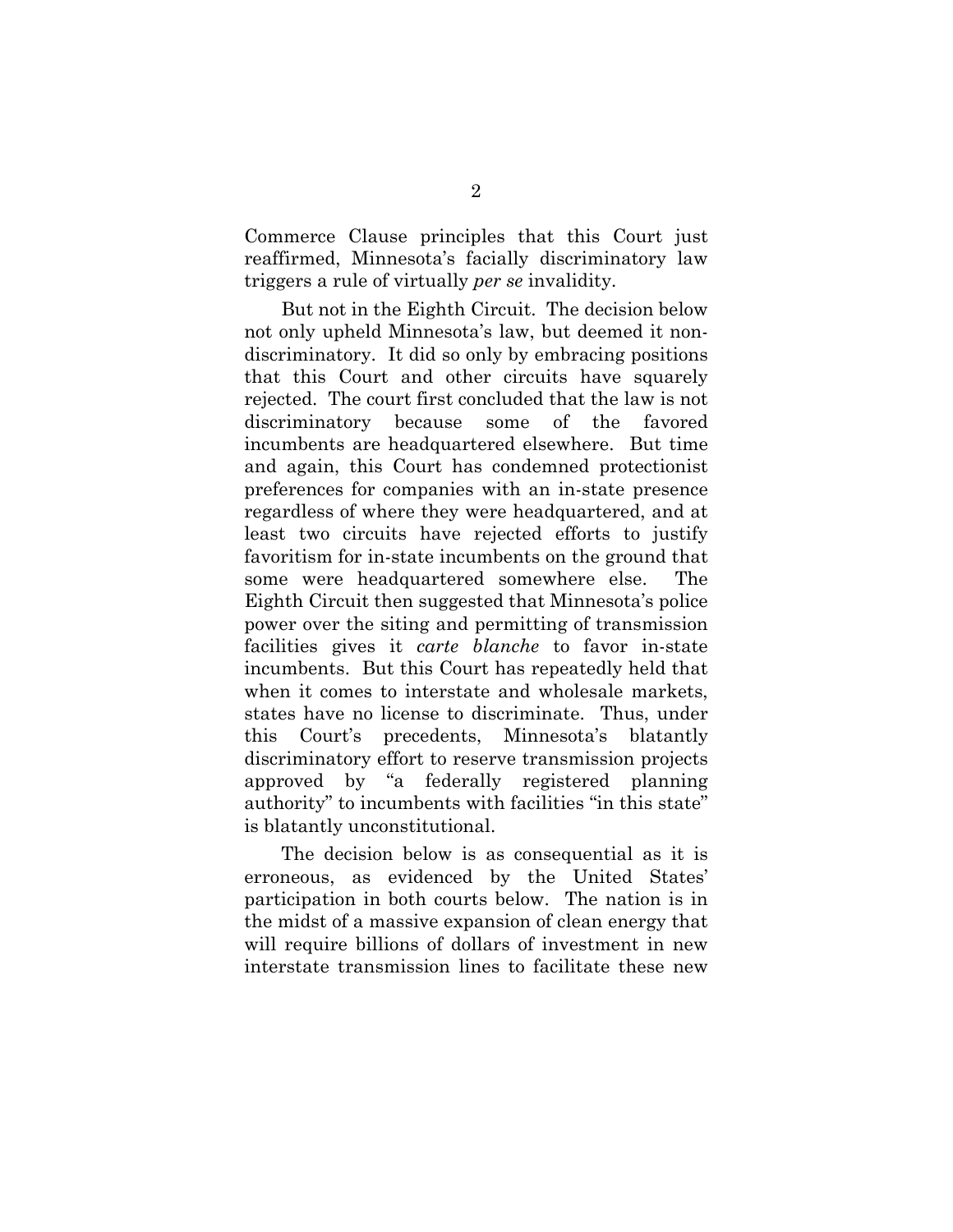energy sources. Incumbent transmission owners across the country are actively lobbying state legislatures, predominantly in states rich in new clean energy resources like wind, to block out-of-state competitors from even *trying* to demonstrate that they are best suited to construct and operate these new facilities, and they are having considerable success in doing so. Indeed, Minnesota's law has already caused a \$150 million transmission project to expand the interstate grid to be awarded to two hand-picked instate incumbents, with no consideration whatsoever of who would actually be the most efficient provider. Most of the costs of this protectionism are not borne by Minnesota consumers, but spread to consumers in 14 other states, several of which have followed suit with discriminatory laws of their own. The Court should intervene now to stop this race to the bottom and to bring the Eighth Circuit into line with the decisions of this Court and others.

#### **OPINIONS BELOW**

The Eighth Circuit's opinion is reported at 954 F.3d 1018 and reproduced at App.1-21. The district court's opinion is reported at 329 F.Supp.3d 695 and reproduced at App.24-49.

### **JURISDICTION**

The Eighth Circuit issued its decision on March 25, 2020, and denied a timely petition for rehearing en banc on June 8, 2020. On March 19, 2020, the Court extended the deadline to file any petition for a writ of certiorari due on or after that date to 150 days. This Court has jurisdiction under 28 U.S.C. §1254(1).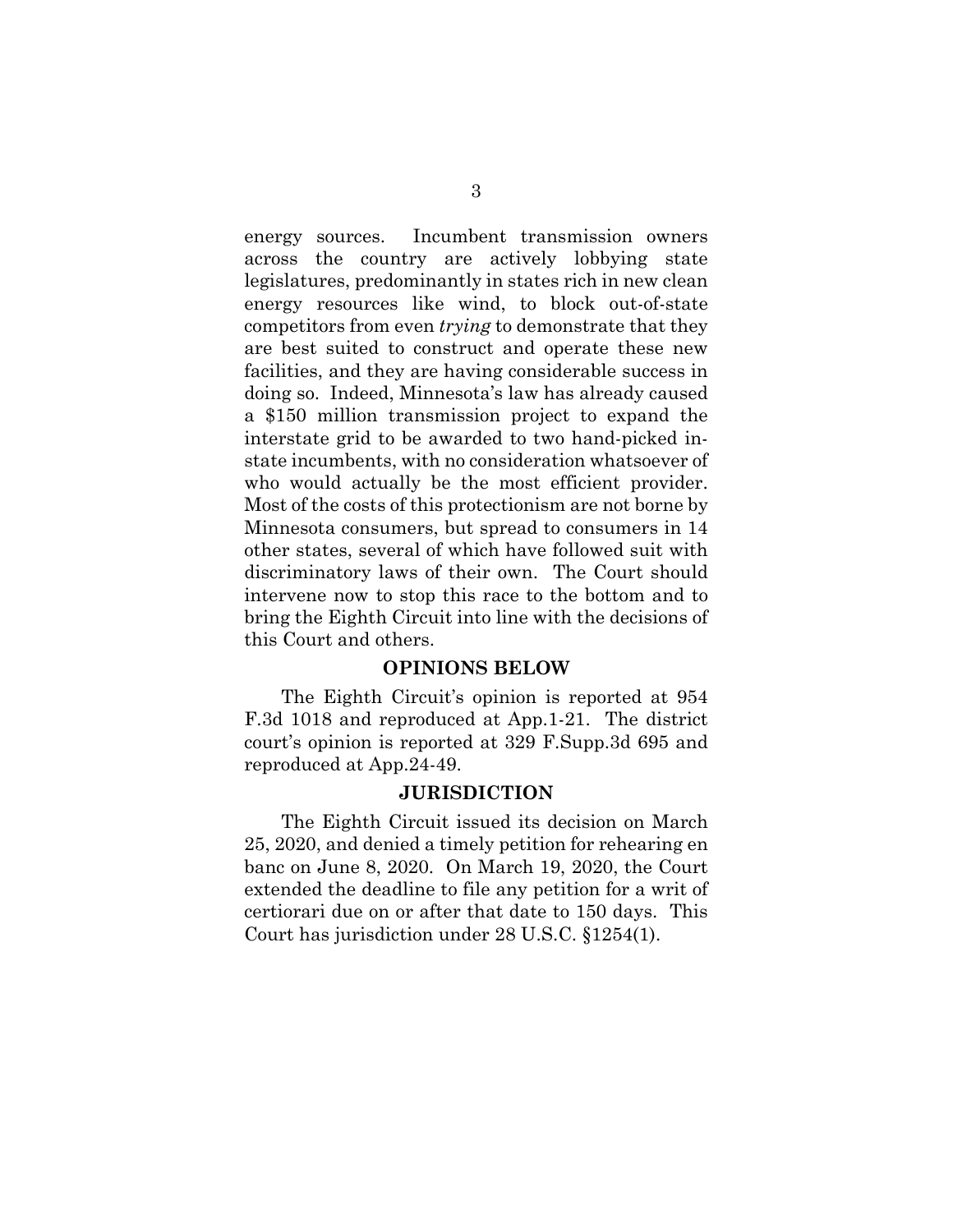## **CONSTITUTIONAL AND STATUTORY PROVISIONS INVOLVED**

The relevant constitutional and statutory provisions are reproduced in the appendix. Most relevantly, Minn. Stat. §216B.246, Subd. 2, reproduced at App.50, provides: "An incumbent electric transmission owner has the right to construct, own, and maintain an electric transmission line that has been approved for construction in a federally registered planning authority transmission plan and connects to facilities owned by that incumbent electric transmission owner."

#### **STATEMENT OF THE CASE**

### **A. Factual and Legal Background**

1. Electricity involves a three-step process of generation, transmission, and distribution. First, electricity is generated at power plants, wind farms, solar farms, and other generation facilities. Second, that electricity is conveyed to local distribution stations on a system of high-voltage "transmission lines," which are either strung between tall metal towers or buried underground. These transmission lines, along with towers, switch yards, substations, and related equipment are referred to collectively as "transmission facilities." Third, once the electricity reaches local distribution stations, it is converted to a lower voltage and distributed to consumers over "distribution lines."

Traditionally, "most state energy markets were vertically integrated monopolies—i.e., one entity, often a state utility, controlled electricity generation, transmission, and sale to retail consumers." *Hughes v. Talen Energy Mktg., LLC*, 136 S.Ct. 1288, 1292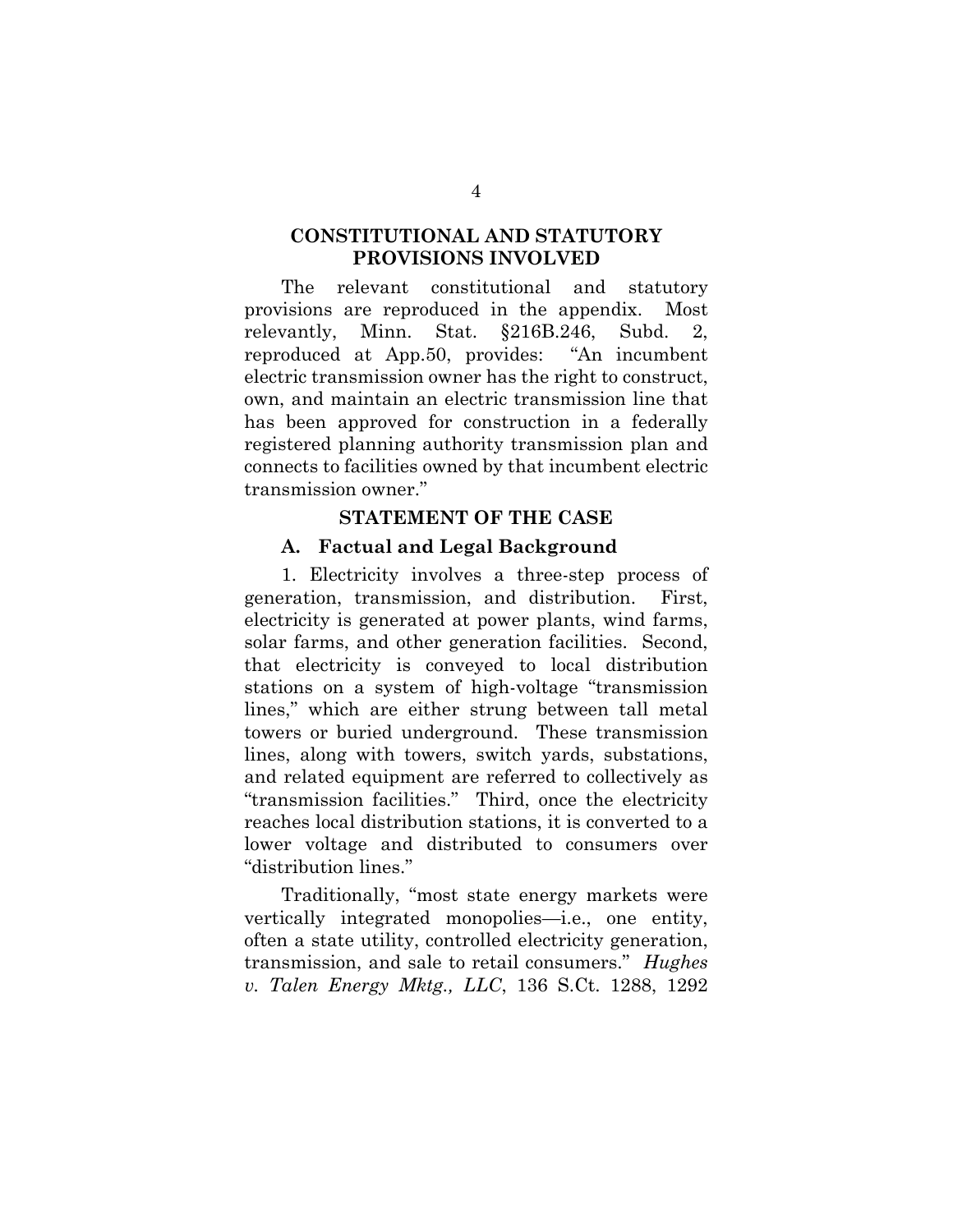(2016). Over time, however, an interstate market for electricity developed, with resource-rich states generating electricity to sell at wholesale for transmission across state lines to local retail distributors. From the outset, this Court recognized limits on the ability of individual states to regulate this interstate wholesale market. *See, e.g.*, *Attleboro Pub. Utilities Comm'n v. Attleboro Steam Co.*, 273 U.S. 83 (1927).

In 1935, Congress enacted the Federal Power Act ("FPA") to regulate this burgeoning interstate market. *New York v. FERC*, 535 U.S. 1, 6 (2002). The FPA largely left to the states matters they had traditionally regulated, such as retail distribution and the *intra*state transmission of electricity. 16 U.S.C. §824(b)(1). But the FPA gives FERC (formerly the Federal Power Commission) exclusive jurisdiction over the *inter*state transmission of and wholesale market for electricity. *Id.* Congress later authorized FERC to "divide the country into regional districts for the voluntary interconnection and coordination of facilities for the generation, transmission, and sale of electric energy." *Id.* §824a(a).

While states continue to retain some regulatory powers over transmission and generation facilities located within their borders even when those facilities are used in *inter*state commerce, this Court has repeatedly made clear that those powers are constrained by the Commerce Clause. Indeed, this Court has invalidated state energy regulations that discriminated against interstate commerce even when states argued that the regulations were necessary to their local retail markets. *See, e.g.*, *Wyoming v.*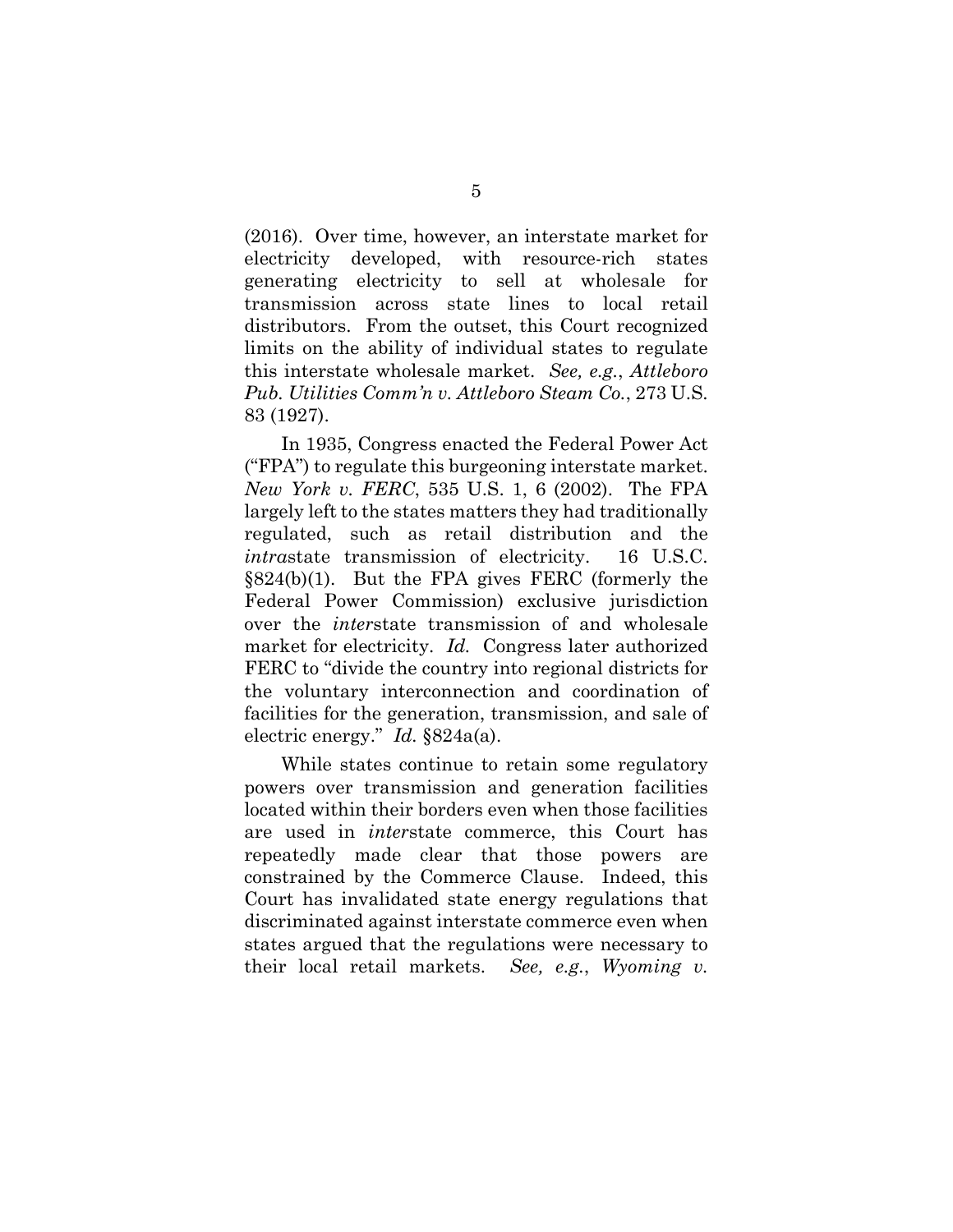*Oklahoma*, 502 U.S. 437, 454-59 (1992) (invalidating Oklahoma law that required coal-fired electric utilities to burn coal mixture containing at least 10% Oklahoma-mined coal); *New England Power Co. v. New Hampshire*, 455 U.S. 331, 339 (1982) (invalidating New Hampshire law that required hydroelectric generators to obtain state approval to transmit energy out of state).

2. Over time, more independent generators emerged to compete with vertically integrated utilities, and interconnected interstate electric systems became increasingly prevalent and economical. *See S.C. Pub. Serv. Auth. v. FERC*, 762 F.3d 41, 49-50 (D.C. Cir. 2014). In the face of this competition, local retail utilities attempted to preserve their monopolies by using their control over transmission lines to refuse to deliver wholesale energy produced by competing generators or to make their transmission lines available to competitors "only on inferior terms." *Id.* As a result, independent generators struggled to compete, even when they were producing energy more efficiently.

In response, FERC enacted a series of orders to promote the development of competitive interstate markets. In 1996, FERC ordered any facility that connects to an interstate grid to unbundle its generation and transmission services and to allow access to its transmission facilities on a nondiscriminatory basis. *See* 75 FERC ¶61,080 (1996). In 1999, FERC followed up with Order No. 2000, which encouraged owners of transmission facilities serving interstate commerce to collectively cede operation of their transmission systems to "independent system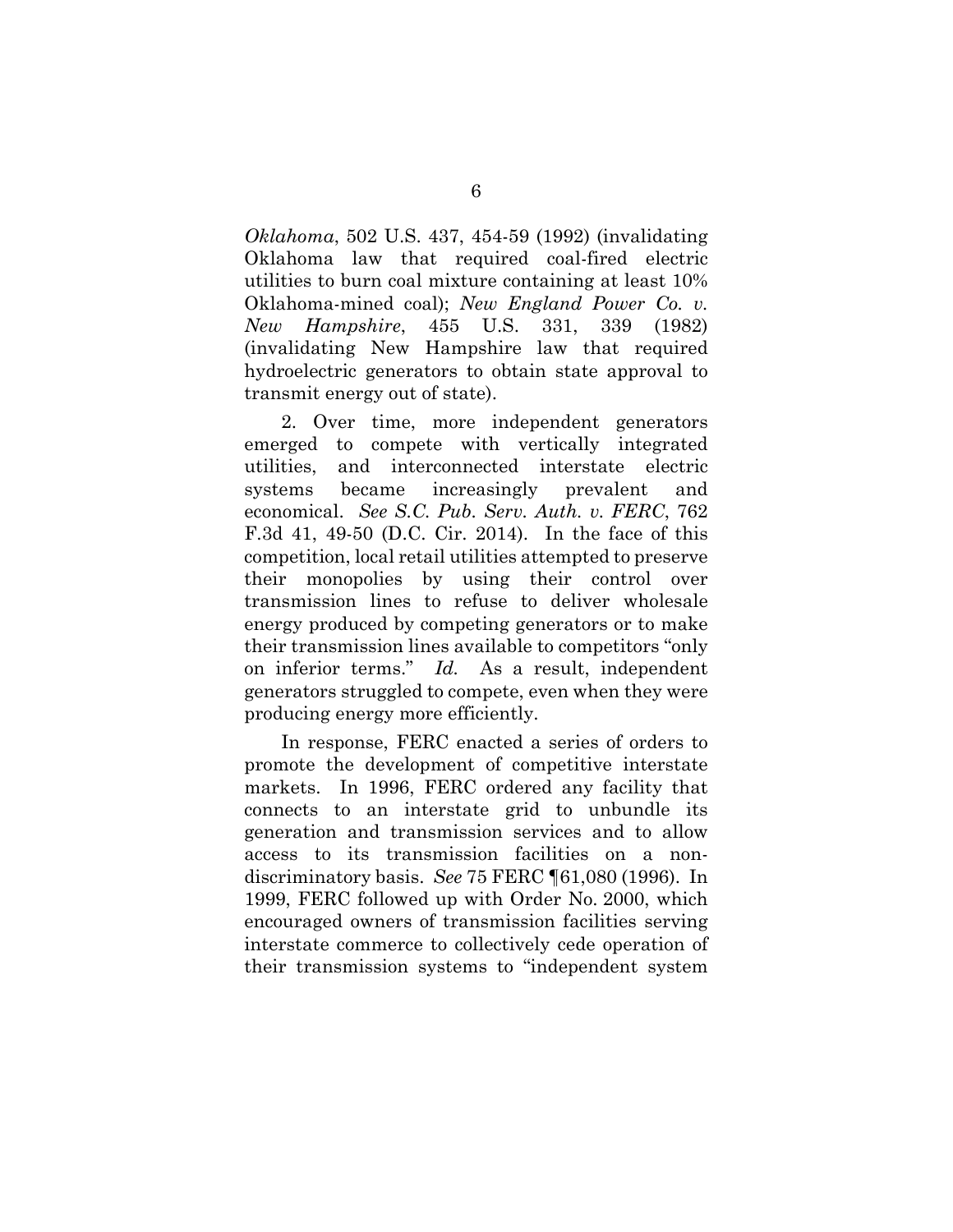operators" or "regional transmission organizations" (collectively, "ISOs"). *See* 89 FERC ¶61,285 (1999). ISOs are non-government agencies vested with authority to operate and plan the expansion of interstate transmission grids on a regional and interregional basis. CA.App.5 ¶15; *see MISO Transmission Owners v. FERC*, 819 F.3d 329, 331 (7th Cir. 2016).

The ISO for the Midwest is the Midcontinent Independent System Operator, Inc. ("MISO"). MISO's 50-plus transmission-owner members currently own more than 49,000 miles of transmission lines spanning 15 states and parts of Canada. CA.App.5 ¶16. While states within the MISO region retain their traditional authority over siting, routing, and permitting of new transmission facilities, it is MISO, not the states, that decides whether to approve the construction of new transmission facilities to serve the MISO grid. If any public utility or independent transmission owner wants to build new transmission facilities within MISO, it must seek and obtain MISO's approval.

3. Until 2011, many FERC-approved ISO tariffs (including MISO's) contained right-of-first-refusal provisions. These provisions gave owners of existing transmission facilities the exclusive right to construct new transmission facilities in their service areas. This right of first refusal for incumbent transmission owners applied even if the proposal for a new transmission facility had been submitted to the ISO by a non-incumbent transmission owner, and even if the non-incumbent could construct and maintain the new facility more efficiently than the incumbent. *See S.C. Pub. Serv. Auth.*, 762 F.3d at 72-77. In practice, these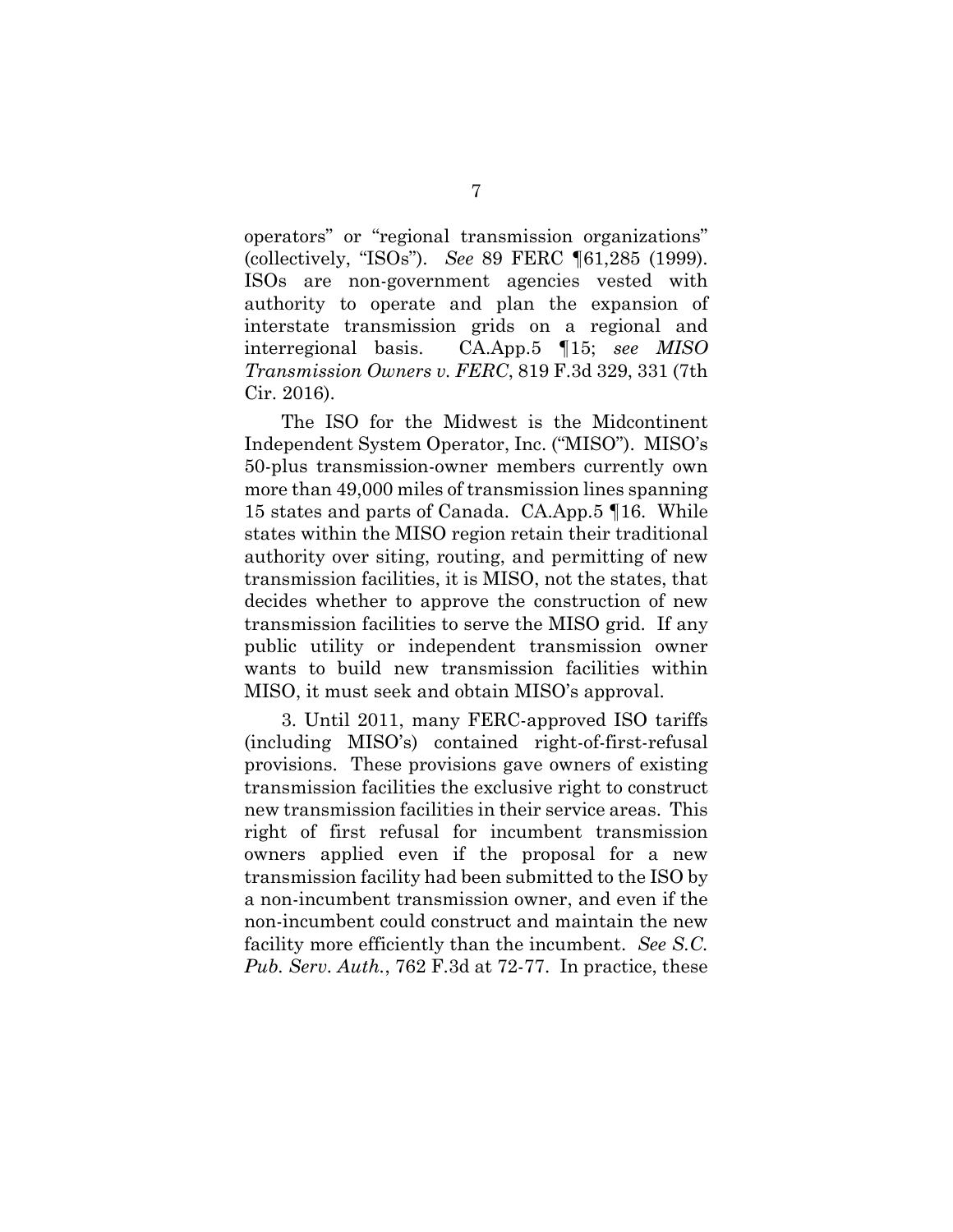provisions allowed incumbents to wait for nonincumbents to identify promising opportunities for new transmission facilities and then exercise their rights of first refusal to construct and operate those facilities without having to compete. *Id.*

In 2011, FERC issued Order No. 1000, which required ISOs to eliminate right-of-first-refusal provisions for regional transmission facilities from their FERC-approved tariffs and agreements and ordered new transmission projects be competitively and regionally planned by entities like MISO. *See* 136 FERC [61,051 (2011). FERC found that "it is not in the economic self-interest of incumbent transmission providers to permit new entrants to develop transmission facilities, even if proposals submitted by new entrants would result in a more efficient or costeffective solution to the region's needs." *Id.* at 82. FERC further concluded that right-of-first-refusal provisions discourage non-incumbents from investing in transmission because a non-incumbent would not want to risk the significant investment necessary to develop a proposal if it would have to hand the project over to an incumbent once the project is approved. *Id.* FERC therefore concluded that right-of-first-refusal provisions undermine the identification and evaluation of more efficient and cost-effective solutions to regional transmission needs and deprive customers of the benefits and savings that competition produces. *Id.* at 81-86.

Unsurprisingly, incumbent transmission owners objected to the elimination of their rights of first refusal. *See, e.g.*, *id.* at 76-77. In resolving the lawsuits that followed, the D.C. Circuit affirmed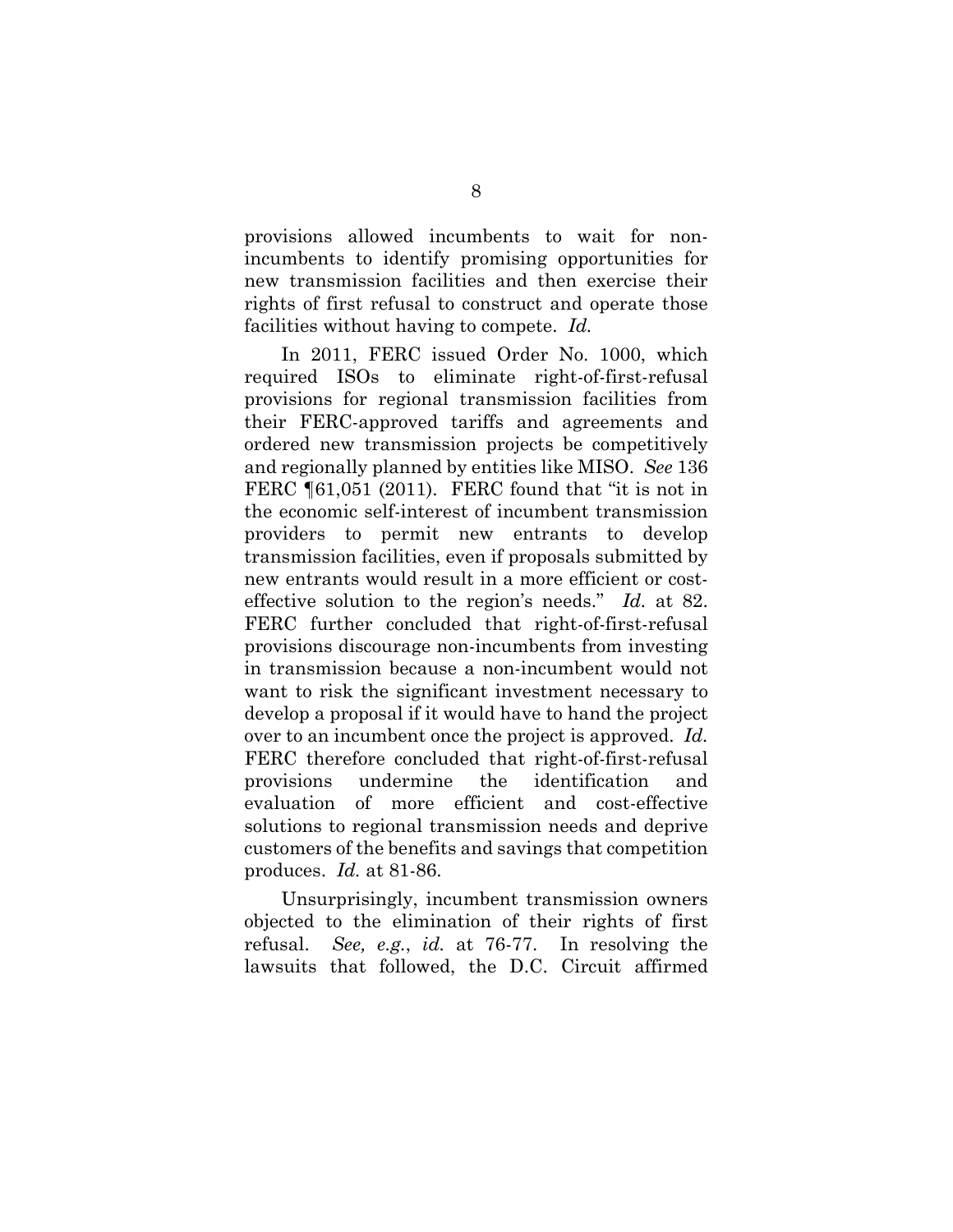FERC's authority to order the removal of right-of-firstrefusal provisions from ISO tariffs, concluding that substantial evidence supported FERC's findings that "rights of first refusal … made the transmission market inefficient, that transmission facilities would therefore be developed at higher-than-necessary cost, and that those amplified costs would be passed on to transmission customers." *S.C. Pub. Serv. Auth.*, 762 F.3d at 76-77. The Seventh Circuit later upheld FERC's abrogation of the right of first refusal in the MISO Transmission Owners Agreement, finding that the transmission owners had "made no effort to show that the right is in the public interest." *MISO Transmission Owners*, 819 F.3d at 333, *cert denied*, 137 S.Ct. 1223 (2017). The D.C. Circuit reached the same conclusion in similar litigation concerning other ISOs. *See, e.g.*, *Emera Maine v. FERC*, 854 F.3d 662 (D.C. Cir. 2017); *Okla. Gas & Elec. Co. v. FERC*, 827 F.3d 75 (D.C. Cir. 2016).

After FERC issued Order No. 1000, MISO revised its tariff to remove rights of first refusal. App.5. MISO also created a competitive solicitation process designed to select the optimal developer for regionally cost-allocated projects. *See* 136 FERC ¶61,051 at 3. Two types of projects currently qualify for competitive bidding under MISO's tariff. The costs for one type of project are allocated system-wide, meaning that all MISO participants (*i.e.*, all 15 participating states and, in some circumstances, Manitoba) share each project's costs. CA.App.14 ¶42. For the other type of project, the costs are distributed to the principal areas benefitted by the project, which often span multiple states. *See* CA.App.15 ¶43.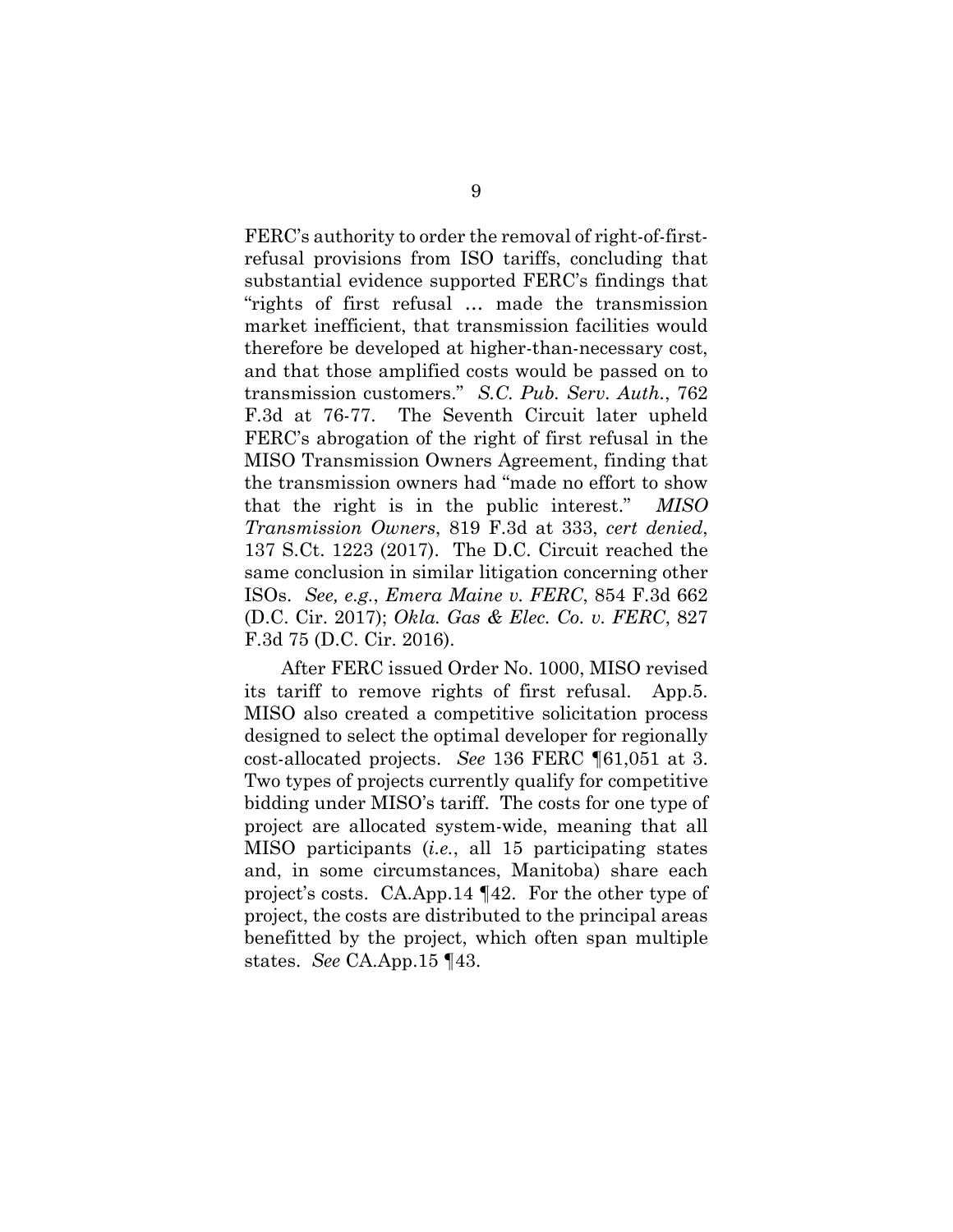4. In the wake of Order No. 1000, incumbent utilities and transmission companies dissatisfied with the loss of their federal first-refusal rights began lobbying states to enact their own right-of-first-refusal statutes to shield them from competition with out-ofstate developers for regionally approved transmission projects for the interstate grid. Minnesota was one of the first states to oblige, along with other wind-rich states South Dakota, Nebraska, and North Dakota. In early 2012, legislation was introduced in the Minnesota House and Senate to "establish[] a right of first refusal for Minnesota utilities and electric transmission owners regarding the construction and ownership of electric transmission lines connecting to their own facilities." CA.App.16-17 ¶¶50-51.

The senator who introduced the bill described it as a direct response to Order No. 1000 and its elimination of "a federally recognized right of first refusal." CA.App.34. A representative from Xcel Energy, the largest incumbent transmission line owner in Minnesota, *see* CA.App.22 at ¶67, testified in support of the bill and argued that it was necessary to keep transmission lines in the hands of purportedly more responsive in-state companies and to restore the "status quo" from before Order No. 1000. CA.App.34-36. A representative from Missouri River Energy Services, another incumbent transmission owner, described the bill as giving "Minnesota utilities … the first opportunity to invest in federal regionally planned transmission projects," CA.App.37, and urged the Senate Committee not "to encourage third party transmission owners to buy and build transmission service in Minnesota." CA.App.36.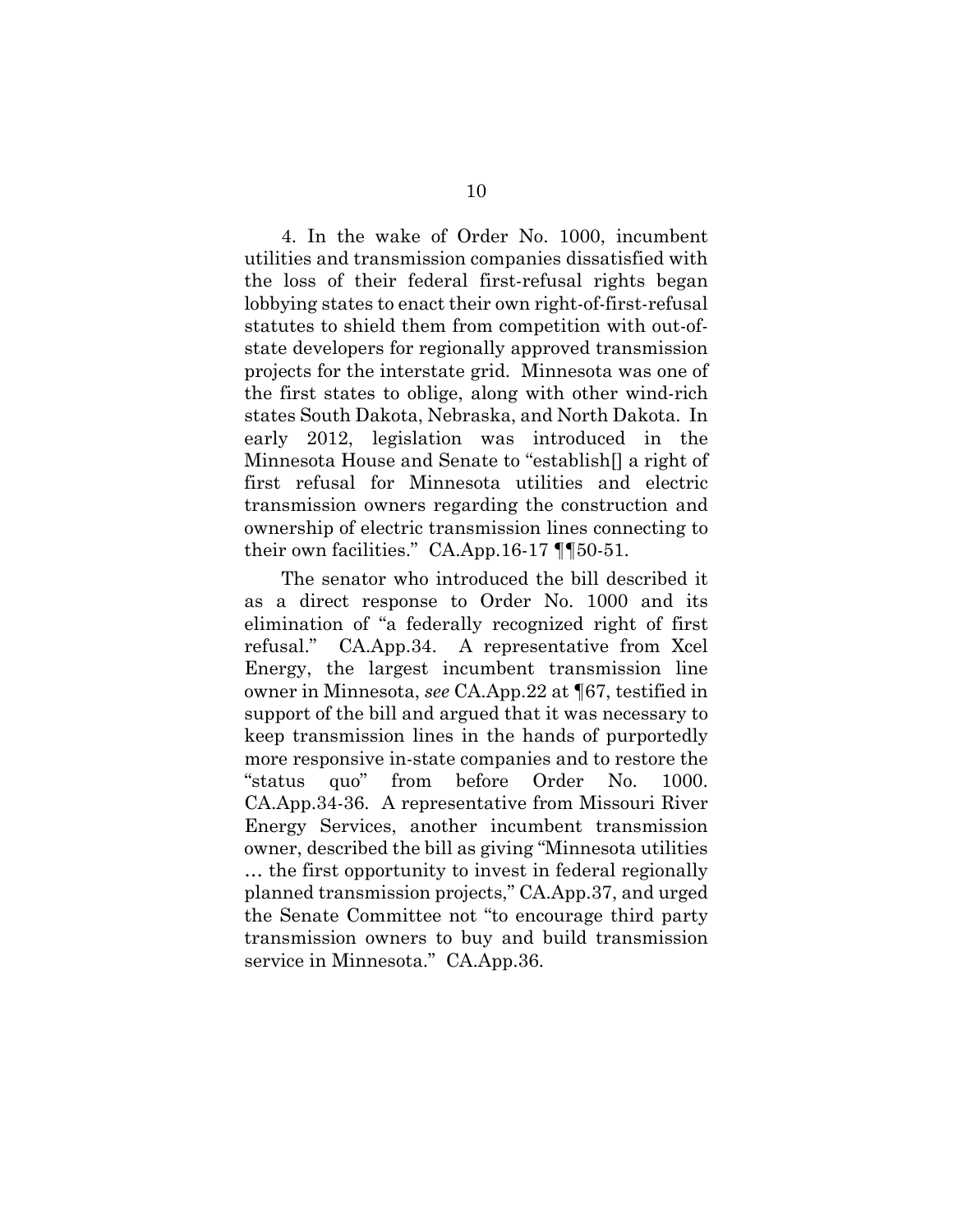The bill was passed by the Senate and House, and it was signed into law on April 18, 2012. Codified as Minn. Stat. §216B.246, the statute states:

An incumbent electric transmission owner has the right to construct, own, and maintain an electric transmission line that has been approved for construction *in a federally registered planning authority transmission plan* and connects to facilities owned by that incumbent electric transmission owner.

Minn. Stat. §216B.246, Subd. 2 (emphasis added). The statute defines "incumbent electric transmission owner" as:

[A]ny public utility that owns, operates, and maintains an electric transmission line *in this state*; any generation and transmission cooperative electric association; any municipal power agency; any power district; any municipal utility; or any … entit[y] … engaged in the business of owning, operating, maintaining, or controlling *in this state* equipment or facilities for furnishing electric transmission service in Minnesota.

Minn. Stat. §216B.246, Subd. 1(c); Minn. Stat. §216B.02, Subd. 10 (emphases added).

By its terms, the statute discriminates in favor of in-state entities, and it does so with respect to a distinctly interstate market. The statute preserves opportunities for "incumbents," defined as entities that have existing transmission facilities "in this state." And it does so specifically for "transmission line[s] … approved for construction in a federally registered" ISO's transmission plan—*i.e.*, lines that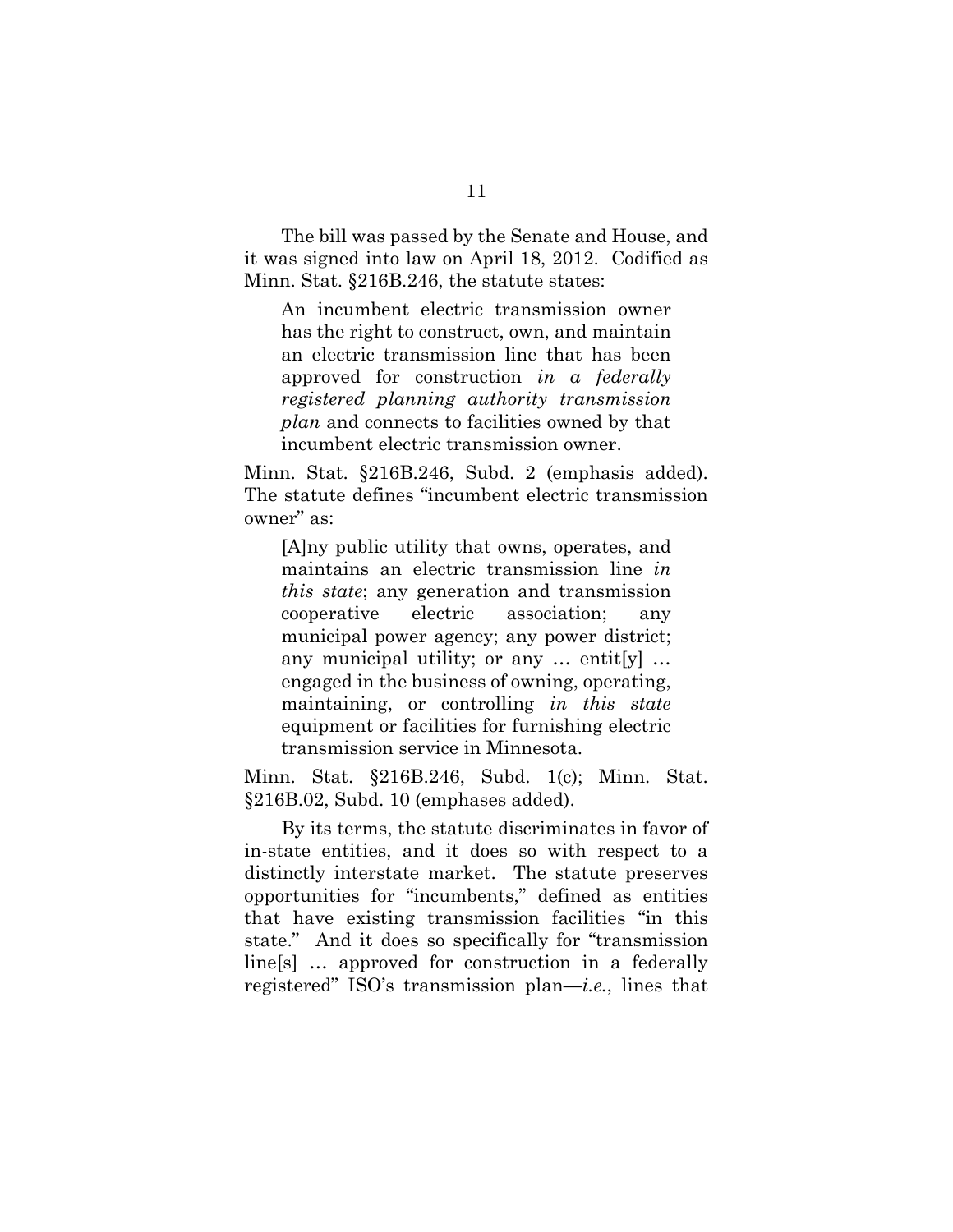are part of the interstate grid, and for which costs are allocated among multiple states, not just Minnesota. Indeed, the right to first refusal is triggered by MISO's approval of a regional transmission project. Minn. Stat. §216B.246, Subd. 3(a). If the incumbent exercises its first-refusal right within 90 days of MISO approval of a project, it locks out all would-be competitors.

After Minnesota and other MISO states enacted right-of-first-refusal statutes, MISO revised its tariff in light of these state-created rights. App.5-6. FERC initially rejected that revision, but upon rehearing, it concluded that the revision was not prohibited by Order No. 1000 because it "merely acknowledges" state and local laws. 150 FERC ¶61,037, 61,173 (2015). Notably, however, FERC's chairman filed a concurring opinion cautioning that "[s]tate laws that discriminate against interstate commerce—that protect or favor in-state enterprise at the expense of out-of-state competition—may run afoul of the dormant commerce clause." *Id.* at 61,195. He further observed that "[t]he Commission's order today does not determine the constitutionality of any particular state right-of-first-refusal law," and that "[t]hat determination, if it is made, lies with a different forum, whether state or federal court." *Id*.

## **B. Procedural History**

1. Petitioner LSP Transmission is an independent transmission company that owns and operates more than 660 miles of transmission lines in five states and is in the process of developing transmission projects in several additional states across the country. Since Order No. 1000 and the development of competitive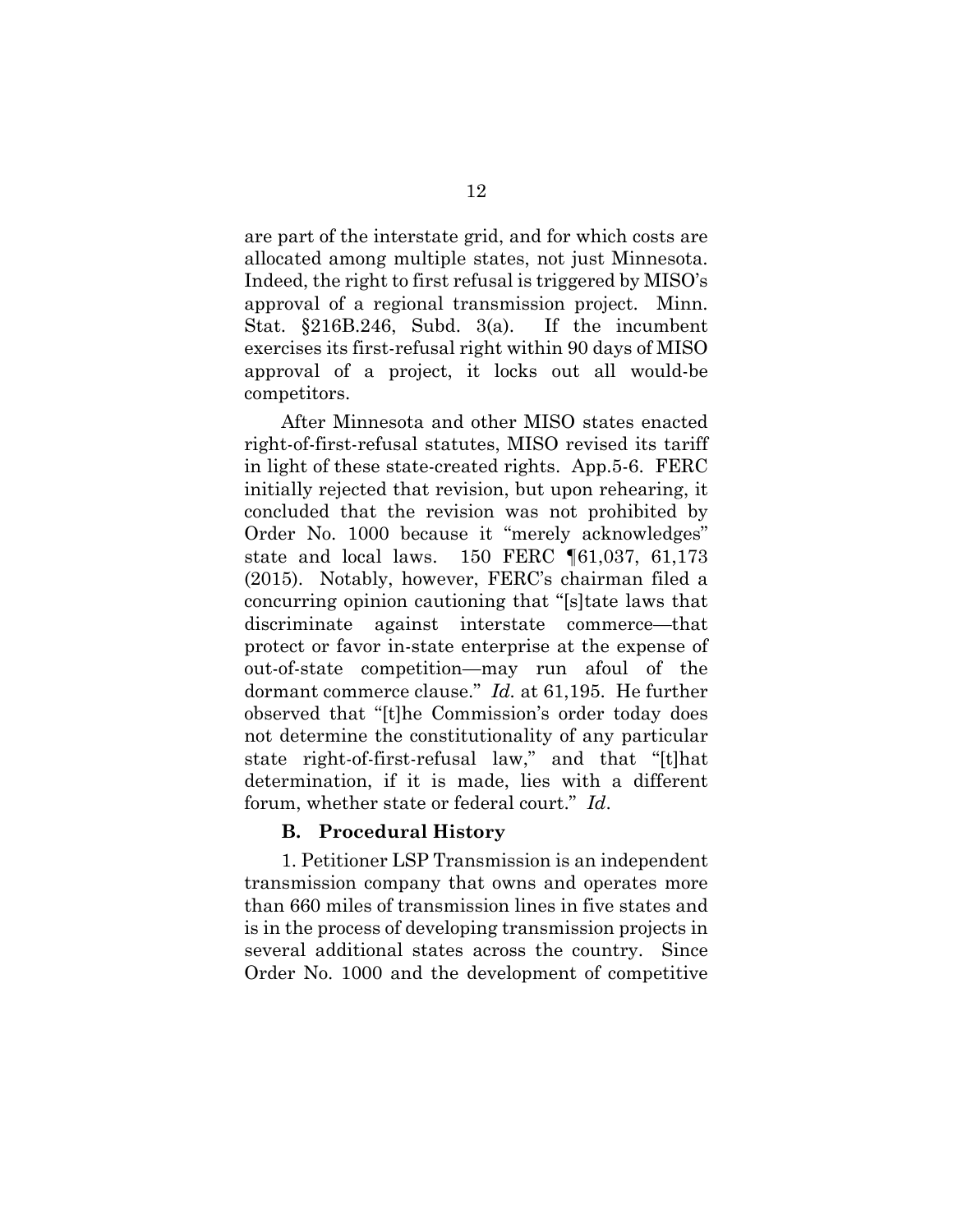processes to build regional transmission lines, LSP has been a highly successful competitor because of its ability to offer binding cost caps and multiple other cost-reduction factors beneficial to ratepayers. CA.App.12-13 ¶35. To date, LSP has been selected to build transmission projects by a majority of the ISOs across the country, including winning the first competitive solicitation in MISO. But now, just as the need for new interstate transmission lines to facilitate new clean energy sources is reaching its peak, LSP is foreclosed from competing for MISO-approved transmission projects in Minnesota because of the right-of-first-refusal law.

For example, in 2016, MISO approved the Huntley-Wilmarth transmission line project in southern Minnesota. The project's costs are allocated across several states in the MISO region, including to consumers in Iowa, Wisconsin, the Dakotas, and Montana, and it normally would have been subject to MISO's competitive solicitation process. CA.App.23 ¶71. But because of Minnesota's right-of-first-refusal statute, MISO determined that the project was not eligible for competitive bidding. CA.App.23 ¶71. Instead, the incumbents on either end of the new line submitted notices of their intent to construct, own, and maintain the Huntley-Wilmarth line, and that was that. App.7.

2. LSP filed this lawsuit against state defendants challenging the constitutionality of Minnesota's rightof-first-refusal statute under the Commerce Clause. Respondents ITC Midwest, LLC, and Northern States Power Company d/b/a Xcel Energy—the two incumbents who invoked the law to secure the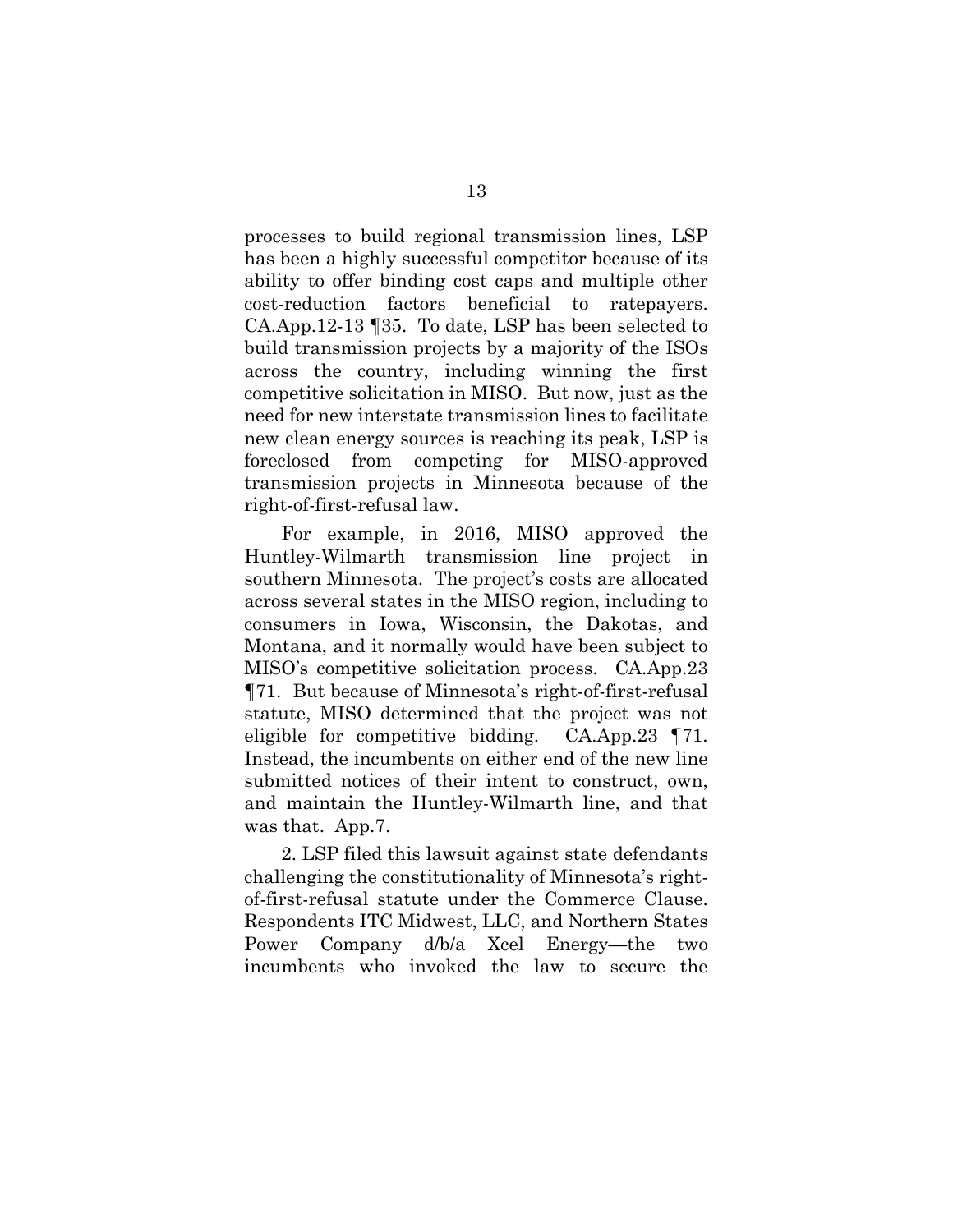Huntley-Wilmarth project—intervened as defendants, and all defendants moved to dismiss.

The United States submitted a statement of interest supporting LSP. In the government's view, Minnesota's right-of-first-refusal law "fails both the antidiscrimination test and the undue burden test because it raises entry barriers, segments the interstate market in developing transmission lines, favors in-state incumbents, and causes substantial anticompetitive effects in interstate commerce." Dkt.70 at 10. The government further noted that "the federal government has not authorized or approved" Minnesota's discriminatory law. *Id.*

The district court granted the motions to dismiss. App.25. The court relied on two separate grounds in dismissing LSP's arguments that the Minnesota law impermissibly discriminates against interstate commerce. First, the court ruled that this Court's decision in *General Motors Corp. v. Tracy*, 519 U.S. 278 (1997), "forecloses [LSP's] allegation that Minn. Stat. §216B.246 overtly discriminates against out-ofstate transmission developers." App.43. Second, even setting *Tracy* aside, the court ruled that the distinction the statute draws between entities with an in-state presence and those without does not discriminate against interstate commerce because it favors those with an in-state presence "regardless of whether they are [headquartered] in-state or out-ofstate." App.44. The court further held that the statute survived *Pike* balancing as a matter of law and thus that discovery was unnecessary.

3. LSP appealed. The United States again participated, filing an amicus brief explaining that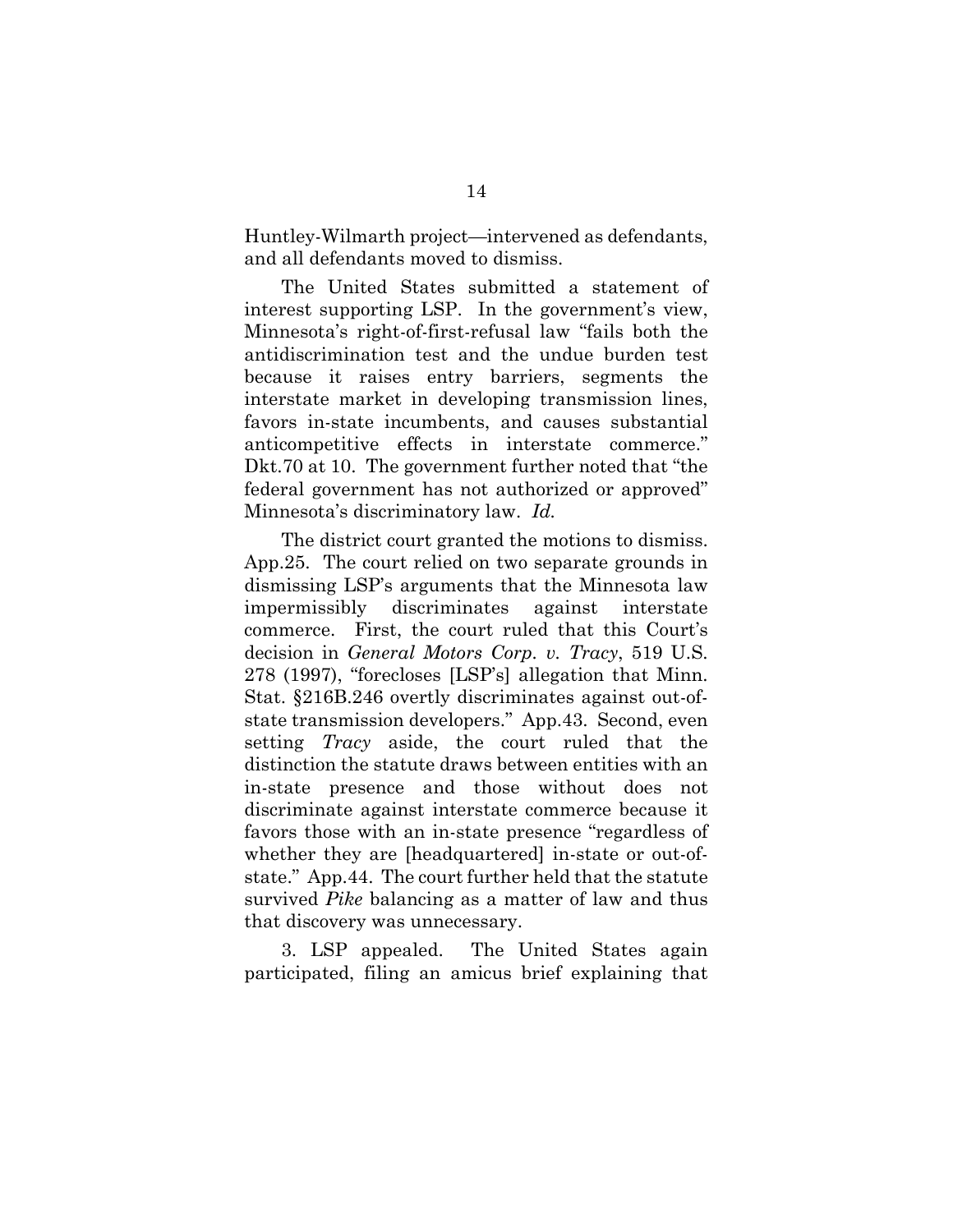"*Tracy* did not establish a categorical rule shielding all electricity-related regulation from dormant Commerce Clause scrutiny" and that "[t]he unique factors present in *Tracy* do not arise here." US.Br.11-12. The government further explained that the district court erred by giving "undue weight to where companies were headquartered." US.Br.7-9. The government reiterated that neither Congress nor FERC has approved state right-of-first-refusal laws. US.Br.15- 16

The Iowa Department of Justice Office of Consumer Advocate also filed an amicus brief explaining how Minnesota's statute increases costs to Iowa consumers. First, "the right of first refusal can directly increase project costs by decreasing competition in the construction process." Iowa.Br.3. Second, whereas competitive bidders often shield ratepayers from the risks of cost overruns, incumbent utilities with rights of first refusal generally do not do so. Iowa.Br.4. And because the costs of regional transmission projects are "shared by customers … across the MISO footprint," these cost increases are borne by consumers in Iowa and across the Midwest. Iowa.Br.2.

The Eighth Circuit affirmed. The court first opined that the law does not discriminate against outof-state companies facially or in its effects because it draws distinctions based on incumbency rather than on where companies are headquartered. App.11-15, 18-19. The court expressly "disagree[d]" with LSP's argument that defining "incumbent" to require an instate presence is facially discriminatory, instead concluding that what matters is whether the law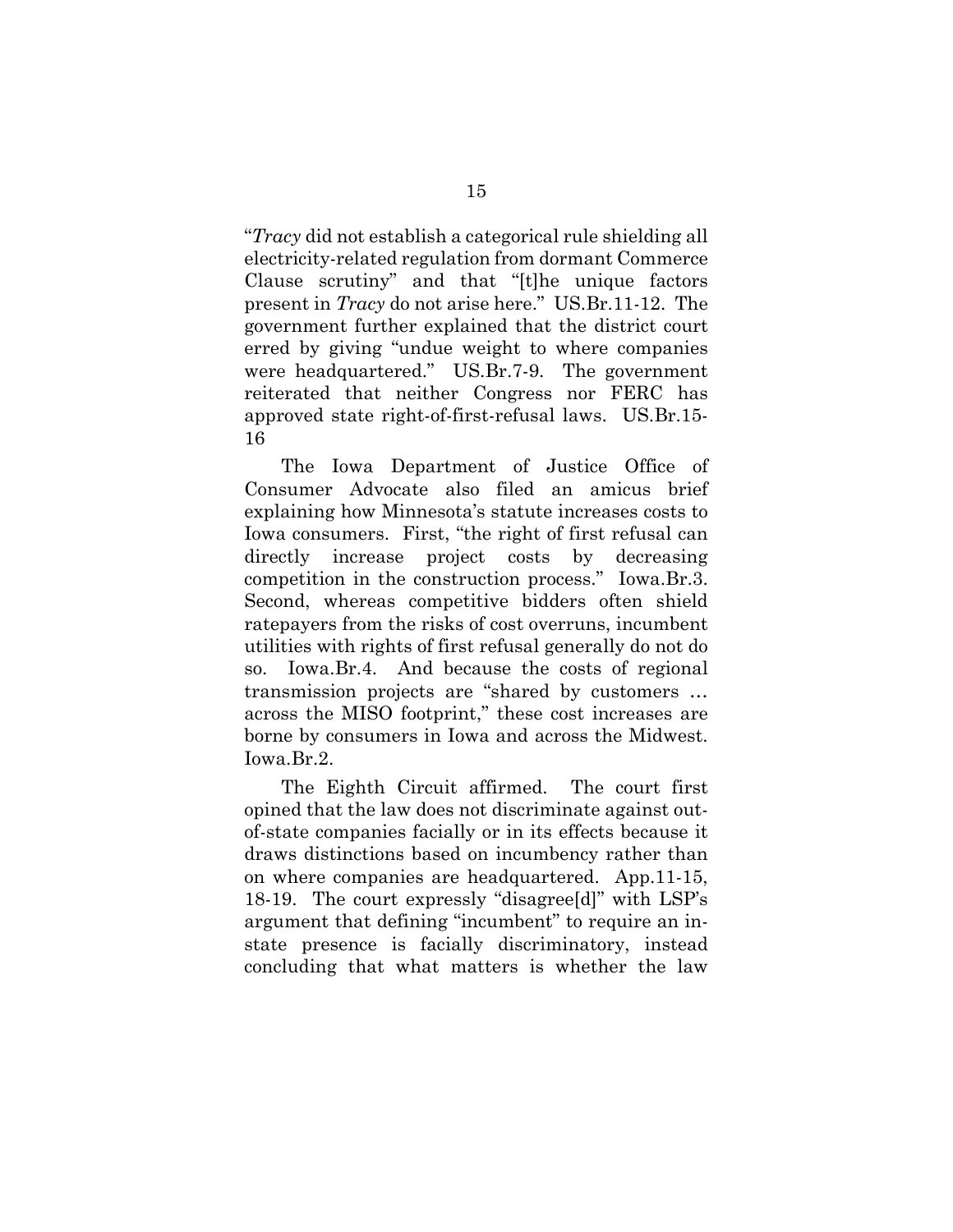discriminates between companies that "are Minnesota-based" and those "based elsewhere." App.13-15. Although the court acknowledged that other circuits have rejected the notion that the Commerce Clause is limited to discrimination against companies headquartered or chartered out of state, it declared those cases "distinguishable because they do not consider state regulation of certain matters relevant to transmission planning and expansion." App.14 n.6.

The court next suggested that Minnesota's law is immune from Commerce Clause scrutiny because Minnesota has police power over the siting, permitting, and construction of transmission lines. App.17-18. The court never explained the source of this immunity or how it would be compatible with this Court's decisions invalidating expressly discriminatory state laws enacted pursuant to states' undoubted police power over in-state power generation. Nevertheless, the court repeatedly stated that the right-of-first-refusal law does not violate the Commerce Clause because it was enacted pursuant to the state's police power to regulate "siting, permitting, and constructing transmission lines." App.17-18; *see also, e.g.*, App.14 n.6, 15, 18-19.

Finally, notwithstanding that LSP's complaint was dismissed before discovery, the court held that LSP's discriminatory purpose and *Pike* balancing claims failed on the "record" before it. App.17-18, 21. The court acknowledged that there is a factual dispute over the law's purpose but concluded that the legislature could not have had a discriminatory purpose because five of the 16 entities with the in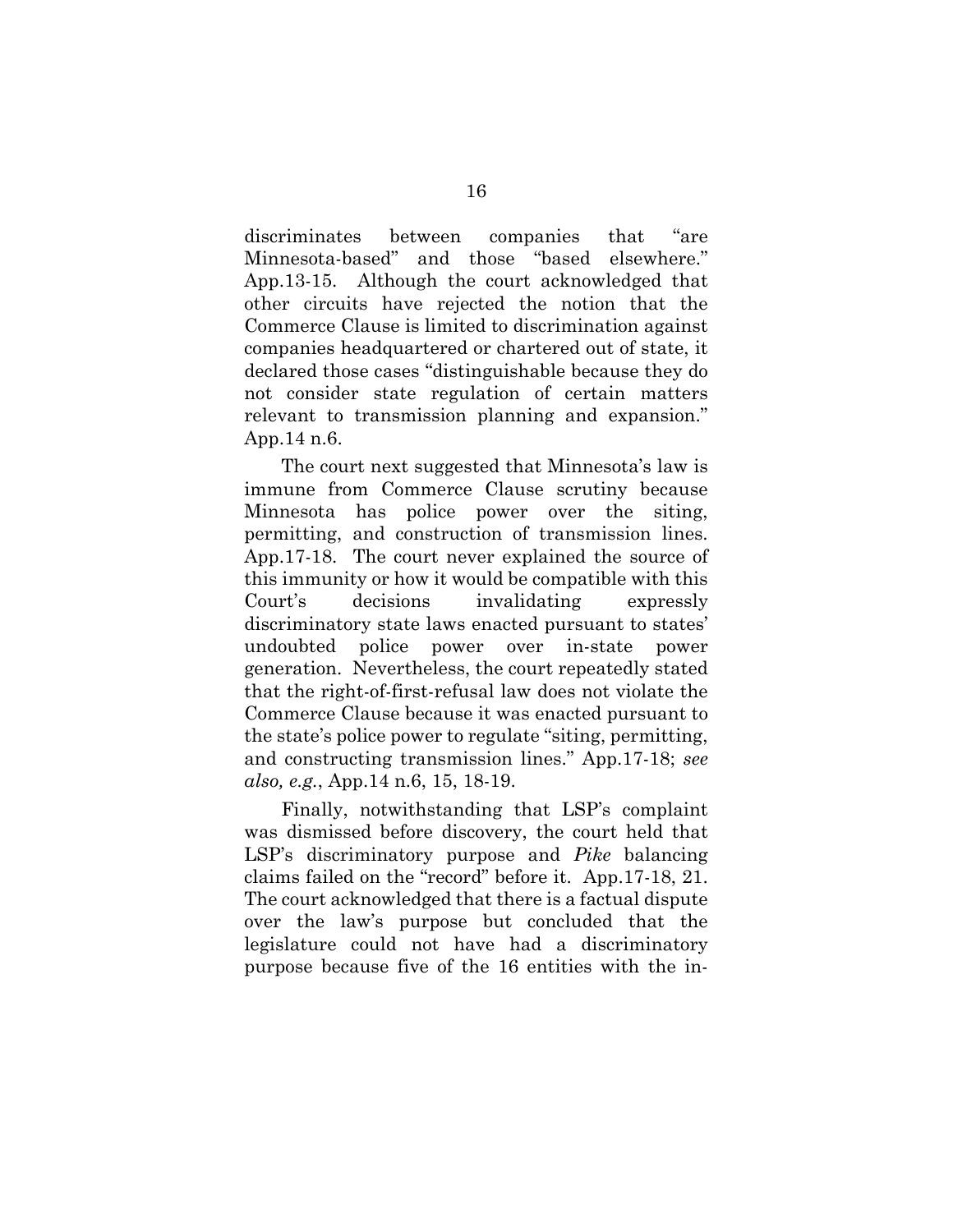state presence necessary to qualify as incumbents are headquartered outside of Minnesota, and because "state police power includes regulating utilities." App.17. As for *Pike* balancing, the panel found no undue burden because "this record does not establish that the cumulative effect of state ROFR laws would eliminate competition in the market completely." App.21.

## **REASONS FOR GRANTING THE PETITION**

The decision below upholds a blatantly protectionist law that explicitly discriminates in favor of entities with an existing in-state presence with respect to opportunities in a distinctly interstate market. The discrimination could not be more obvious on the face of the statute: Minnesota's law expressly gives companies with an existing presence "in this state" a right of first refusal to build new transmission lines authorized by a "federally registered planning authority" to connect to the interstate grid. There is nothing subtle about the protectionism for those with an existing presence "in this state." Making matters worse, because the law targets projects authorized by the "federally registered planning authority," the costs of this protectionist law are borne not solely by Minnesotans with a voice in the political process, but by electricity consumers throughout the 15-state region.

Such a flagrantly discriminatory effort to benefit local interests to the detriment of out-of-state interests is virtually *per se* invalid under the Commerce Clause. Indeed, the law here is, if anything, more obviously discriminatory than the law this Court invalidated in *Tennessee Wine*, and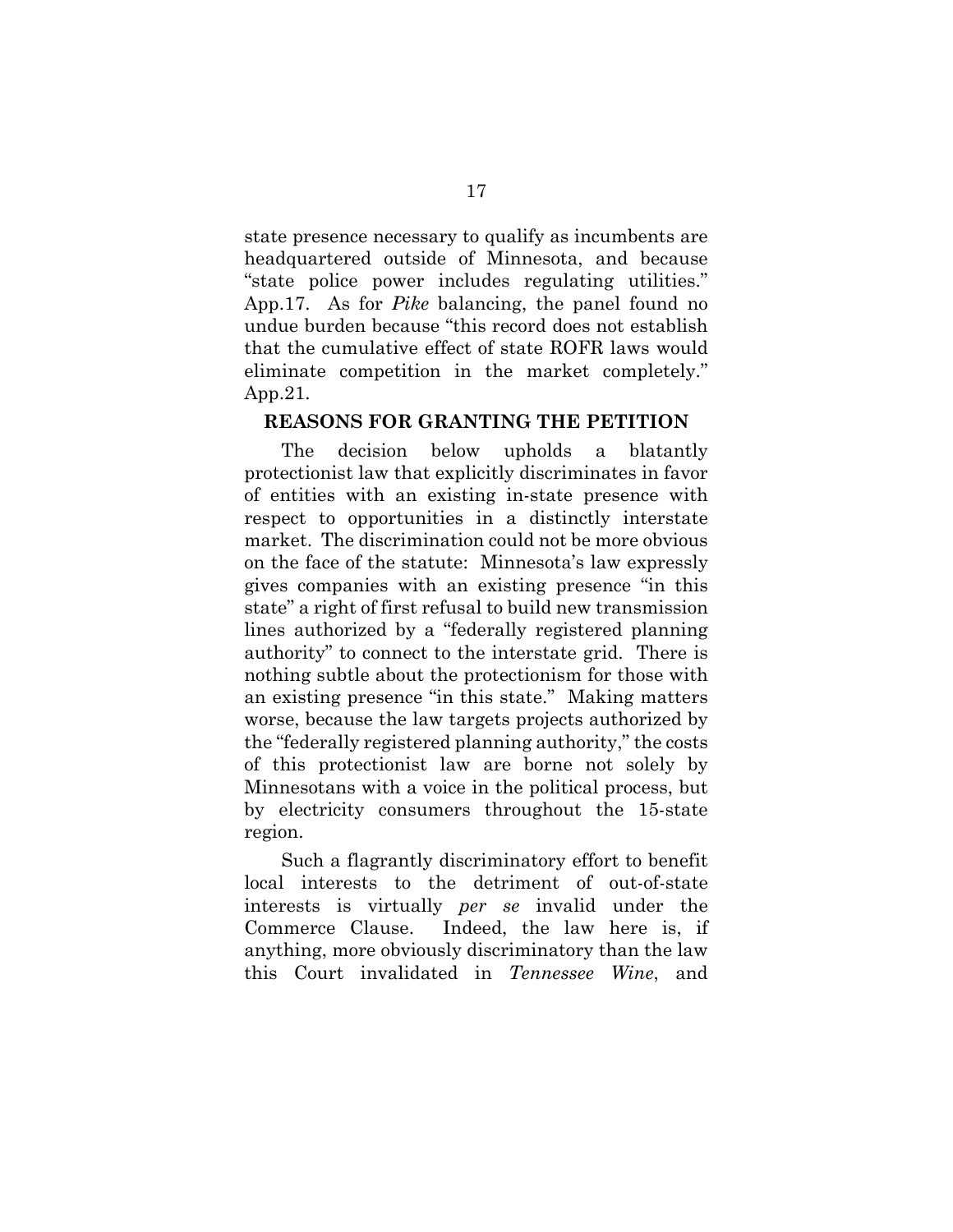Minnesota cannot even point to the Twenty-first Amendment or anything else to try to justify its express discrimination.

Instead of invalidating Minnesota's law, the court below reached the indefensible conclusion that the law is not even discriminatory. The Eighth Circuit first embraced the patently incorrect proposition that the Commerce Clause is indifferent to discrimination in favor of incumbents with an existing in-state presence as long as some of those incumbents are headquartered elsewhere. That proposition conflicts with the decisions of other circuits and any sensible construction of the Commerce Clause. As this case amply demonstrates, a company with existing in-state assets and employees is perfectly positioned to lobby for protectionist legislation, regardless of where it is headquartered or chartered. The court of appeals also embraced the equally remarkable proposition that the state's "police power" over the siting and permitting of transmission facilities somehow immunized its express discrimination concerning who can build a new project approved by a "federally registered planning authority" for the *interstate* transmission grid. That notion conflicts with this Court's decisions and common sense. Whatever authority a state may have to favor incumbents with respect to purely local retail utility matters, express discrimination with respect to the interstate grid is plainly verboten.

The decision below is not just obviously wrong and out of step with decisions of this Court and other circuits; it is enormously consequential. Minnesota's law has already foreclosed out-of-state entities from even *trying* to compete for a \$150 million transmission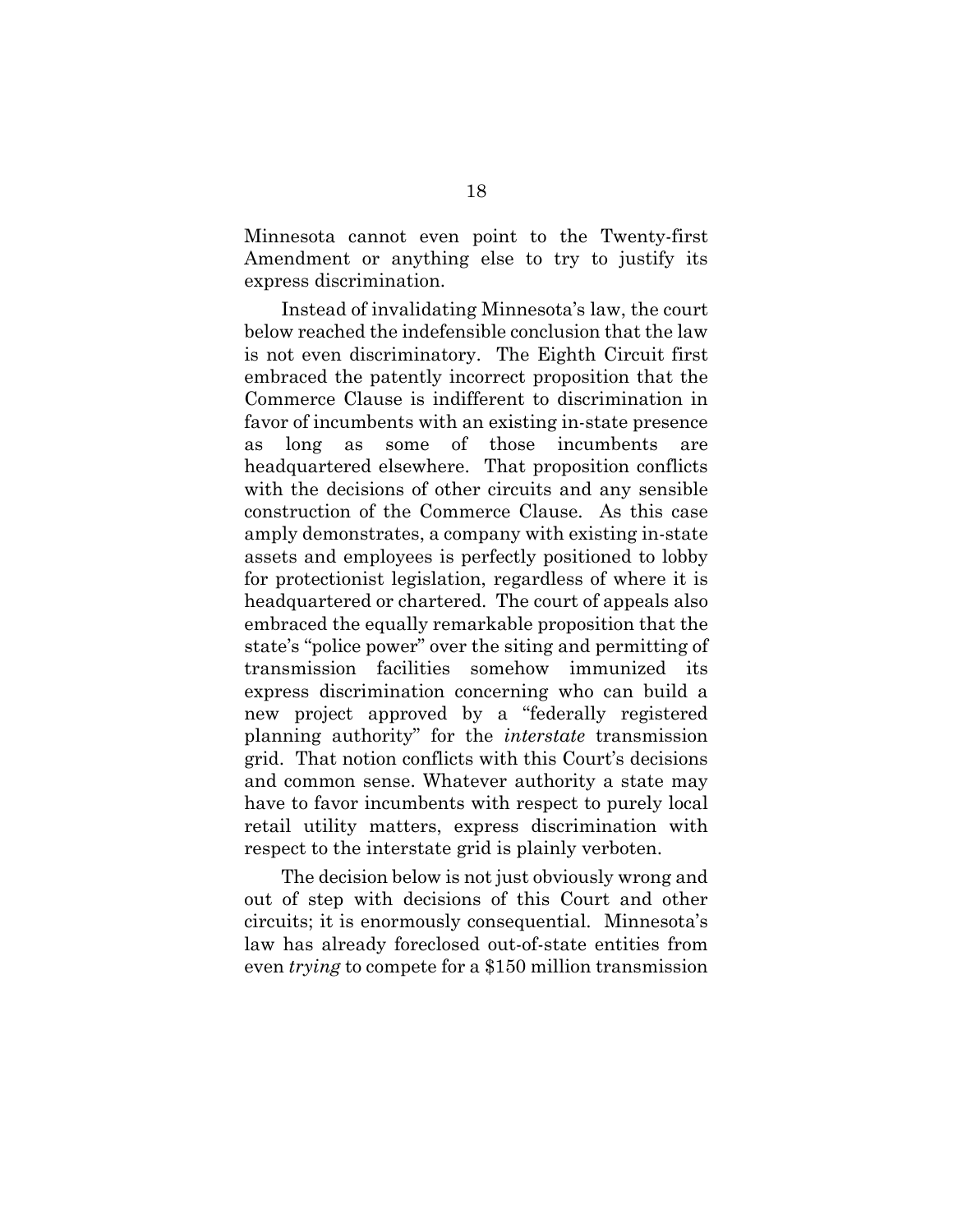project, but that is just the tip of an iceberg given the ongoing expansion of clean-energy resources. As one would expect, surrounding states have been quick to emulate Minnesota's effort to force out-of-state customers to subsidize protectionism. Five such state laws have been enacted within the Eighth Circuit alone, the most recent of which passed mere months after this decision issued, and several states in other circuits have followed suit. The Court should grant certiorari to stop this race to the bottom and to enforce the Commerce Clause's prohibition on explicit efforts to reserve opportunities in a distinctly interstate market for entities "in this state."

### **I. The Decision Below Is Wildly Out Of Step With Decisions From This Court And Others.**

Just this past year, this Court "reiterate[d] that the Commerce Clause by its own force restricts state protectionism." *Tenn. Wine*, 139 S.Ct. at 2461. Applying that principle, the Court has long held that a state law that discriminates against interstate commerce on its face or in its effects is "virtually *per se* invalid"; it "must be invalidated unless … it advances a legitimate local purpose that cannot be adequately served by reasonable nondiscriminatory alternatives." *Or. Waste Sys., Inc. v. Dep't of Envtl. Quality of State of Or.*, 511 U.S. 93, 99-101 (1994). In this context, "discrimination" simply means "differential treatment of in-state and out-of-state economic interests that benefits the former and burdens the latter." *Granholm v. Heald*, 544 U.S. 460, 472 (2005).

Under a straightforward application of those principles, Minnesota's right-of-first-refusal statute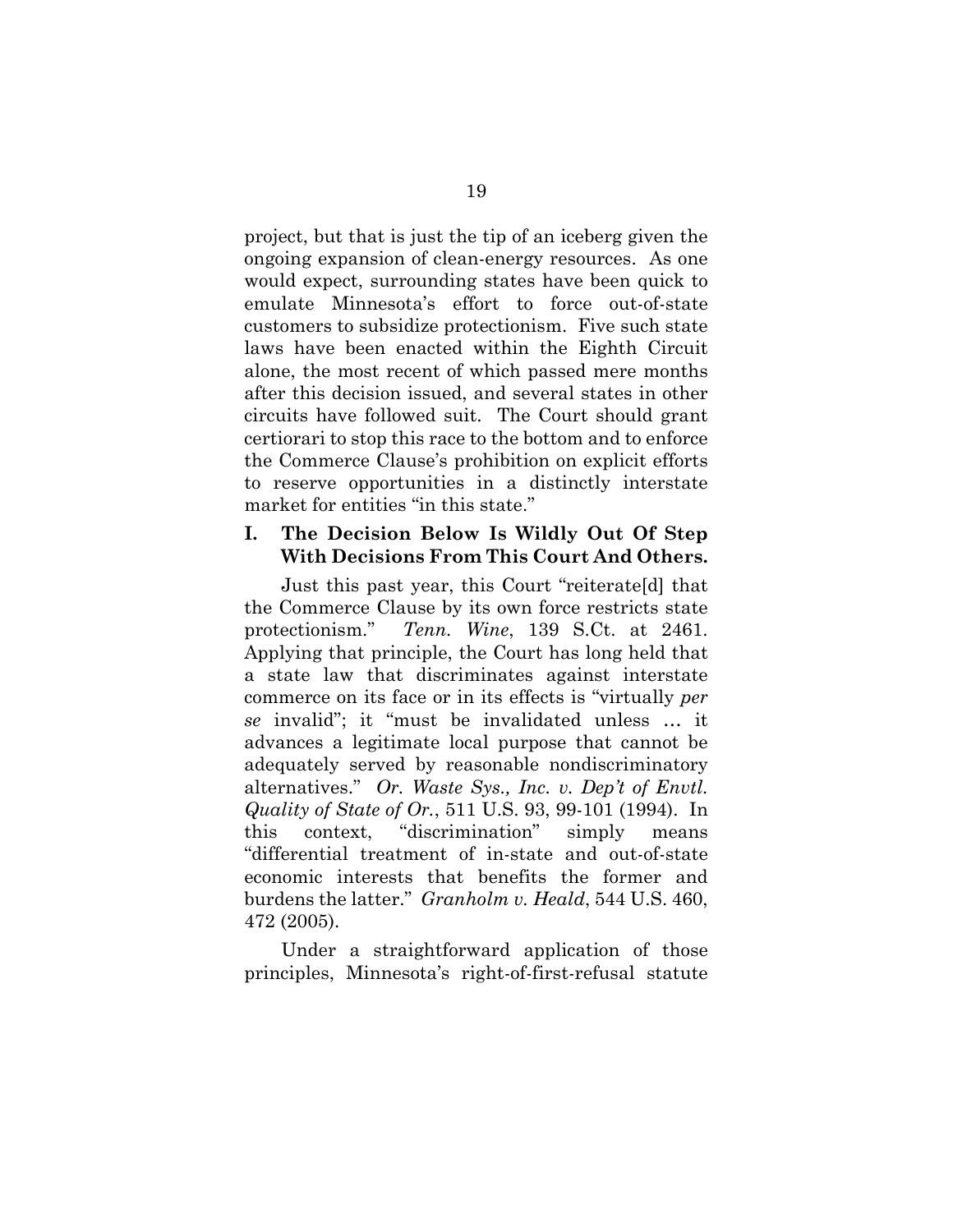plainly discriminates against out-of-state interests on its face. Minnesota defines an "incumbent electric transmission owner" as an entity that "owns, operates, and maintains an electric transmission line *in this state*." Minn. Stat. §216B.246, Subd. 1(c) (emphasis added). The state thus explicitly differentiates among electric transmission entities based on whether, and indeed to what extent, they have an existing in-state presence. Moreover, the state reserves lucrative benefits in a distinctly *interstate* market—*i.e.*, the opportunity to build new transmission projects in Minnesota authorized by a "federally registered planning authority"—to entities that satisfy that instate presence requirement. Minn. Stat. §216B.246, Subd. 2. If MISO approves a new transmission line located in Minnesota to serve the interstate grid, an entity with an in-state presence will have an automatic right to preclude companies that lack an instate presence from competing for the opportunity to construct and maintain that line, even if those wouldbe competitors could do so more effectively and costefficiently. Solely because they do not *already* own transmission facilities in Minnesota, out-of-state companies in the business of constructing transmission lines cannot even *try* to prove through participation in a competitive procurement process that they would provide better value to the consumers that these lines are being built to serve.

That is blatant facial discrimination against outof-state interests. *See, e.g.*, *Granholm*, 544 U.S. at 474 (holding unconstitutional state law that "grants instate wineries access to the State's consumers on preferential terms"). Indeed, the only comparably blatant discrimination against out-of-state entities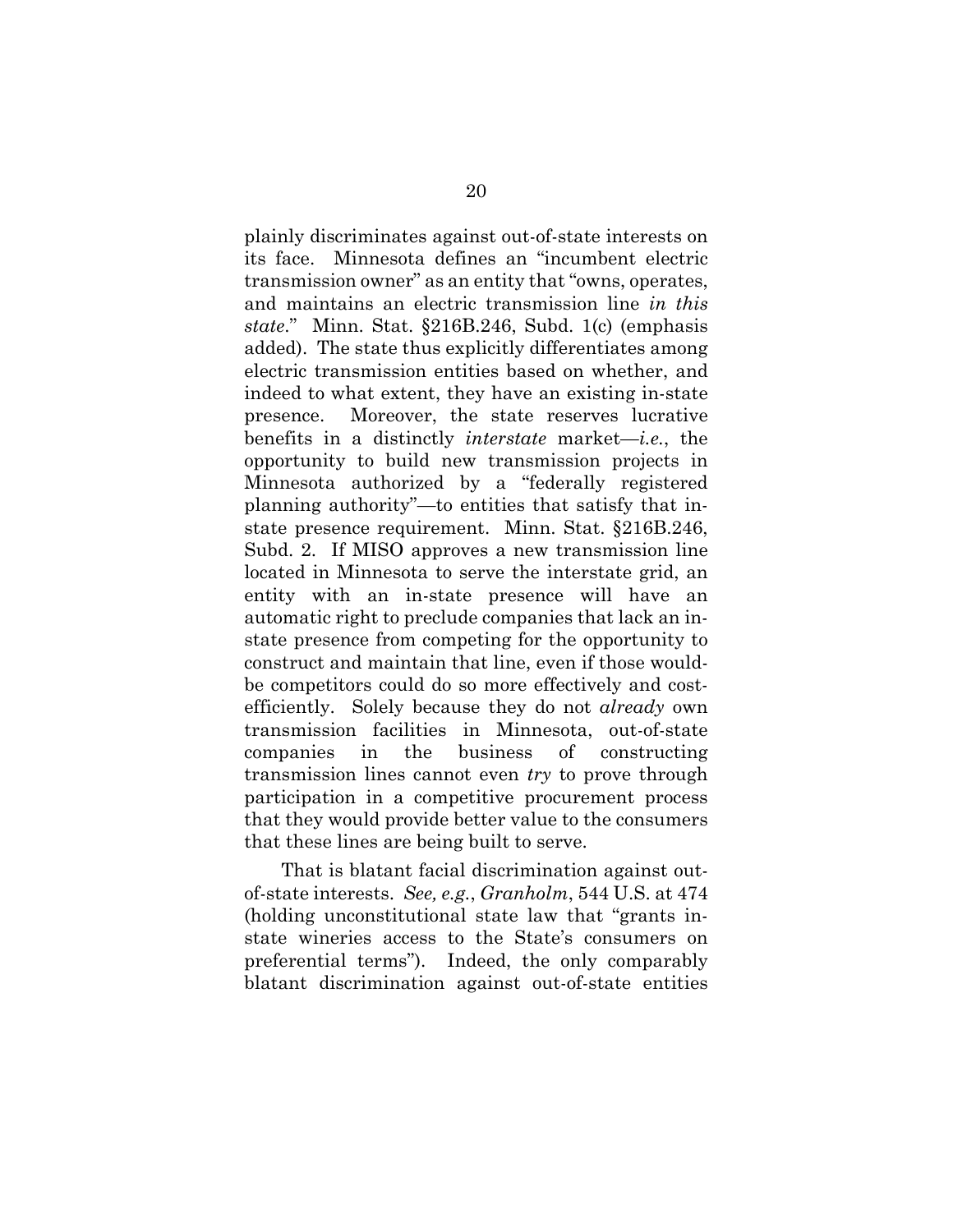this Court has seen in recent years has been in the context of alcohol regulation, where the Twenty-first Amendment at least provided an arguable justification for such obvious protectionism.

In fact, despite the absence of any Twenty-first Amendment justification or comparable defense, the discrimination here is even more pronounced than in the Tennessee law that the Court just held "plainly favors Tennesseans over nonresidents" in violation of the Commerce Clause. *Tenn. Wine*, 139 S.Ct. at 2462. Tennessee's law required companies that wanted to own or operate a liquor store to first establish an instate presence. The Court found it obvious that the law "could not be sustained" under ordinary Commerce Clause principles. *Id.* at 2474. If Tennessee had limited new liquor licenses to companies that *already* held existing Tennessee liquor licenses, instead of Tennessee residents, the protectionism in favor of existing in-state enterprises would have been even more targeted, and the discrimination against out-of-state entities even more obvious. That is exactly what Minnesota has done here: Its right-of-first-refusal law prevents companies from even competing for the right to construct new interstate transmission facilities in Minnesota unless they already have transmission facilities "in this state."

The Eighth Circuit nonetheless upheld Minnesota's law—not on the theory that it is the rare law that survives the rule of virtually *per se* invalidity, but on the theory that it does not discriminate against out-of-state interests in the first place. Each of the reasons the court offered for reaching that remarkable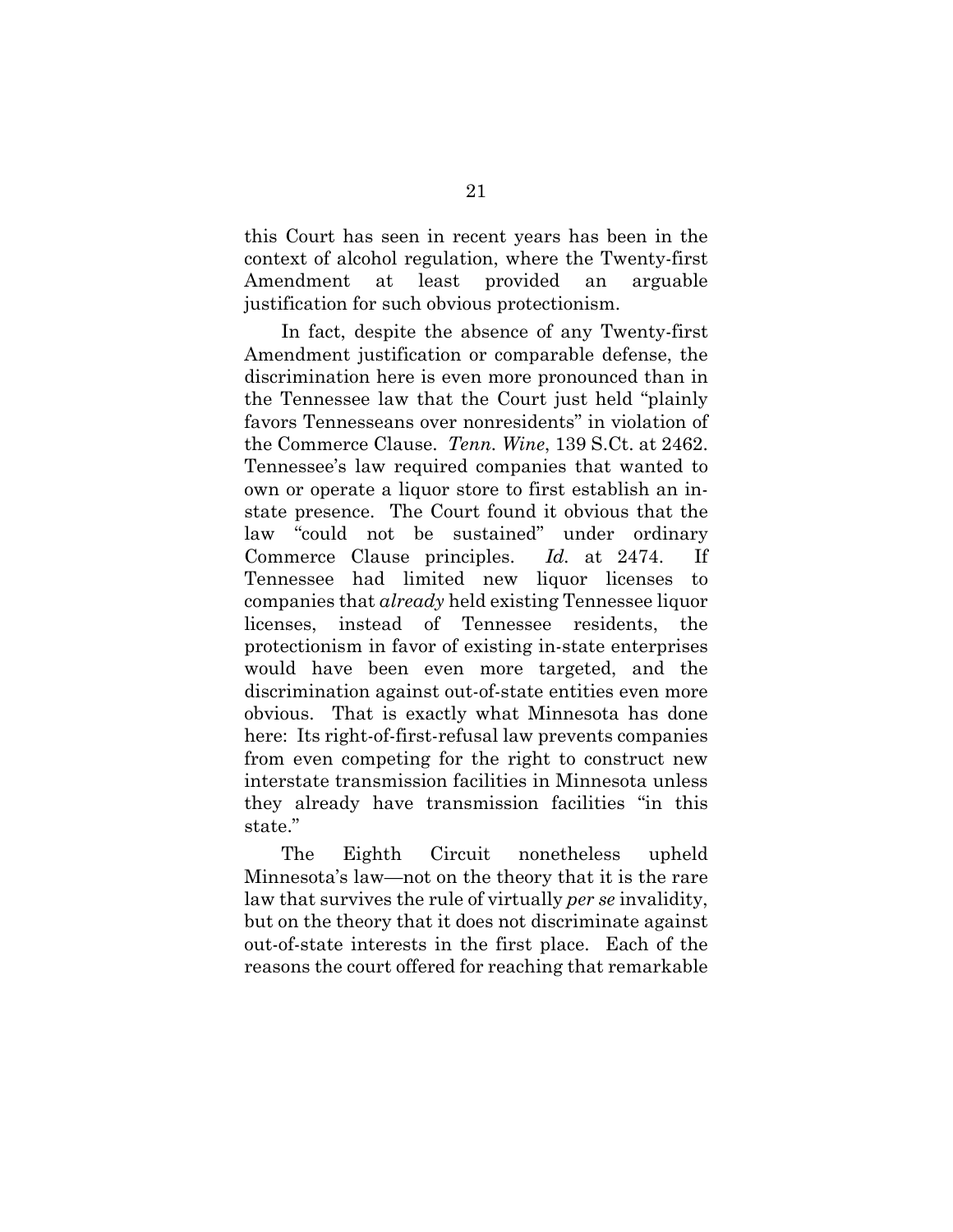conclusion is irreconcilable with this Court's precedent and decisions from other circuits.

**A. The Eighth Circuit's View That Discrimination in Favor of Incumbents "In This State" Is Not Discriminatory if Some Incumbents Are Headquartered Elsewhere Contradicts Decades of Precedent.** 

The Eighth Circuit deemed Minnesota's law nondiscriminatory because its incumbency protection "applies evenhandedly to all [incumbents], regardless of whether they are Minnesota-based entities or based elsewhere." App.15. In other words, the court believed that it is permissible to facially discriminate in favor of entities with an existing *presence* "in this state," so long as a state extends the preference to instate incumbents without regard to where they are *headquartered*. By that logic, the state could reserve local markets to companies that already employ Minnesota workers, or already pay Minnesota taxes (and likely already have Minnesota lobbyists), and the Commerce Clause would have nothing to say about it. That claim is irreconcilable with this Court's precedent, conflicts with decisions of other circuits, and fundamentally misperceives the purpose of the Commerce Clause's anti-discrimination principle.

1. This Court's cases have long squarely foreclosed the notion that discrimination does not count for Commerce Clause purposes unless it is based on where a company is headquartered or chartered. Indeed, the Court has routinely found discrimination on the basis of in-state presence sufficient to trigger to the rule of virtually *per se* invalidity. In *Granholm*,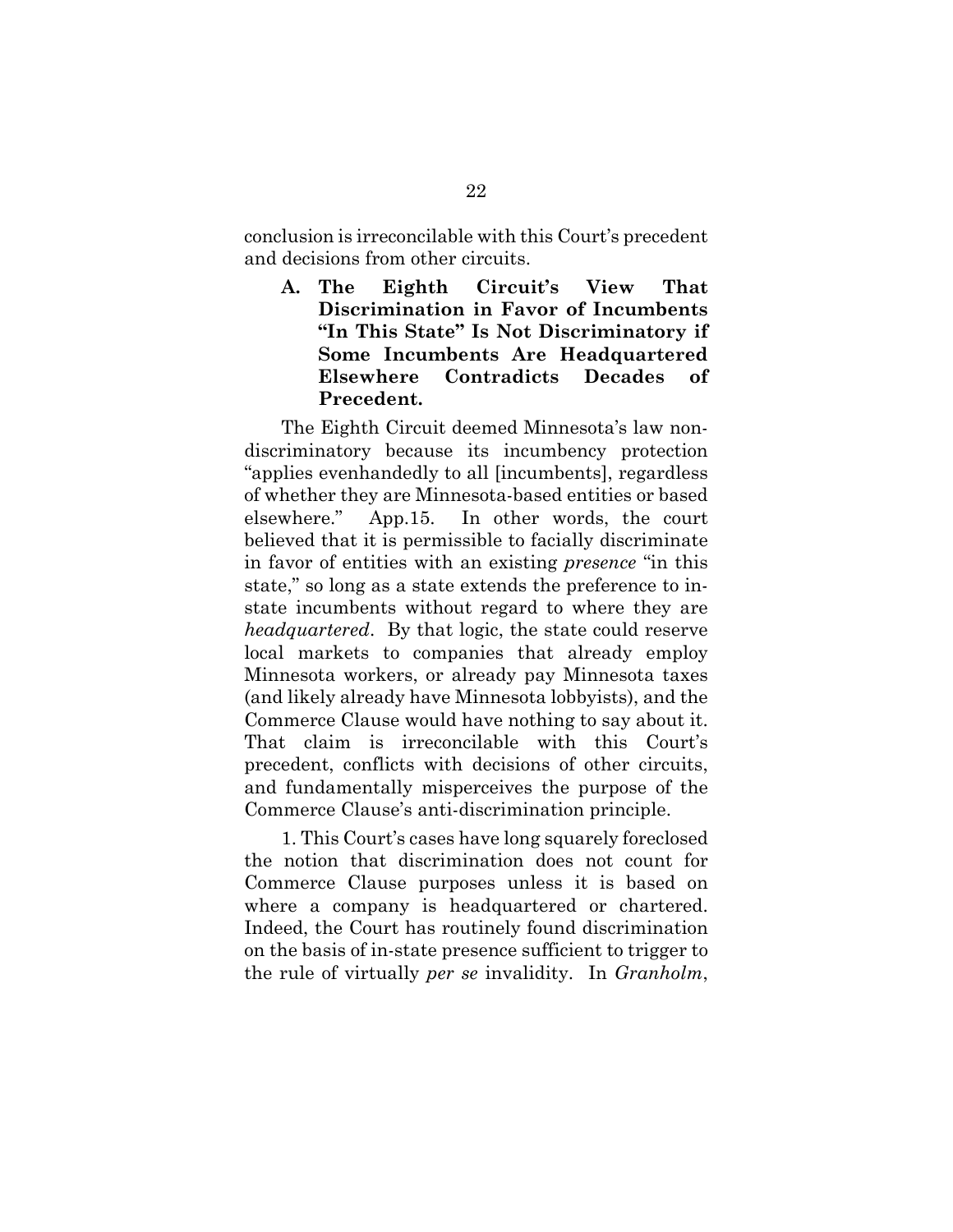for example, the Court considered a New York law that allowed in-state wineries to ship wine directly to consumers but prohibited out-of-state wineries from doing the same. *Granholm*, 544 U.S. 460. New York's law, like Minnesota's, required an in-state presence, but imposed that requirement even-handedly on entities headquartered in-state or elsewhere. New York defended its law by pointing out that it allowed out-of-state wineries to ship directly to consumers if they first opened a distribution facility within the state (a step considerably easier than purchasing an in-state transmission facility). In other words, New York argued that its law was permissible because it facially discriminated based on whether a winery had an in-state presence rather than on whether the winery was based in New York. The Court rejected that argument, explaining that it "does nothing to eliminate the discriminatory nature of New York's regulations," for it was the "restrictive *in-state presence* requirement" that violated the Commerce Clause. *Id.* at 474-75 (emphasis added).

Likewise, in other cases invalidating laws that facially discriminated in favor of in-state interests, the Court has not been concerned about where the owners of the favored in-state interests were headquartered or chartered. In *Wyoming v. Oklahoma*, the Court saw no need to ask whether the owners of the in-state coal mines whose coal Oklahoma preferenced were based in Wyoming. *See* 502 U.S. at 454-59. And in *Dean Milk Co. v. City of Madison*, 340 U.S. 349, 352 (1951), the Court did not ask whether any of the favored incity pasteurizers were owned by companies based in Chicago. Madison's facial discrimination based on physical location near Madison was enough.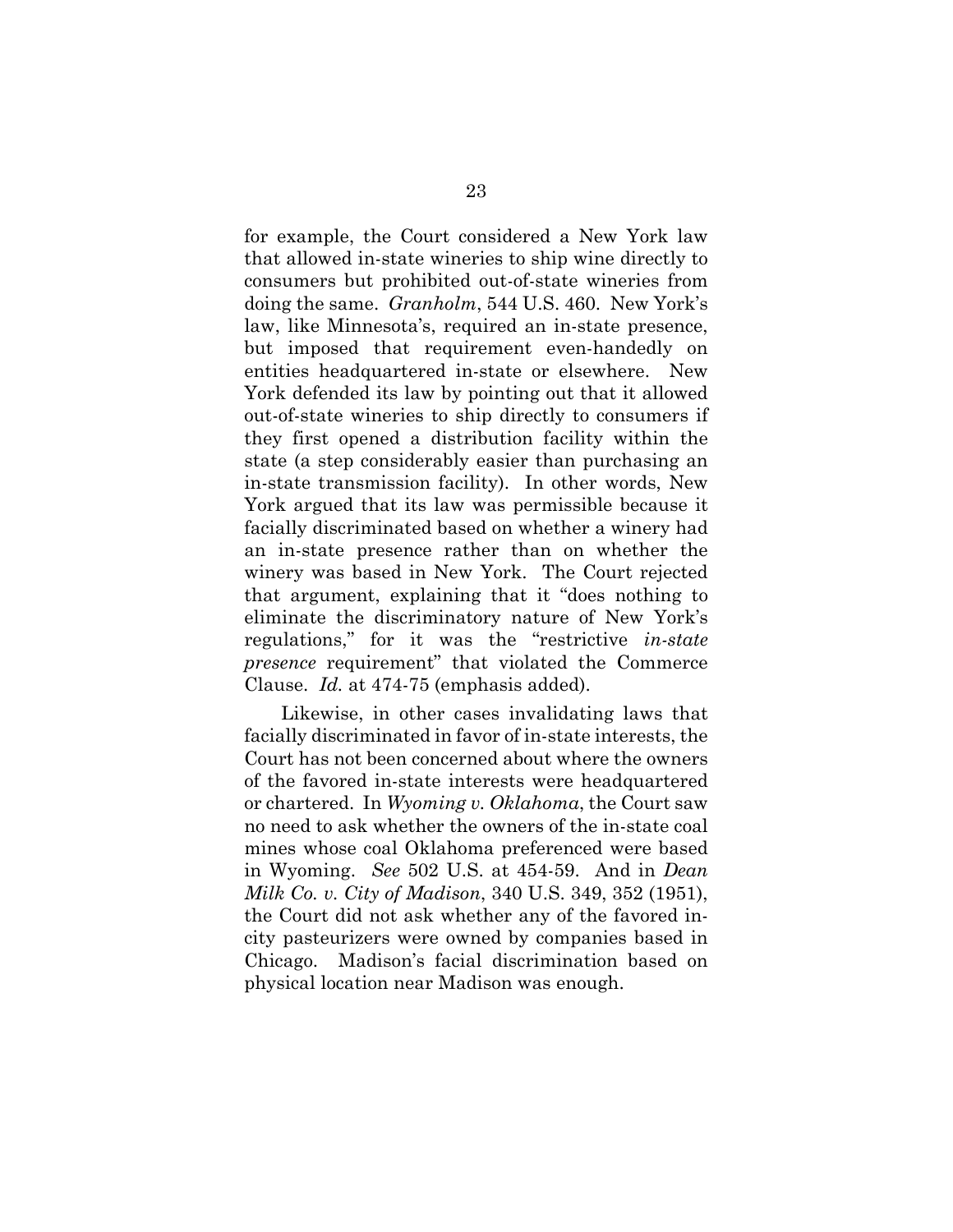Nor has the location of a company's headquarters governed when the Court assessed the discriminatory effects of a facially neutral law. In *West Lynn Creamery, Inc. v. Healy*, 512 U.S. 186 (1994), the Court did not ask whether the owners of the in-state dairy farms who benefitted from the law were Massachusetts citizens or companies. And in *American Trucking Associations, Inc. v. Scheiner*, 483 U.S. 266 (1987), the Court did not ask whether the owners of registered-in-state big rigs who benefited from the law were based somewhere other than Pennsylvania. Instead, it was enough that the state laws had the effect of discriminating on the basis of instate presence. In short, this Court's cases uniformly reflect the rule "discrimination *based on the extent of local operations* is itself enough to establish the kind of local protectionism" that is virtually *per se* invalid. *Lewis v. BT Inv. Mgrs., Inc.*, 447 U.S. 27, 42 n.9 (1980) (emphasis added).

That rule makes sense given that a pre-existing in-state presence is precisely what gives rise to both an interest in protection from outside competition and the political clout to procure protectionist legislation. One of the motivating concerns behind the Commerce Clause was that local industry would convince state legislatures to enact protectionist legislation—as was common under the Articles of Confederation—to the detriment of the national market and out-of-state competitors. The framers deemed a federal solution necessary because those kinds of harms to out-of-state interests are "unlikely to be alleviated by the operation of those political restraints normally exerted when interests within the state are affected." *United Haulers Ass'n, Inc. v. Oneida-Herkimer Solid*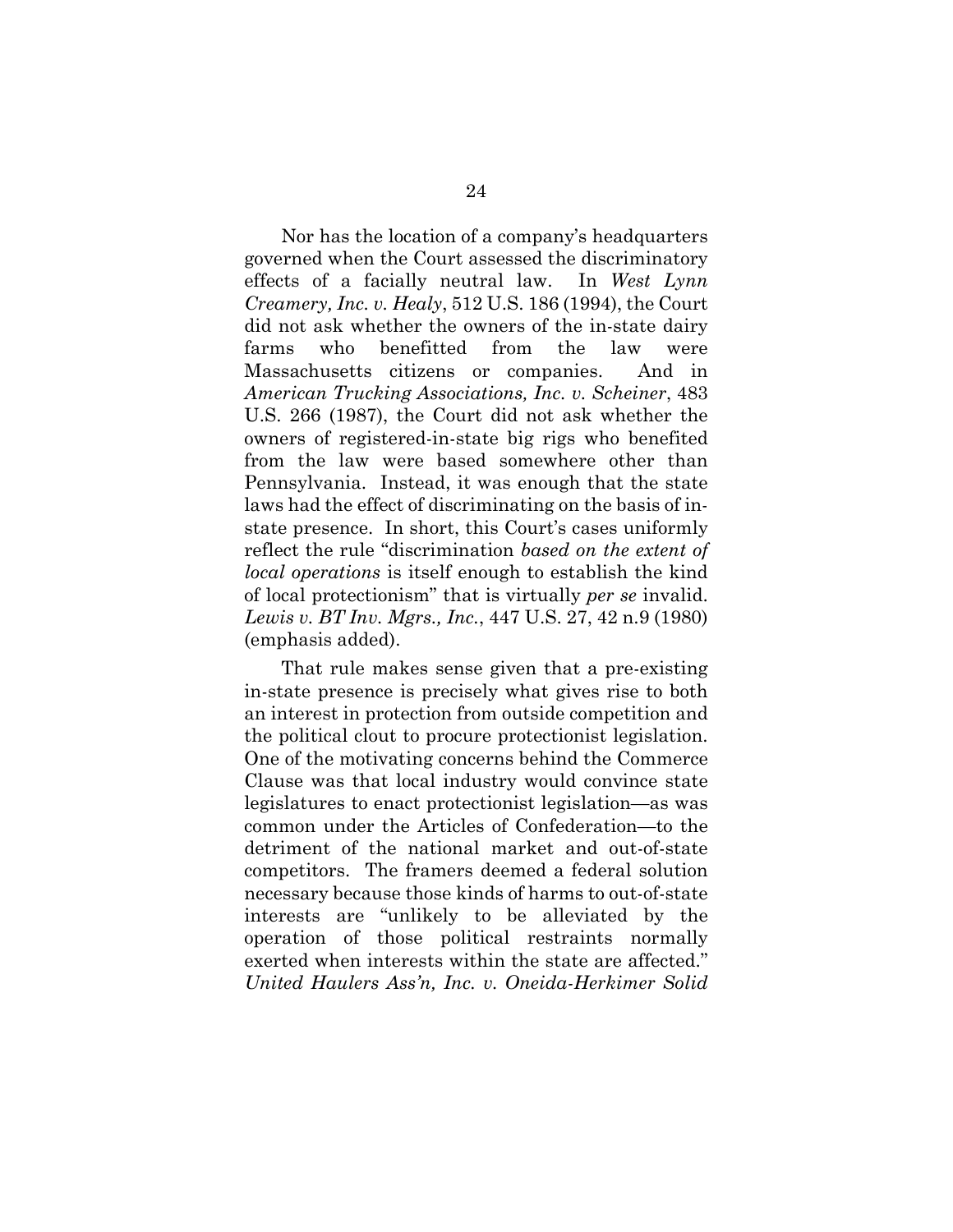*Waste Mgmt. Auth.*, 550 U.S. 330, 345 (2007). As this case well illustrates, an in-state company's ability to obtain protectionist legislation turns on its in-state presence and attendant access to in-state lawmakers, not on where the company is headquartered or chartered. Regardless of where it is headquartered, an incumbent transmission owner in Minnesota has an active business operation in Minnesota, employs Minnesotans, and pays Minnesota taxes. All of those in-state operations and constituencies give an in-state incumbent a firm base from which to lobby Minnesota lawmakers to reserve markets for in-state entities that already contribute to the local economy. Discrimination in favor of such local entities and against those without a presence "in this state" is the precise evil the Commerce Clause guards against.

2. Consistent with that understanding, other circuits have squarely rejected the argument that the Commerce Clause is concerned only with discrimination on the basis of where companies are headquartered or chartered. In *Walgreen Co. v. Rullan*, 405 F.3d 50 (1st Cir. 2005), for example, the First Circuit considered a facially neutral regulatory regime that made it more difficult for new entrants, as opposed to incumbents, to open a pharmacy in Puerto Rico. *Id.* at 56.1 The court found the regulation discriminatory even though "a few of the existing pharmacies … are owned by out-of-Commonwealth interests." *Id.* at 58. It explained that treating

<u>.</u>

<sup>1</sup> The First Circuit has concluded that "Puerto Rico is subject to the constraints of the dormant Commerce Clause doctrine in the same fashion as the states." *Trailer Marine Transp. Corp. v. Rivera Vazquez*, 977 F. 2d 1, 7 (1st Cir. 1992).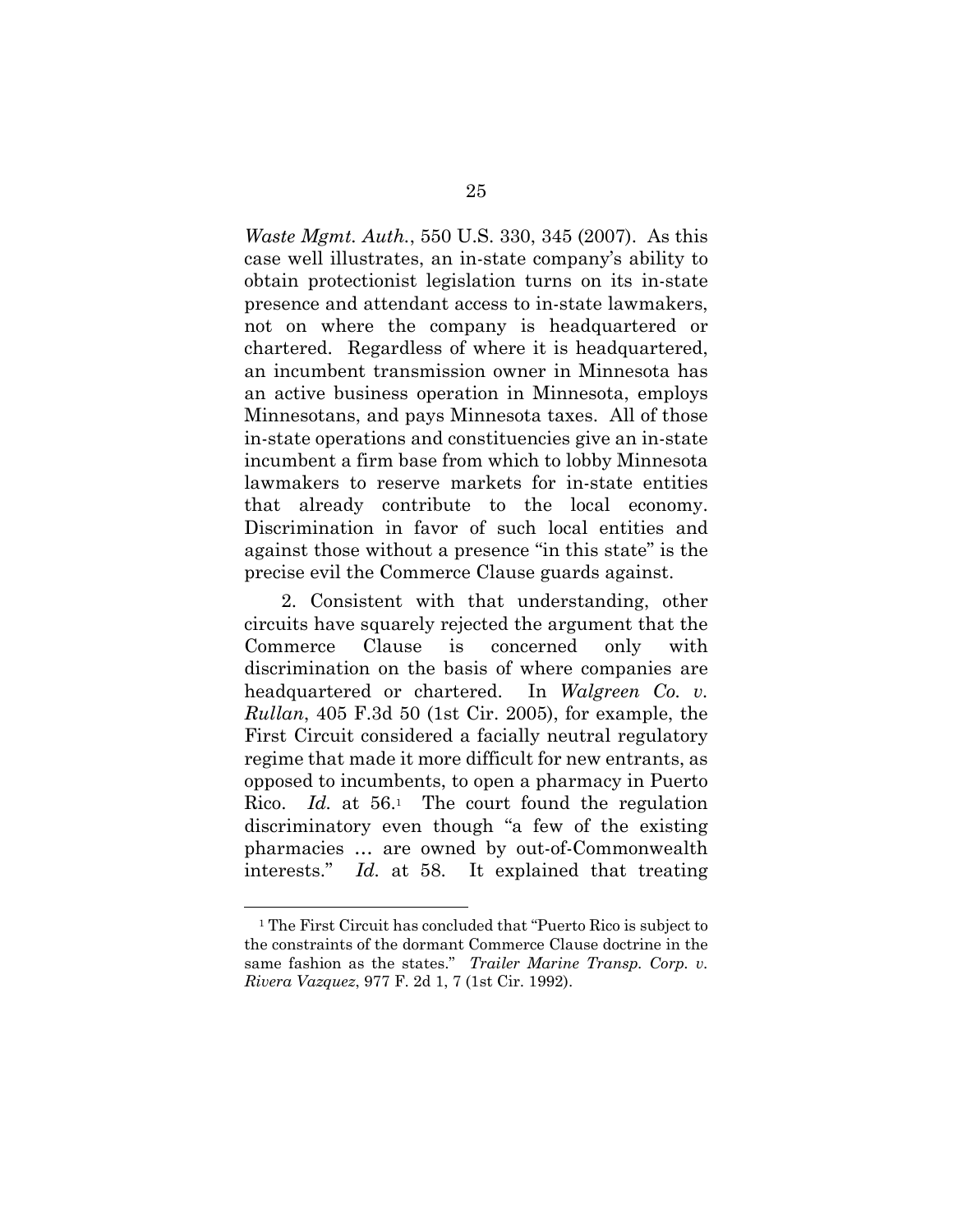companies with an in-state presence as out-of-state merely because of the location of their corporate headquarters "would be tantamount to saying that a favored group must be *entirely* in-state for a law to have a discriminatory effect on commerce," a proposition for which it knew of "no authority." *Id.*

The Eleventh Circuit ruled likewise in *Florida Transportation Services v. Miami-Dade County*, 703 F.3d 1230 (11th Cir. 2012). That case concerned the process for permitting stevedores at the Port of Miami. Id. at 1234. In practice, "the sole factor that determined whether the Port Director would grant a stevedore application was … whether the applicant already had a permit at the Port." *Id.* at 1257. Thus, much like permits to build transmission lines in Minnesota, stevedore permits were awarded only to companies with an existing in-state presence. The county defended itself by making the same argument Minnesota made here—*i.e.*, that it was not discriminating against interstate commerce because some of the incumbents were headquartered or incorporated out of state. *Id.* at 1259. And the Eleventh Circuit rejected that argument, holding that "a state or municipality's dormant Commerce Clause liability [does not] turn on the empty formality of where a company's articles of incorporation were filed, rather than where the company's business takes place or where its political influence lies." *Id.*

Indeed, neither the Eighth Circuit nor the state identified any case that held that a law that *facially* discriminated on the basis of in-state presence nonetheless did not qualify as discriminatory because some of the in-state beneficiaries were headquartered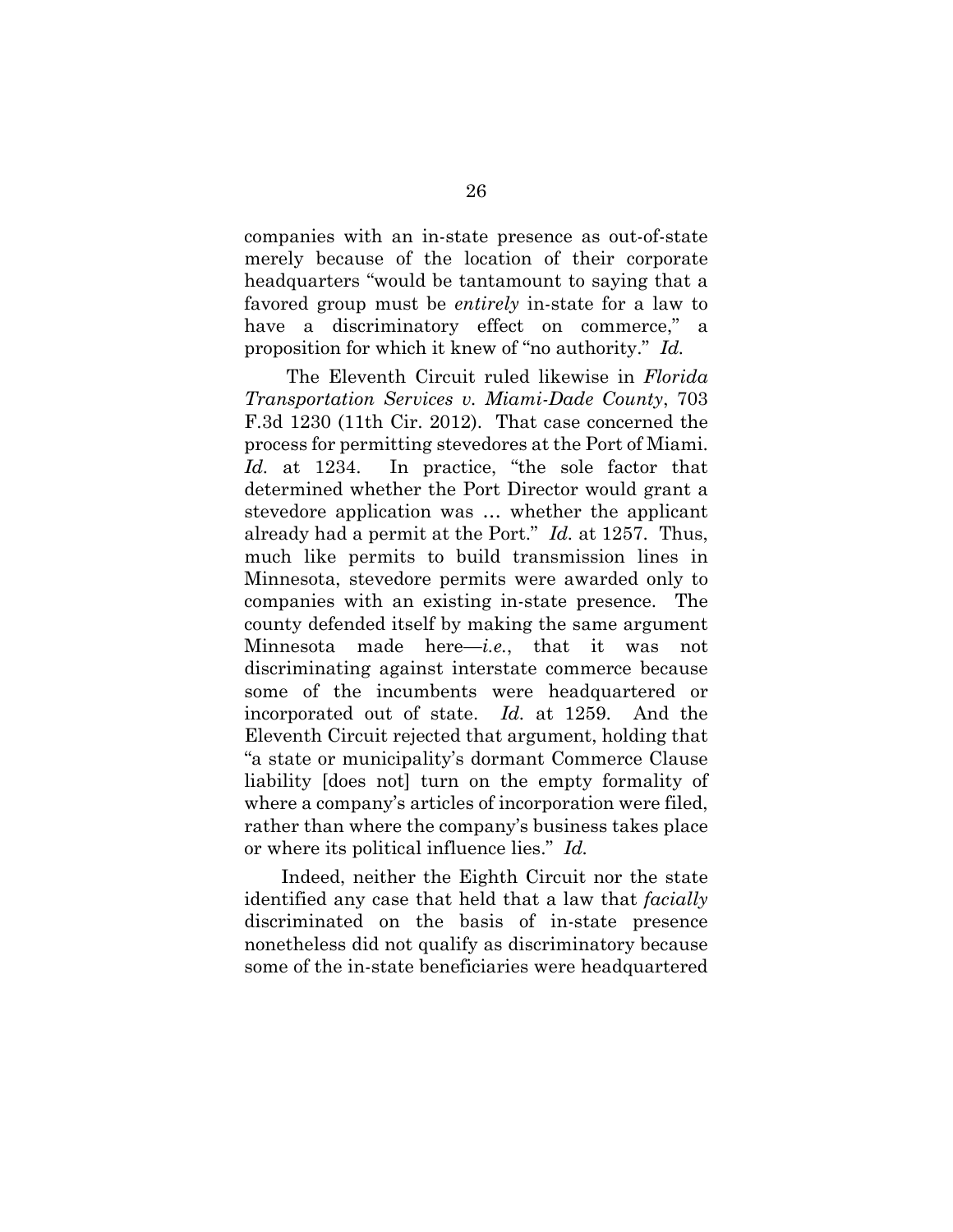elsewhere. The Eighth Circuit offered nothing in support of that reasoning, and the best case the state had to offer is a Fourth Circuit case dealing with a discriminatory *effects* claim. *See Colon Health Ctrs. of Am., LLC v. Hazel*, 813 F.3d 145 (4th Cir. 2016). It is far from clear that the Fourth Circuit actually embraced the Eighth Circuit's wooden headquartersare-all-that-matters view when it rejected the notion that "incumbency bias" is necessarily a "proxy for instate status." *Id.* at 154-55. But to the extent *Colon Health* supports the proposition that where a company is headquartered is the only relevant metric for measuring discrimination, it only deepens the conflict with this Court's cases and with the First and Eleventh Circuits.

The Eighth Circuit's decision is all the more inexplicable because the overwhelming majority of favored incumbents *are* headquartered in Minnesota. App.18. Of the 16 entities with an in-state presence, 11 have headquarters in Minnesota, and the four largest of those 11 own a combined 79% of the transmission assets in the state. CA.App.22-23 ¶67. Laws have the effect of discriminating against interstate commerce when the majority of the benefits inure to in-state entities. *See Camps Newfound/Owatonna, Inc. v. Town of Harrison*, 520 U.S. 564, 579-81 (1997). Because Minnesota's law exclusively benefits companies with an existing instate presence and overwhelmingly benefits companies headquartered in state, the Eighth Circuit's headquartered-focused analysis is as baffling as it is mistaken and is in direct conflict with decisions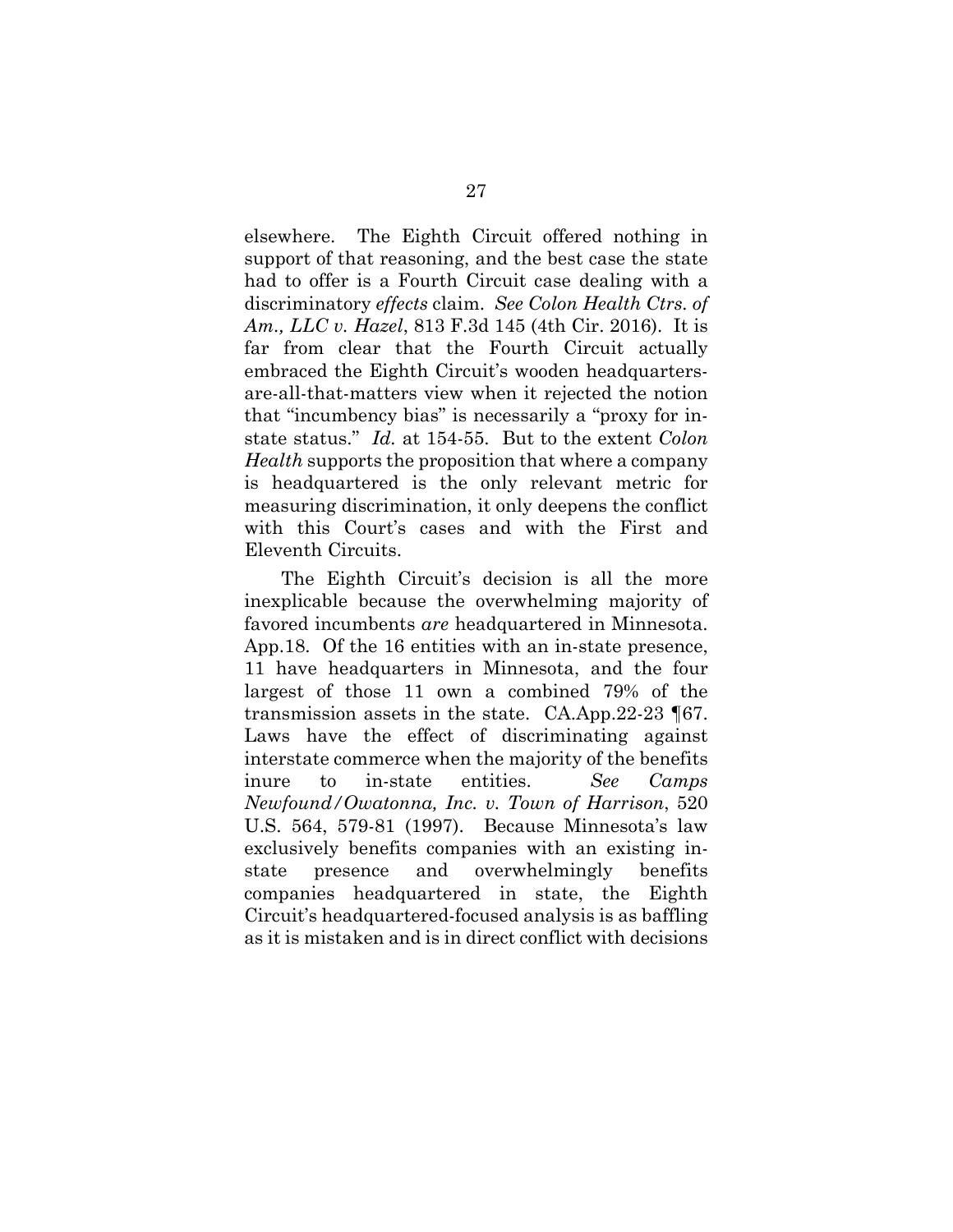of this Court and the circuits that properly apply the Commerce Clause. 2

## **B. The Eighth Circuit's Novel Exception to Commerce Clause Scrutiny for Laws Regulating Electric Transmission Finds No Support in Law or Logic.**

The Eighth Circuit erred just as profoundly by suggesting that ordinary Commerce Clause doctrine does not govern here because Minnesota's right-offirst-refusal law was enacted pursuant to the state's police power over "siting, permitting, and constructing transmission lines." App.17; *see also, e.g.*, App.14 n.6, 15, 18-19. That suggestion is plainly mistaken and just as plainly distorted the Eighth Circuit's entire analysis. No one ever suggested that the Minnesota legislature somehow lacked the *authority* to enact the challenged legislation. Instead, the argument from the beginning was simply that Minnesota's discriminatory law is precluded by the U.S. Constitution. Thus, the observation that Minnesota enacted the law under its police power begins, rather than ends, the Commerce Clause analysis. Moreover, whatever authority a state may have to reserve

<u>.</u>

<sup>2</sup> Equally baffling is the Eighth Circuit's footnoted effort to disclaim a need to definitely decide whether a company with an in-state presence but headquartered elsewhere is a Minnesota company for Commerce Clause purposes. App.15 n.7. As best one can tell, the court appeared to be drawing a distinction between laws that reserve opportunities for incumbents (which it viewed as categorically non-discriminatory) and laws that reserve opportunities for companies with some other kind of instate presence regardless of where they were headquartered. That, or the court just thought that laws regulating transmission are somehow different. *But see infra* Part II.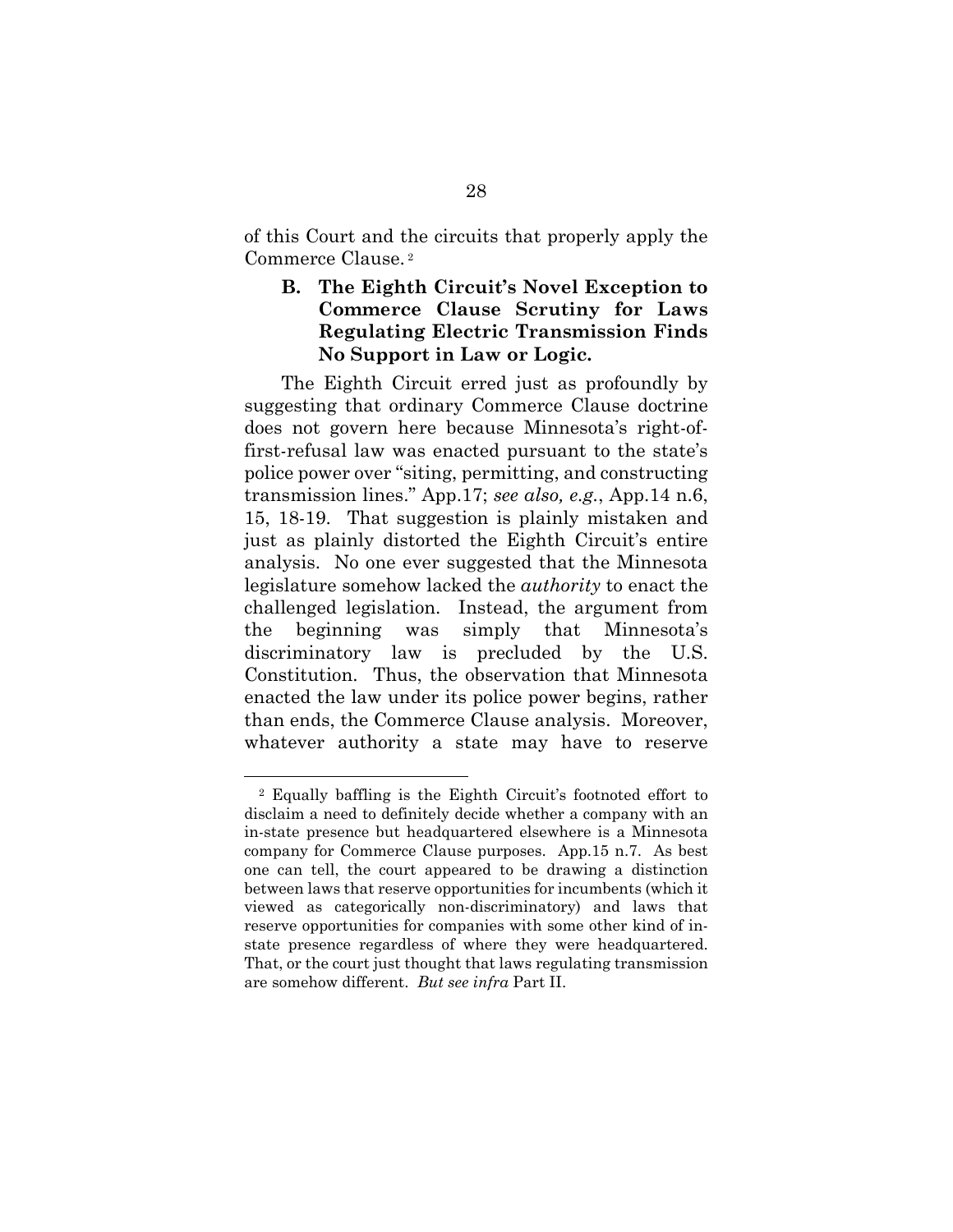aspects of its *intrastate* electricity markets for incumbents, that authority is wholly absent when it comes to the *interstate* markets. Here, Minnesota's law targets a distinctly interstate market—projects authorized by a "federally registered planning authority"—and reserves them to incumbents already operating "in this state." That law is blatantly discriminatory, and nothing in Minnesota's police powers or anything else shields it from Commerce Clause scrutiny.

1. As an initial matter, to the extent the Eighth Circuit meant to suggest that a state law survives Commerce Clause scrutiny so long as it is an exercise of the police power, that sweeping proposition is a nonstarter. This Court explained decades ago that the Commerce Clause is a *limitation* on the police power: "No one disputes that a State may enact laws pursuant to its police powers that have the purpose and effect of encouraging domestic industry. However, the Commerce Clause stands as a limitation on the means by which a State can constitutionally seek to achieve that goal." *Bacchus Imports, Ltd. v. Dias*, 468 U.S. 263, 271 (1984); *see also Lewis*, 447 U.S. at 38-39. Thus, a finding that a state law is not ultra vires or beyond the power of the state legislature (under the state constitution) merely sets the stage for meaningful Commerce Clause analysis. There was no doubt, especially in light of the Twenty-first Amendment, that Tennessee had ample power to regulate alcohol sales. But a law reserving those sales to in-state residents still violated the federal Constitution. *See Tenn. Wine*, 139 S.Ct. at 2461. The same analysis controls here.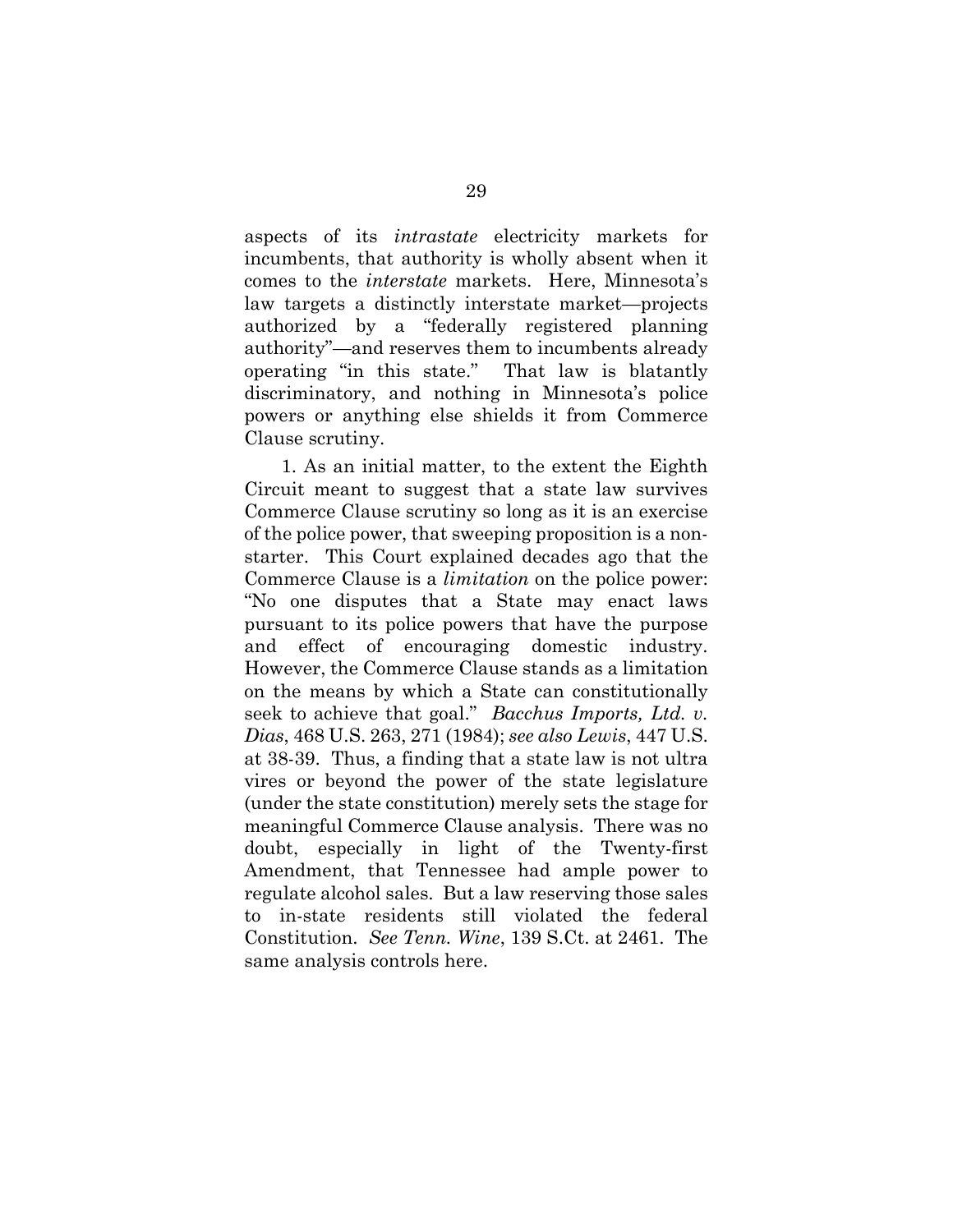To the extent the Eighth Circuit created a special immunity from Commerce Clause scrutiny for state laws involving "siting, permitting, and constructing transmission lines," App.17, that conclusion fares no better. There is no exception to the Commerce Clause for state regulation of energy markets, especially when it comes to interstate markets. As this Court has explained, while "[t]he regulation of utilities is one of the most important of the functions traditionally associated with the police power of the states," the "production and transmission of energy is an activity particularly likely to affect more than one State" especially when a state chooses, as Minnesota has, to meet its energy needs by connecting to the interstate grid. *Ark. Elec. Co-op. Corp. v. Ark. Pub. Serv. Comm'n*, 461 U.S. 375, 377 (1983). States thus have no more power to favor in-state interests in interstate energy markets than in any other context.

This Court has squarely held as much in the analogous context of power generation. As with transmission facilities, states have siting, permitting, and other regulatory powers over generation facilities located within their boundaries. Yet the Court has repeatedly subjected state regulation of generation facilities that sell electricity at wholesale to Commerce Clause scrutiny and invalidated discriminatory regulation. *See, e.g*., *Wyoming*, 502 U.S. at 454-59 (invalidating Oklahoma law requiring coal-fired electric utilities to burn coal mixture containing at least 10% Oklahoma-mined coal); *New England Power*, 455 U.S. at 339 (invalidating New Hampshire law requiring hydroelectric generators to obtain state approval to transmit energy out of state); *see also*  US.Br.11-12 ("The Court has not hesitated to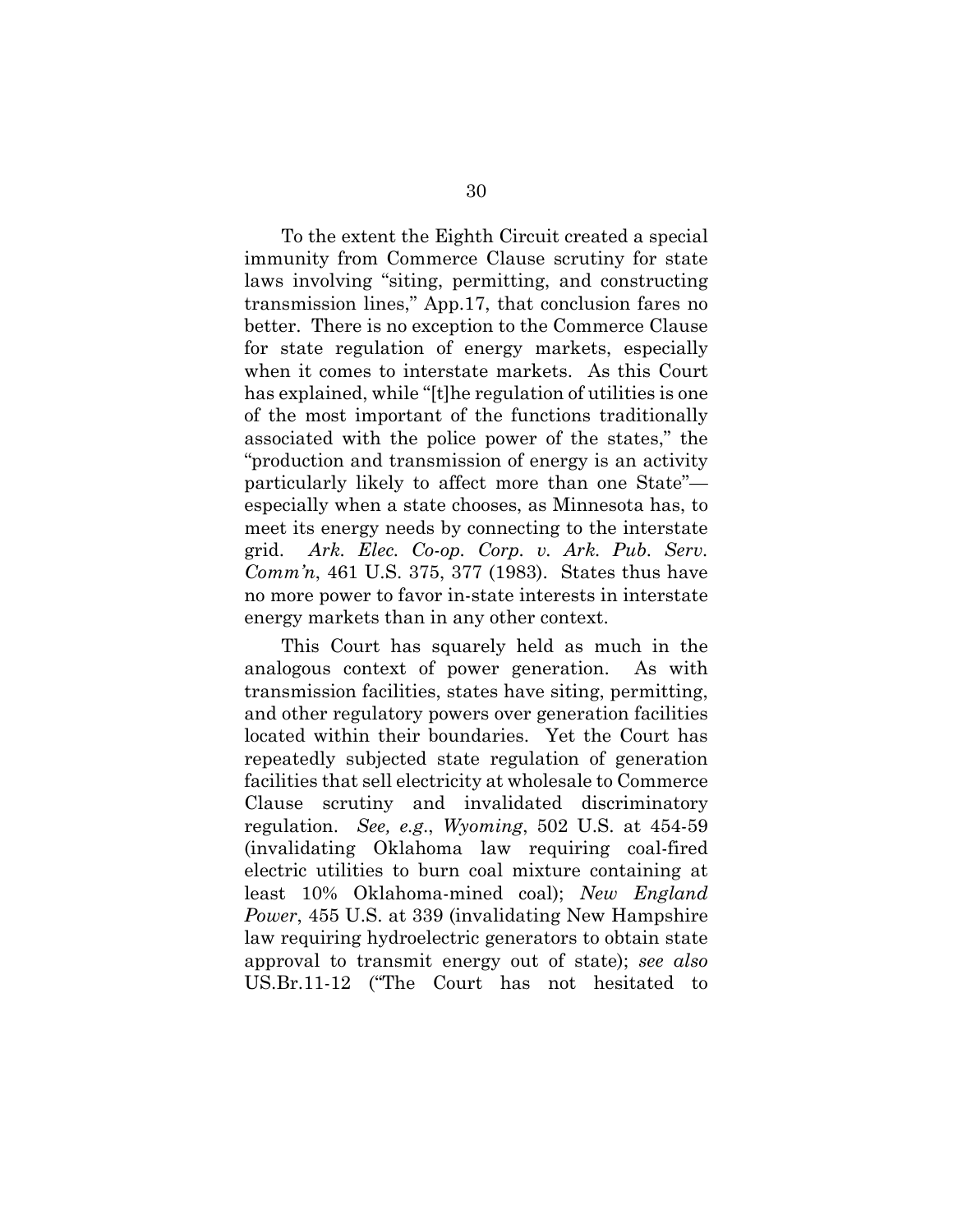invalidate state electricity regulations that discriminated against or burdened interstate commerce in markets different from, but adjacent to, retail electricity."). In short, no one disputes that the state has the power to impose permitting and other regulatory requirements on those who build or operate transmission lines in Minnesota. But limiting those opportunities to in-state interests is not among the options open to Minnesota or any other state.

2. In the courts below, the state attempted to contend otherwise based on this Court's decision in *General Motors Corp. v. Tracy*. But the Eighth Circuit expressly disclaimed any reliance on *Tracy*, and with good reason, as *Tracy* at most suggests that states have greater latitude in regulating traditional retailserving utilities operating entirely intrastate. Whatever the precise bounds of *Tracy*, it provides no support or immunity for expressly discriminatory laws aimed at distinctly interstate markets, like transmission projects approved by a "federally registered planning authority" to expand an interstate grid.

*Tracy* was a case about an Ohio sales tax exemption that applied to retail heating gas sales by local utilities, but not to retail gas sales by independent marketers. In other words, the case involved only the differential regulation of retail gas sales to a captive market. Because the nation's retail gas markets, like its retail electricity markets, had historically been served by local monopolies, the Court concluded that by reserving exclusive authority over retail sales to the states, Congress recognized and preserved "the States' interest in protecting the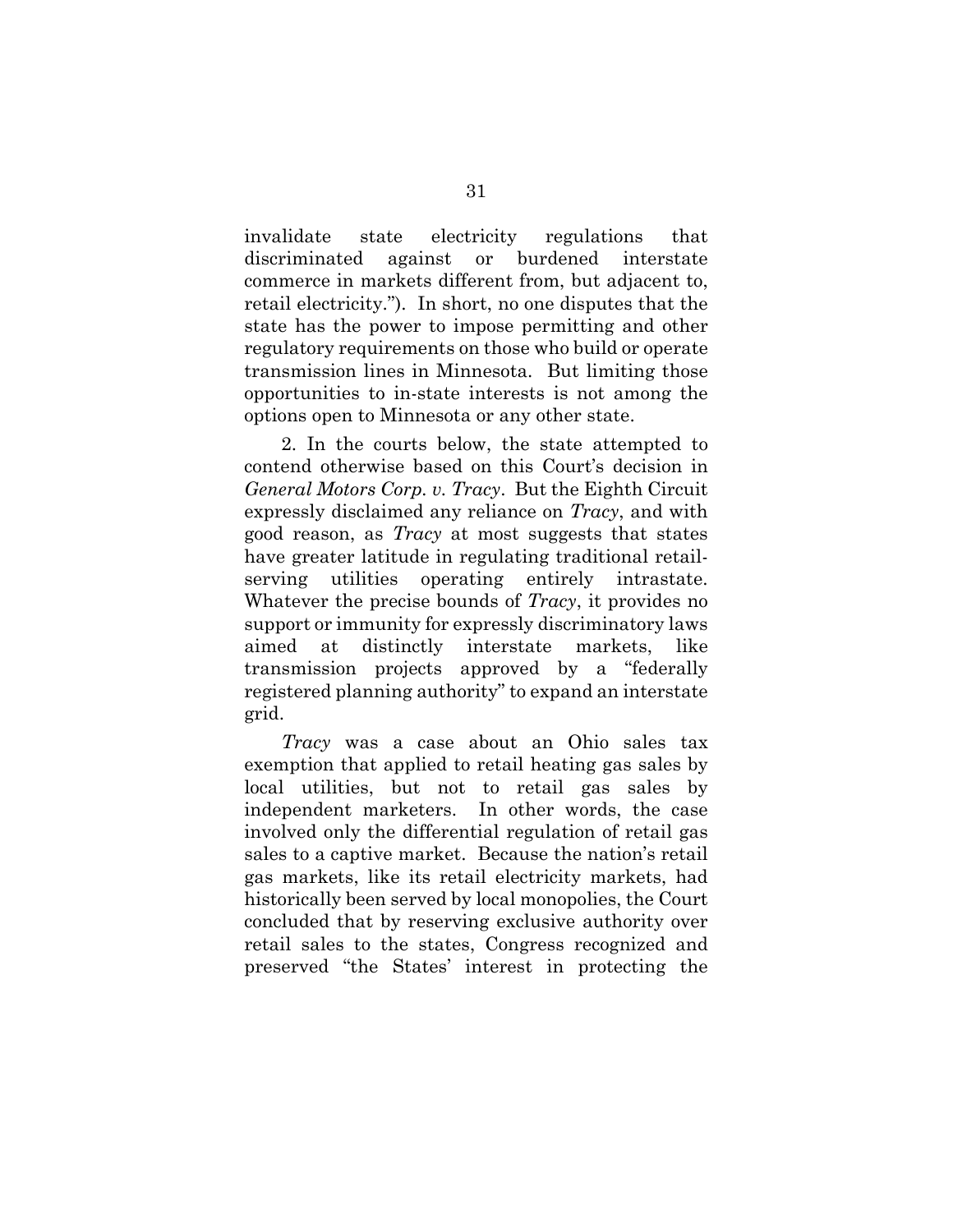captive market from the effects of competition." *Tracy*, 519 U.S. at 306. Ohio's sales tax exemption for gas purchased from a local monopoly distributor thus did not run afoul of the Commerce Clause, for it was a direct effort to protect the local retail distribution monopolies that the FPA authorized states to preserve.

*Tracy* does not have any bearing on this case, which involves an avowed effort to preserve a distinctly *interstate* market for entities with a preexisting presence "in this state." Minnesota's right-offirst-refusal law does not regulate the retail sale of electricity (whether by vertically integrated utilities or otherwise), or any other market in which Congress has sanctioned a historical tradition of state-authorized monopolies. It regulates a quintessentially *interstate* market that has long been subject to *federal* control: high-voltage transmission lines that connect to an interstate grid that is overseen by FERC (not Minnesota), and is subject to the operational control of MISO (not Minnesota). Indeed, the Minnesota law makes this explicit by granting a preference exclusively for projects approved by a "federally registered planning authority." *Tracy* thus has nothing to do with this case; the relevant precedents are this Court's decisions making clear that discriminatory laws targeting interstate energy markets are unconstitutional.

Those cases have invalidated state discrimination in interstate and wholesale markets even when the state claims it is necessary to the effective regulation of retail markets. In *Wyoming v. Oklahoma*, for instance, Oklahoma argued that its law requiring that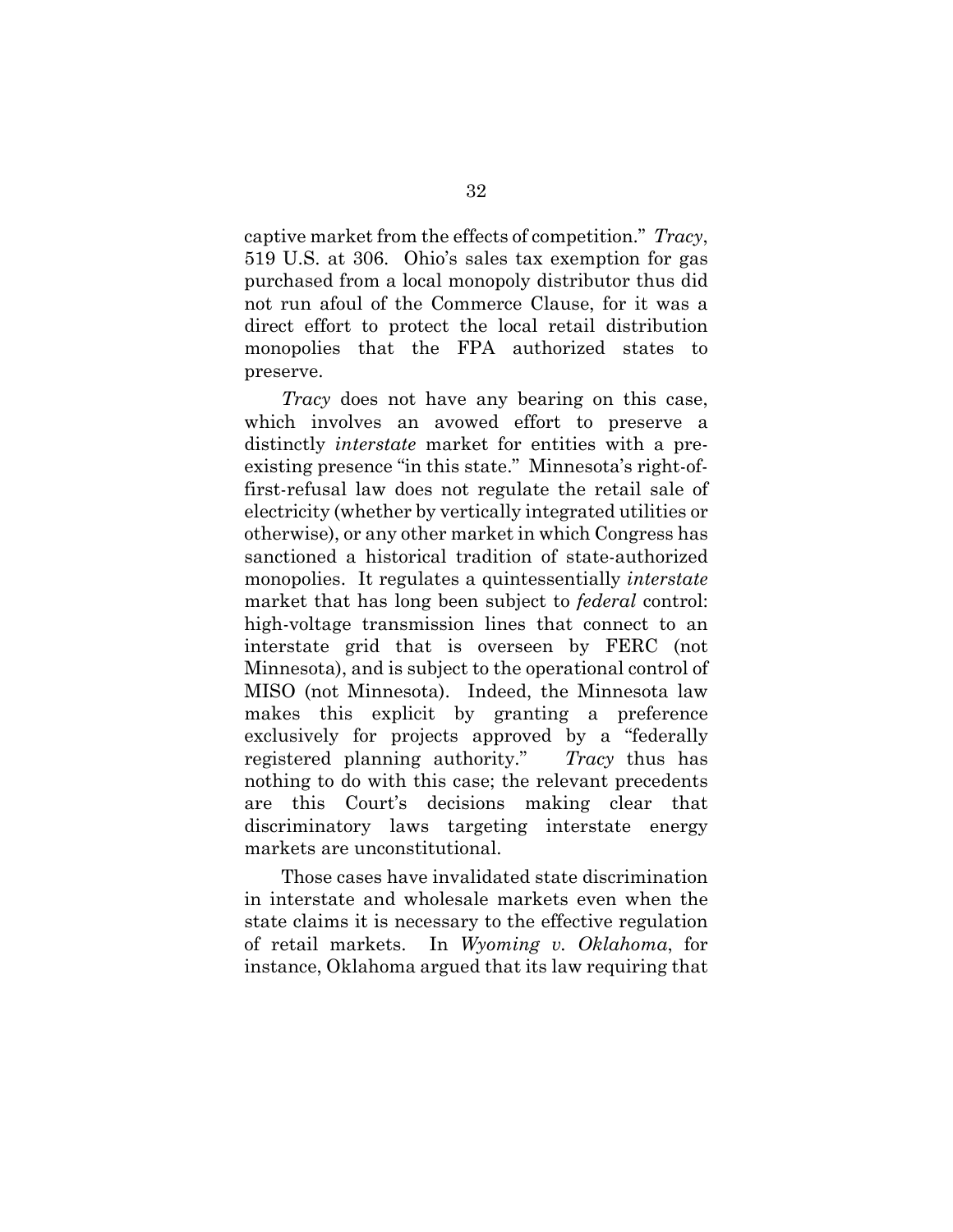coal-fired electric utilities burn at least 10% Oklahoma-mined coal was immune from Commerce Clause scrutiny because it had determined that using Oklahoma-mined coal would be an "effective and helpful way<sup>[]</sup> of ensuring lower local utility rates." 502 U.S. at 457. This Court rejected the argument, explaining that "[e]ven if the Act is accepted as part of the State's rate-regulating authority, we cannot accept the submission that it is exempt from scrutiny under the Commerce Clause." *Id.* at 458; *see also New England Power*, 455 U.S. at 339. Nowhere in *Tracy* did the Court even hint that it was disturbing or discarding decades of Commerce Clause jurisprudence that make clear that states have no license to discriminate when it comes to interstate markets.

In short, whatever powers the FPA may reserve to states when they are regulating the local distribution of electricity or gas to captive retail customers, or to states that (unlike Minnesota) have chosen to preserve the vertical-integration model, state efforts to reserve interstate markets to in-state incumbents strike at the heart of the Commerce Clause. Not even the Twenty-first Amendment can save such express discrimination, and nothing identified by the state or the courts below is remotely up to the task. By declaring the Commerce Clause irrelevant simply because "state police power includes regulating utilities," App.17-18, the decision below creates a sweeping and dangerous exception to the rule that "the Commerce Clause by its own force restricts state protectionism." *Tenn. Wine*, 139 S.Ct. at 2461.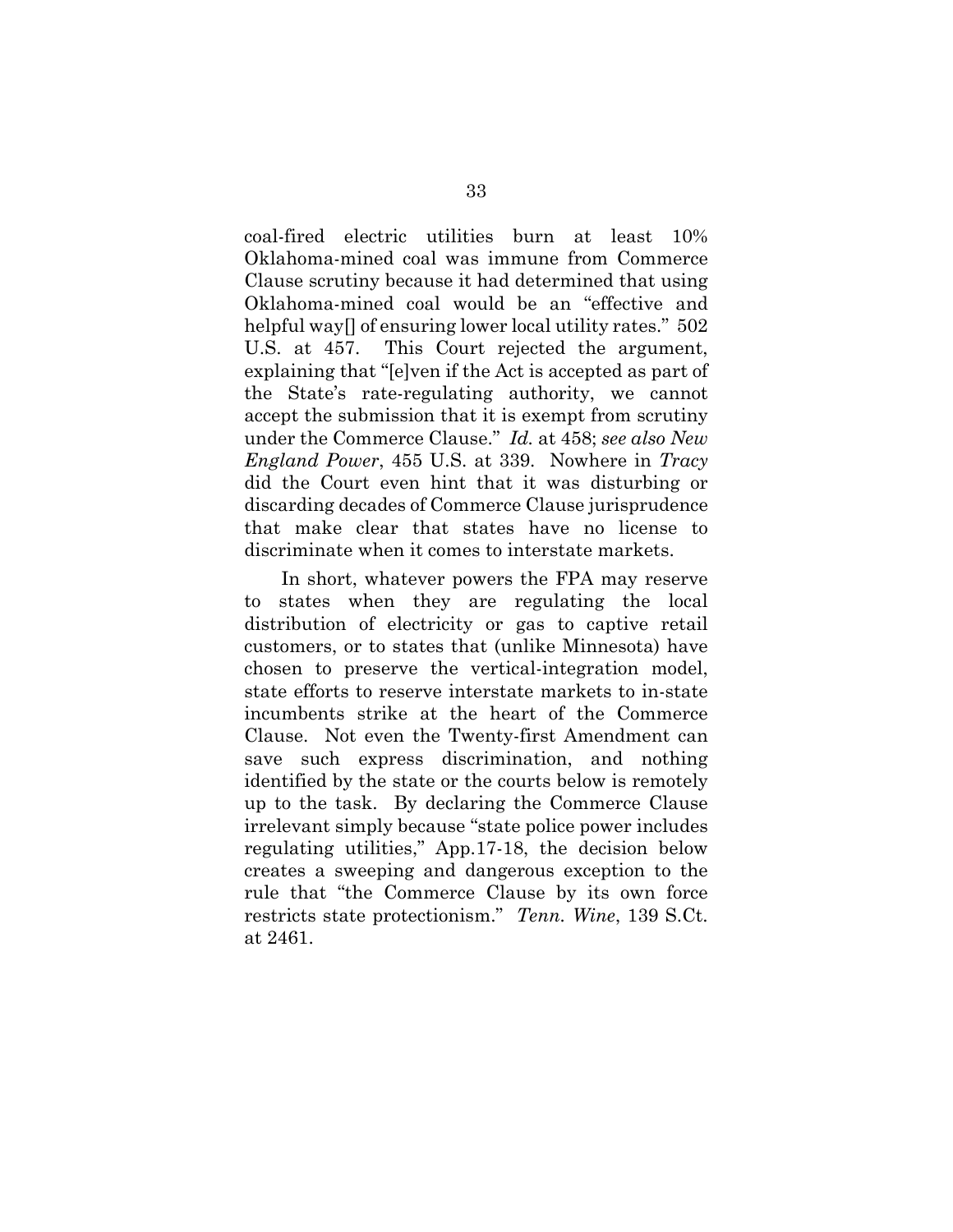## **II. This Highly Consequential Constitutional Question Merits This Court's Review.**

The Eighth Circuit's decision is both profoundly wrong and profoundly consequential. It gives a green light not only to all manner of laws that discriminate on the basis of in-state presence, but to protectionist laws that will fatally undermine competition and the benefits it brings to the nation's electricity grids. One need look no further than Minnesota to see that. As a direct result of Minnesota's law, a \$150 million interstate transmission project that will be paid for primarily by Iowans is currently being built by Minnesota's preferred in-state entities, completely bypassing a competitive selection process that would have reduced the project's costs and secured additional benefits for consumers across several states.

This kind of discrimination cannot be fixed through the state political process, for when "the burden of state regulation falls on interests outside the state," that burden "is unlikely to be alleviated by the operation of those political restraints normally exerted when interests within the state are affected." *S. Pac. Co. v. State of Ariz. ex rel. Sullivan*, 325 U.S. 761, 767 n.2 (1945). To the contrary, this case is a perfect illustration of how entities with existing Minnesota facilities, Minnesota employees, and Minnesota lobbyists can procure legislation to shield incumbents from outside competition. And here, even the long-term hope that Minnesota consumers would eventually tire of paying the costs of reduced competition is inoperative. The increased costs of regional projects subject to Minnesota's right-of-first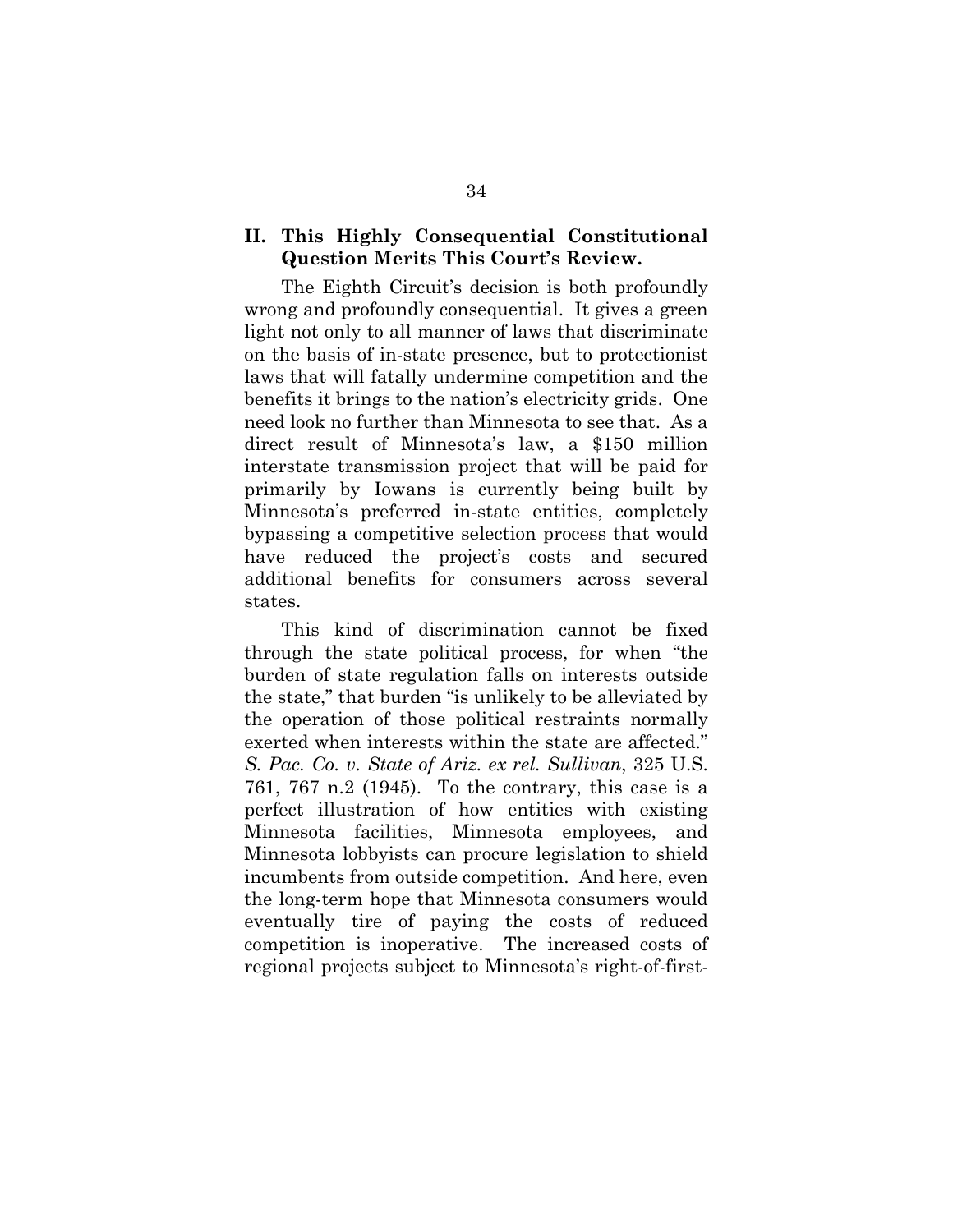refusal provision will be paid for in large part by consumers in 14 other states—consumers who lack political recourse either to demand the law's repeal or to elect new legislators willing to take that step. Instead, the only recourse these states have is to enact reciprocally protectionist laws, precipitating the exact kind of race to the bottom that the Commerce Clause was designed to prevent.

That is no hypothetical concern. Several other states within the Eighth Circuit have now passed their own protectionist right-of-first-refusal laws. *See*  Neb. Rev. Stat. §70-1028; N.D. Cent. Code §49-03- 02.2; S.D. Codified Laws §49-32-20. Most recently, Iowa—one of the states whose consumers are most directly harmed by Minnesota's law, *see* Iowa.Br.3-5 enacted its own right-of-first refusal law shortly after the Eighth Circuit approved Minnesota's law. *See* Iowa H.F. 2653, Div. XXXIII (2020) (to be codified at Iowa Code §478.16). And while these laws have been particularly prevalent in the Eighth Circuit, they have spread to other areas as well. *See* Tex. Utils. Code §37.056(e)-(f); 17 Okla. Stat. §292; Ala. Code § 37-4- 150(e); Ind. Code §8-1-38-9(a)-(b); *see also NextEra Energy Capital Holdings v. D'Andrea*, No. 20-50160 (5th Cir.) (considering a comparable Texas law).

This Court should intervene before this race to the bottom goes any further. Iowa's Consumer Advocate recognized that Minnesota's law was forcing Iowa consumers to pay for Minnesota's protectionism. Iowa.Br.3. Its plea was ignored by the Eighth Circuit, and the Iowa legislature passed its own right-of-firstrefusal law shortly after the court's decision issued. The Commerce Clause is designed to prevent this if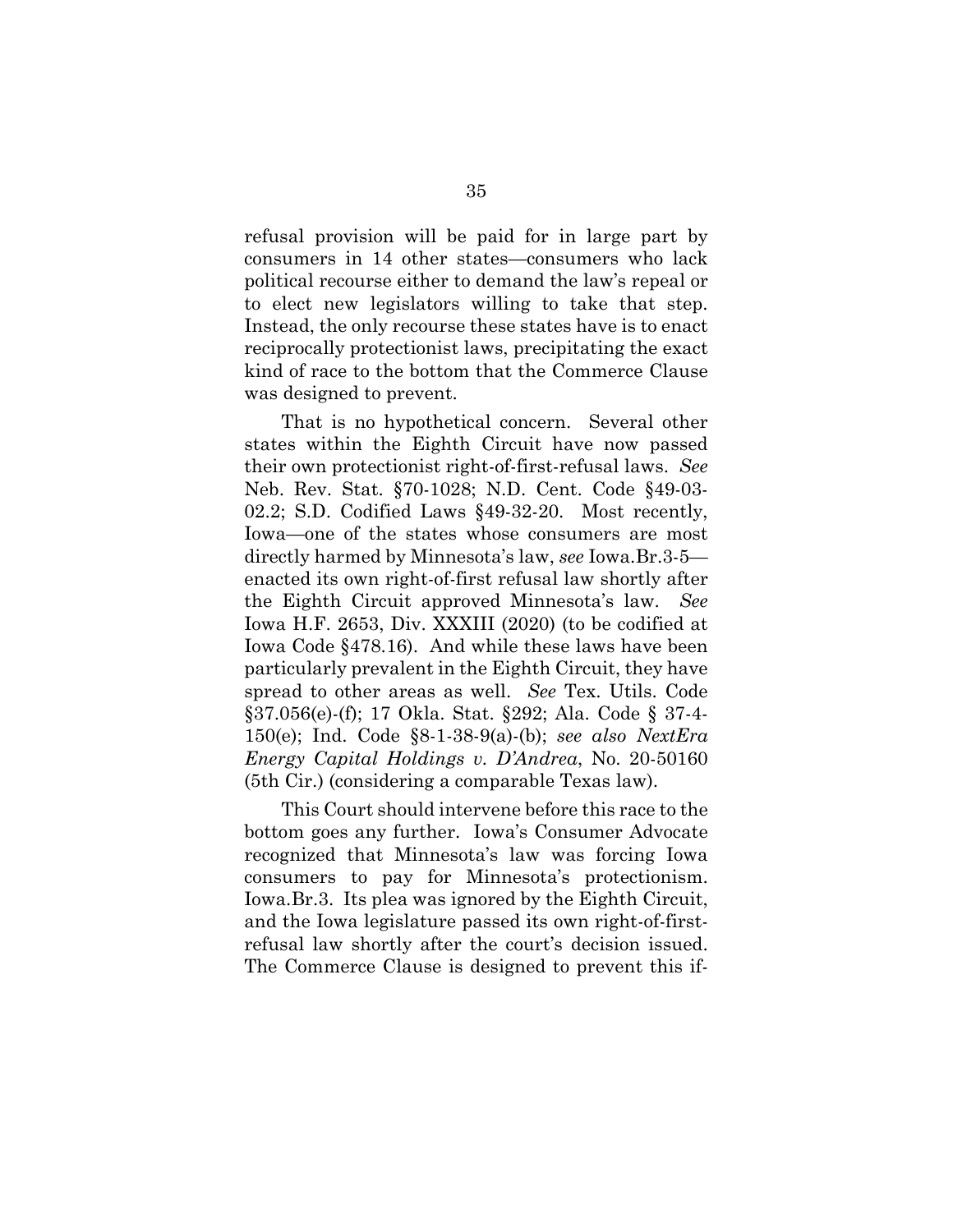you-can't-beat-them-join-them dynamic, which undermines the national marketplace and jeopardizes the effectiveness of the federal planning process. As the United States pointed out in the district court, Minnesota's law "raises entry barriers, segments the interstate market in developing transmission lines, favors in-state incumbents, and causes substantial anticompetitive effects in interstate commerce." Dkt.70 at 10. Those concerns were all dismissed by the decision below, which seemed to treat the regulation of transmission as a Commerce-Clause-free zone, where even the most blatant discrimination in favor of in-state interests is permissible.

The signal the decision below sends could not come at a worse time. The nation's power-generation mix is in the midst of rapid change, with massive investments in natural gas, wind, and solar displacing conventional power generation. *See* North American Electrical Reliability Corporation, *2019 Long-Term Reliability Assessment* 6, 16-27 (Dec. 2019); *S.C. Pub. Serv. Auth*., 762 F.3d at 89. At the heart of this transition are wind-energy-driven interstate transmission projects that state first-refusal laws prevent non-incumbent transmission companies from competing to construct. These developments "make it even more critical to … ensure that the more efficient or cost-effective projects come to fruition." 136 FERC ¶61,051 at 14. In other words, the rapid changes in the generation market have necessitated rapid improvements to the transmission grid, making this a critical moment in the development of the energy infrastructure that will serve the nation for the next several decades. The importance of this moment is precisely why incumbent transmission owners have